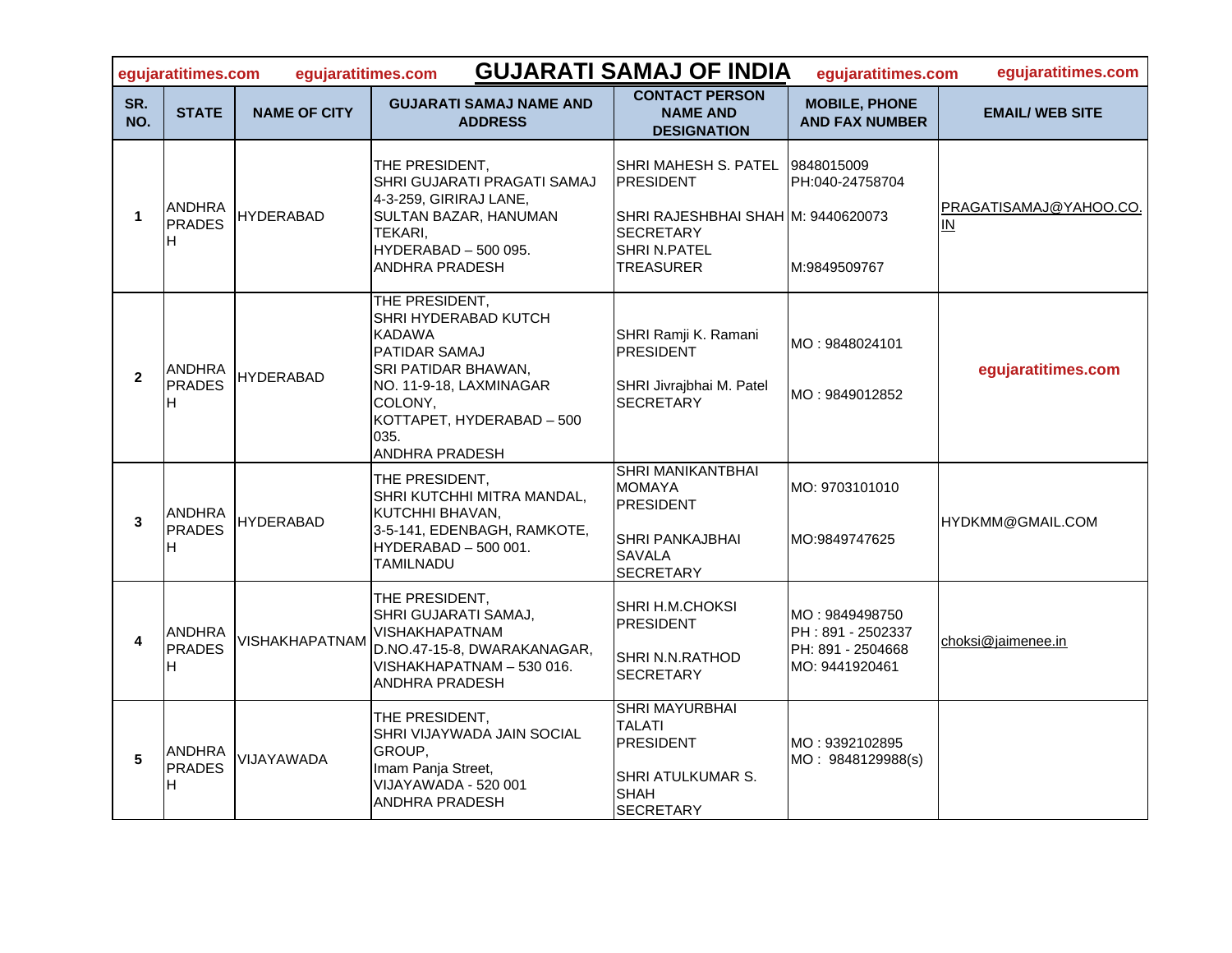| 6              | <b>ANDHRA</b><br><b>PRADES</b><br>H | <b>NIZAMABAD</b>   | THE PRESIDENT,<br>SRI GUJARATI PRAGATI SAMAJ<br>C/O. DESAI BROTHERS LTD.,<br>SIRCILLA ROAD,<br>KAMAREDDY - 503 111.<br>DIST: NIZAMABAD,<br>ANDHRA PRADESH                                                                       | SHRI JAYANTILAL PATEL<br><b>PRESIDENT</b><br>SHRI RAJESHBHAI SHAH<br><b>SECRETARY</b>                                                              | MO:9949202122<br>MO :<br>9440468824(s)                                 | DBLKMR@REDIFFMAIL.COM     |
|----------------|-------------------------------------|--------------------|---------------------------------------------------------------------------------------------------------------------------------------------------------------------------------------------------------------------------------|----------------------------------------------------------------------------------------------------------------------------------------------------|------------------------------------------------------------------------|---------------------------|
| $\overline{7}$ | <b>ANDHRA</b><br><b>PRADES</b><br>н | <b>HYDERABAD</b>   | THE SAURASHTRA JAIN<br>MUTUALLY AIDED<br>CO-OPERATIVE CREDIT SOCEITY<br>LIMITED<br>4-3-65/1/6, F4, RAGHUNATH<br>APARTMENTS,<br>KANDASWAMY LANE, SULTAN<br>BAZAR,<br><b>HYDERABAD - 500 095.</b><br>ANDHRA PRADESH               | SHRI KUMAR D. VORA<br><b>PRESIDENT</b><br>SHRI NIRAJBHAI KAPASI  MO: 9959499954<br><b>SECRETARY</b>                                                | MO: 9391055919                                                         | amardeep kdvora@yahoo.com |
| 8              | <b>ANDHRA</b><br><b>PRADES</b><br>H | <b>SECUNDRABAD</b> | THE PRESIDENT,<br>SREE KUTCH KADVA PATIDAR<br>SAMAJ<br>(HYDERABAD - SECUNDERABAD)<br>"PATIDAR BHAVAN" 6-4-9/1,<br>OPP NEW GANDHI HOSPITAL,<br>BHOLAKPUR, NEAR SARASVATI<br>TEMPLE,<br>SECUNDERABAD - 500 080.<br>ANDHRA PRADESH | SHRI JAYANTILAL BHAI<br>R. SURANI<br>VICE PRESIDENT<br><b>SHRI Dineshbhai Patel</b><br><b>PRESIDENT</b><br><b>SHRI Kantilal patel</b><br>SECRETARY | MO: 9848971133<br>PH: 040-27534123<br>MO: 9885373703<br>MO: 9440191635 | kanthilalgorani@gmail.com |
| 9              | <b>ANDHRA</b><br><b>PRADES</b><br>H | VIJAYAWADA         | THE PRESIDENT,<br>SHRI JETHALAL O. MEHTA<br>ATHITHI GRUHA,<br>SHRI VIJAYWADA GUJARATI<br>SAMAJ.<br>12-11-21, R.R.APPA RAO STREET,<br><b>BESIDE RAJKUMARI THEATRE,</b><br>VIJAYWADA - 520 001.<br>ANDHRA PRADESH                 | SHRI PIYUSHBHAI DESAI MO:9848365030<br><b>PRESIDENT</b><br>SHRI AMRUTBHAI<br>SHYAMJI BHAIYA                                                        | $PH: 0866 - 2565145$                                                   |                           |
| 10             | <b>ANDHRA</b><br><b>PRADES</b><br>H | KURNOOL            | THE PRESIDENT,<br>SHRI KURNOOL GUJARATI<br>MANDAL<br>"DAMODAR BHAVAN",<br>65-93, FORT, NEAR KING MARKET, SHRI MOHANLAL B.<br>KURNOOL - 518001.<br>ANDHRA PRADESH                                                                | SHRI CHANDRAKANT H.<br><b>SHAH</b><br><b>PRESIDENT</b><br><b>PATEL</b><br><b>SECRETARY</b>                                                         | MO: 93938 20042<br>MO: 94402 53887                                     |                           |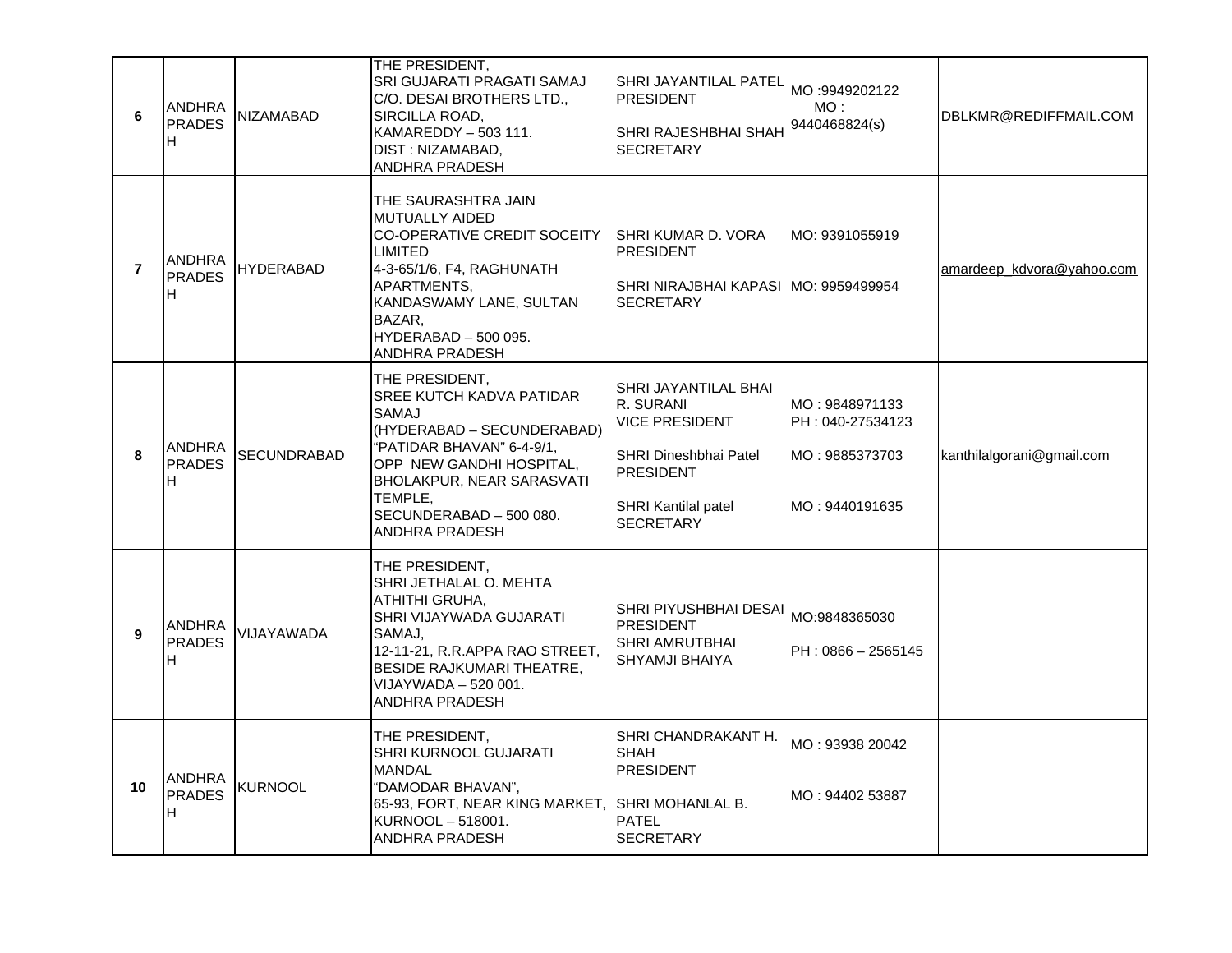| 11      | <b>ANDHRA</b><br><b>PRADES</b><br>H               | SECUNDRABAD       | THE PRESIDENT,<br>SHRI PORVAD SAMAJ,<br>HYDERABAD<br>301, LOTUS VIEW APARTMENT,<br>NEW BHOIGUDA, JAINAGAR<br>COLONY,<br>SECUNDERABAD - 80.<br>ANDHRA PRADESH      | SHRI VINIT CHAUDHARI<br><b>IPRESIDENT</b>                                                                                                 | MO: 9246374683                                                            | SHREEPORWADSAMAJ@GMA<br>IL.COM |
|---------|---------------------------------------------------|-------------------|-------------------------------------------------------------------------------------------------------------------------------------------------------------------|-------------------------------------------------------------------------------------------------------------------------------------------|---------------------------------------------------------------------------|--------------------------------|
| $12 \,$ | <b>ANDHRA</b><br><b>PRADES</b><br>H               | NIZAMABAD         | THE PRESIDENT,<br>SHREE GUJARATI BEEDIWALA<br><b>PRAGATI</b><br>SAMAJ<br>VARNI ROAD, NIZAMBAD - 503 001<br><b>ANDHRA PRADESH</b>                                  | SHRI JANAKBHAI C.<br><b>PATEL</b><br><b>SECRETARY</b><br>ISHRI CHETAN<br>M.UPADHAYAY<br>PRESIDENT<br>latul bhai                           | PH: 08462-220280<br>PH: 08462-222285<br>PH: 08462-220281,                 |                                |
| 13      | <b>ANDHRA</b><br><b>PRADES</b><br>H               | <b>ADONI</b>      | THE PRESIDENT,<br>SHRI GUJARATI HITAWARDHAK<br>SAMAJ<br>VICTORIA PETH, ADONI (S.RLY.)<br>ANDHRA PRADESH - 518301.                                                 | <b>SHRI JAGDISH J PAVANI</b><br><b>IPRESIDENT</b><br><b>SHRI GAURANGBHAI</b><br><b>MAHETA</b><br><b>IRAMAKANTBHAI</b><br><b>SECRETARY</b> | MO: 9866636731<br>PH: 08512-232164<br>M:08512252164                       |                                |
| 14      | <b>ANDABA</b><br>R AND<br><b>NIKOBAR</b>          | <b>PORT BLAIR</b> | THE PRESIDENT,<br><b>GUJARAT MITRA MANDAL</b><br>JTC PETROL PUMP PREMISES,<br>MOHANPURA, ABERDEEN BAZAR,<br>PORT BLAIR-744101.<br>ANDAMAN AND NICOBAR<br>ISLANDS. | SHRI MOHHAMADBHAI<br>H. JADWER<br><b>PRESIDENT</b><br><b>SHRI MAHESH TRIVEDI</b><br><b>SECRETARY</b>                                      | PH: 03192-232271<br>PH: 03192-232634<br>MO:<br>09932080315,9775270<br>142 | gmmandaman@gmail.com           |
| 15      | <b>ARUNAC</b><br><b>HAL</b><br><b>PRADES</b><br>H | NAHARLAGUN        | THE PRESIDENT.<br>SHRI GUJARATI SAMAJ<br>C/O. VIJBHAI VYAS SMELTERS<br>LTD.,<br>LEKHI VILLAGE, NAHARLAGUN,<br>ARUNCHAL PRADESH.                                   | <b>SHRI VIJAYBHAI VYAS</b>                                                                                                                | MO: 9436041398                                                            | VYAS57@YAHOO.CO.IN             |
| 16      | <b>ASSAM</b>                                      | <b>GUWAHATI</b>   | Shree Gujarati Samaj Assam<br>(Gujarati Welfare Society)<br>M/S:- Sadhana Seats & Job Works,<br>A.T.Road,<br>Guwahati:- 781 001,<br>Assam.<br>(M):- 098640 61850  | <b>SHRI SANJAYBHAI</b><br><b>SHAH</b><br>PRESIDENT<br>SHRI MANOJBHAI JOSHI MO: 9864102313<br><b>SECRETARY</b>                             | MO: 9864061850                                                            | SANJAY61850@GMAIL.COM          |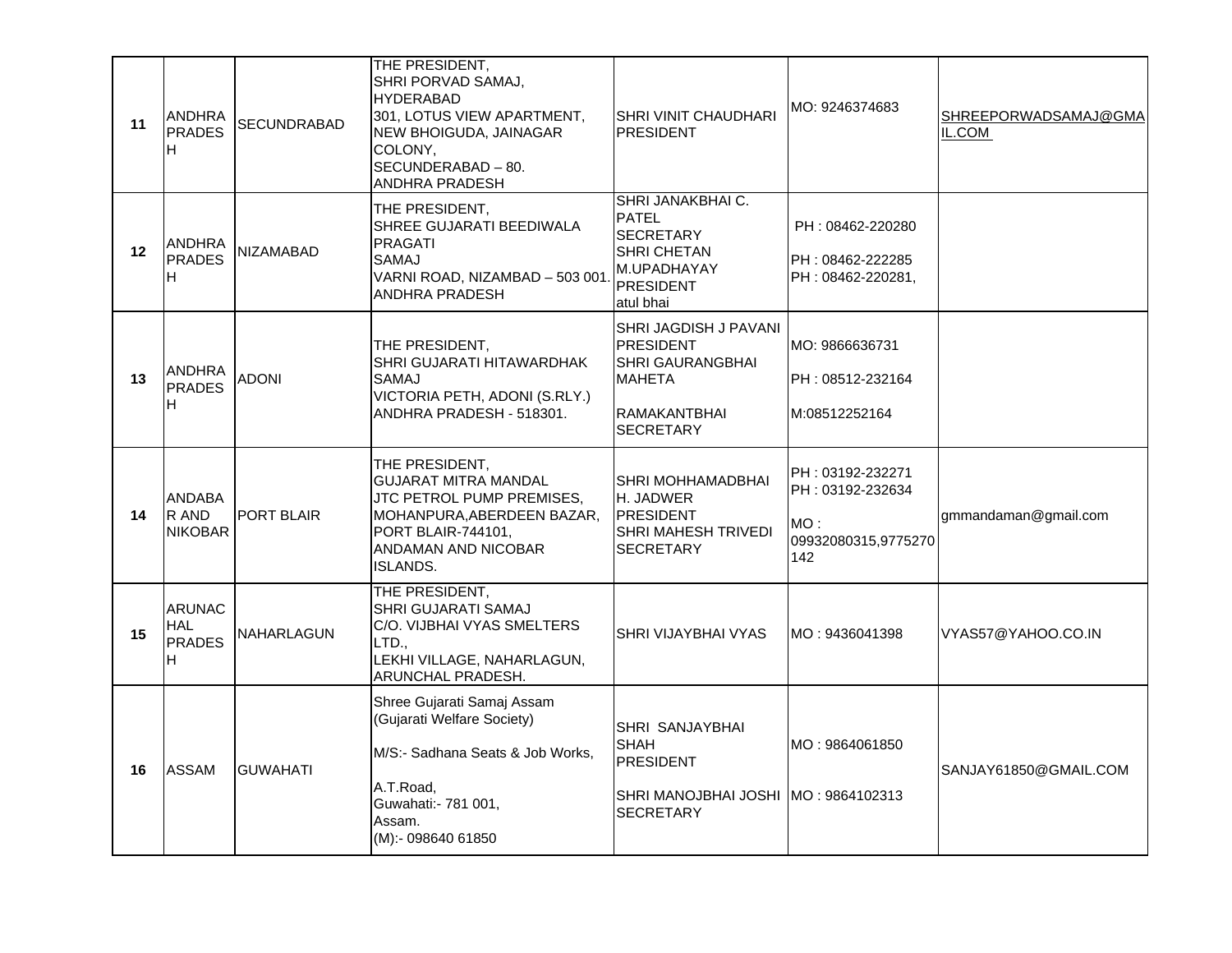| 17 | <b>ASSAM</b> | <b>GUWAHATI</b> | <b>GUJARATI WELFARE SOCIETY,</b><br>Near Fatashil, Ambari, ASEB Office,<br>Guwahati-781 001.<br>Assam                                                                         | <b>SHRI SHOBHAN VYAS</b>                                                                        | M: 09687625075                   |                             |
|----|--------------|-----------------|-------------------------------------------------------------------------------------------------------------------------------------------------------------------------------|-------------------------------------------------------------------------------------------------|----------------------------------|-----------------------------|
| 18 | <b>BIHAR</b> | <b>PATNA</b>    | THE PRESIDENT,<br>SHREE PATNA GUJARATI SAMAJ,<br>C/O. SHRI RAMESH KAMDAR,<br>S.S. INDUSTRIES,<br>REG. OFFICE, OPP. CATHOLIC<br>CHURCH,<br>ASHOKRAJ PATH, PATNA - 4,<br>BIHAR. | SHRI RAMESH KAMDAR   MO : 9310001853<br><b>IPRESIDENT</b>                                       | MO: 9431033063                   | SSFPATNA@REDIFFMAIL.CO<br>M |
| 19 | <b>BIHAR</b> | <b>PATNA</b>    | THE PRESIDENT,<br>PATANA VORA SAMAJ<br>C/o INDUSTRIAL TOOLS &<br><b>MACHINERY STORE,</b><br>NARAYAN PLAZA, EXIBITION<br>ROAD.<br>PATNA-800 001, BIHAR                         | ISHRI SHEIKH<br> HATINBHAI SHAKIR <br><b>PRESIDENT</b>                                          | MO: 9334108302                   |                             |
| 20 | <b>BIHAR</b> | <b>PATNA</b>    | THE PRESIDENT,<br>SHREE PATNA GUJARATI MAHILA<br>MANDAL,<br>C/o SMT. NITA A. SHAH,<br>PANDAY NARSINGH COMPOUND,<br>NEAR CONGRESS MAIDAN,<br>PATNA,<br><b>BIHAR</b>            | SMT. HINABEN PATEL<br><b>IPRESIDENT</b><br> SMT. NISHABEN B<br><b>MEHTA</b><br><b>SECRETARY</b> | MO:9835455504<br>MO: 9304895981  |                             |
| 21 | <b>BIHAR</b> | <b>PATNA</b>    | THE PRESIDENT,<br>SHREE JAIN SWETAMBER<br><b>MURTIPUJAK</b><br>SANGH(TAPAGACH)<br>NAGESHWAR COLONY<br>BAKERGANJ,<br>PATNA-800 008,<br>BIHAR.                                  | ISHRI VIPIN R KOTHARI<br>IPRESIDENT<br> SHRI SURESH S<br>IKOTHARI<br><b>SECRETARY</b>           | MO: 9334142296<br>MO: 9431025870 |                             |
| 22 | <b>BIHAR</b> | <b>PATNA</b>    | THE PRESIDENT,<br>PATNA CITY TRUST,<br>C/o SHRI JAYANTI LAL MEHTA,<br>MEHTA MARKET, MIRCHAI GALI<br>CHOWK,<br>PATNA CITY, PATNA-800 008,<br><b>BIHAR</b>                      | ISHRI JAYANTI LAL<br><b>MEHTA</b><br>PRESIDENT                                                  | MO: 8102816633                   |                             |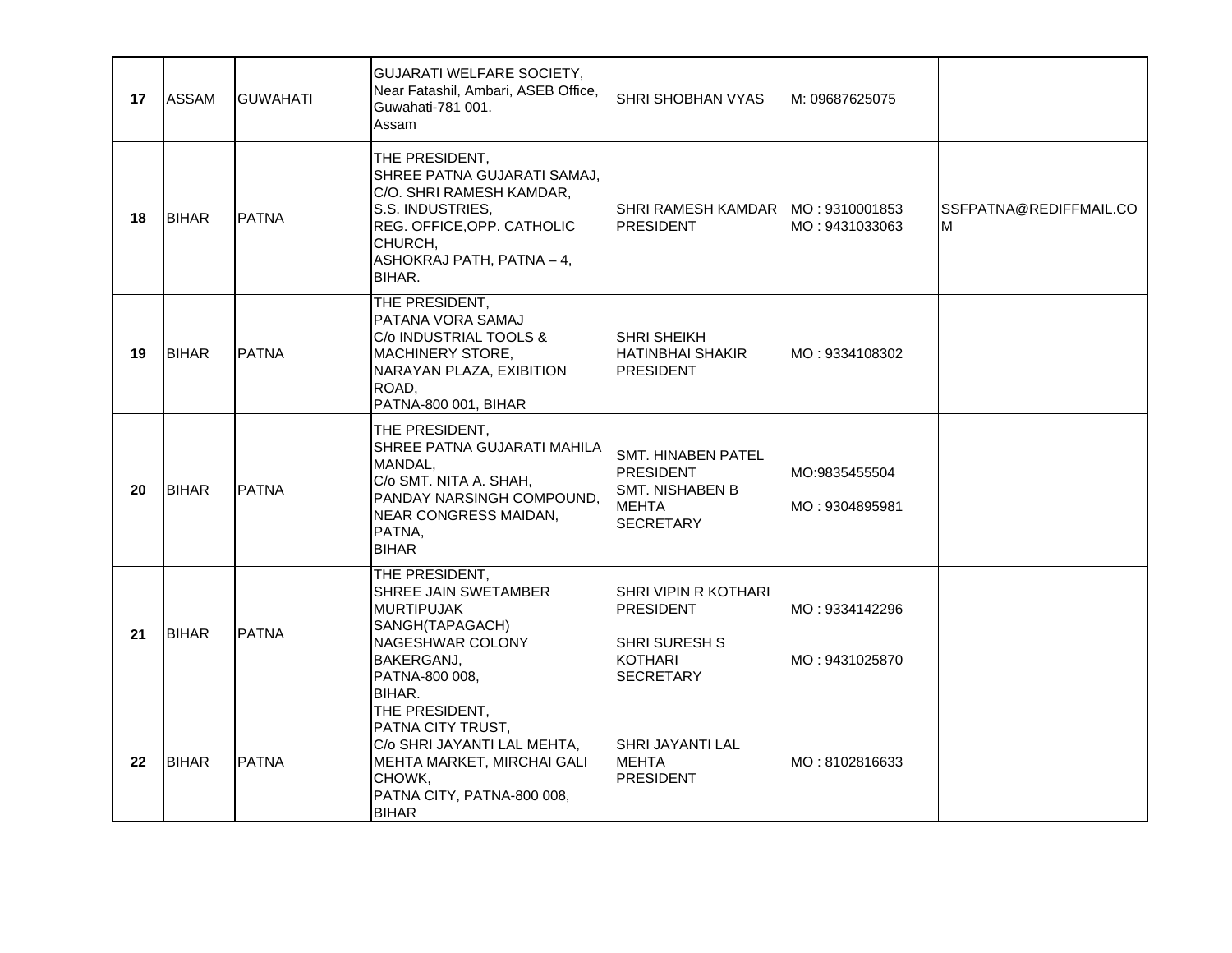| 23 | <b>CHHATTI</b><br><b>SGADH</b> | <b>RAIPUR</b>   | THE PRESIDENT,<br>SHRI GUJARATI SAMAJ,<br>C/O. PATEL TIMBER MARKET,<br>NEW TIMBER MARKET, FAFADIH,<br>RAIPUR,<br>CHATTISGADH - 492 001.       | <b>SHRI MAGANBHAI PATEL</b><br><b>PRESIDENT</b><br><b>SHRI MOHANBHAI</b><br><b>PATEL</b><br><b>VICE PRESIDENT</b><br><b>SHRI JAGDISHBHAI</b><br>PATEL<br><b>SECRETARY</b>                                                                                                                                                 | MO:9425501185<br>MO:9425206482<br>MO:9425213171                                     |                                         |
|----|--------------------------------|-----------------|-----------------------------------------------------------------------------------------------------------------------------------------------|---------------------------------------------------------------------------------------------------------------------------------------------------------------------------------------------------------------------------------------------------------------------------------------------------------------------------|-------------------------------------------------------------------------------------|-----------------------------------------|
| 24 | <b>CHHATTI</b><br><b>SGADH</b> | <b>DHAMTARI</b> | THE PRESIDENT,<br>SHRI GUJARATI SAMAJ DHAMTARI, KATARIYA<br>SHREE GUJARATI SAMAJ ROAD,<br>BANIYAPARA, DHAMTARI - 493773<br><b>CHATTISGADH</b> | <b>SHRI LAKAMSIBHAI</b><br> BHANUSALI<br><b>PRESIDENT</b><br><b>SHRI KANTIKUMAR</b><br>MANEK<br><b>VICE PRESIDENT</b><br><b>SHRI HARIDASH</b><br><b>VICE PRESIDENT</b><br><b>SHRI MAHENDRA</b><br><b>RAJPURIYA</b><br><b>SECRETARY</b><br>SHRI SANJAY RATHOD<br><b>VICE SECRETARY</b><br>PRITESHBHAI GANDHI<br>9425240255 | MO:9424238348<br>MO: 9424200979<br>IMO:9827118504<br>MO:9827171277<br>MO:9425512491 | <b>GOVINDELECTRICAL</b><br>@YAHOO.CO.IN |
| 25 | <b>CHHATTI</b><br><b>SGADH</b> | <b>BILASPUR</b> | THE PRESIDENT,<br>LOHANA MAHAJAN,<br>PANKAJ MEDICO TRADERS, 29/30, SONSATARA<br>MEDICAL COMPLEX, TELEPARA,<br><b>BICASPUR, CHHATISGARH</b>    | <b>SHRI CHANDRAKANT</b><br><b>SACHDEO</b><br><b>PRESIDENT</b><br>SHRI NATVARBHAI<br><b>VICE PRESIDENT</b><br><b>SHRI GOPALBHAI</b><br><b>KAKKAD</b><br><b>SECRETARY</b>                                                                                                                                                   | MO:9826188698<br>PH:07752-405694<br>MO:9425220273<br>MO:9300335601                  |                                         |
| 26 | <b>CHHATTI</b><br><b>SGADH</b> | <b>KANKER</b>   | THE PRESIDENT,<br>GUJARATI SAMAJ VIKAS MANDAL,<br>MANJAPAR PETROL PUMP<br>BEHIND,<br>KANKER, CHATTISGARH                                      | SHRI BHAGVANLAL<br><b>PRESIDENT</b><br><b>SHRI RAMGOPAL</b><br>KOTHARI<br><b>SECRETARY</b>                                                                                                                                                                                                                                | MO:9425593145<br>MO:7868220021                                                      |                                         |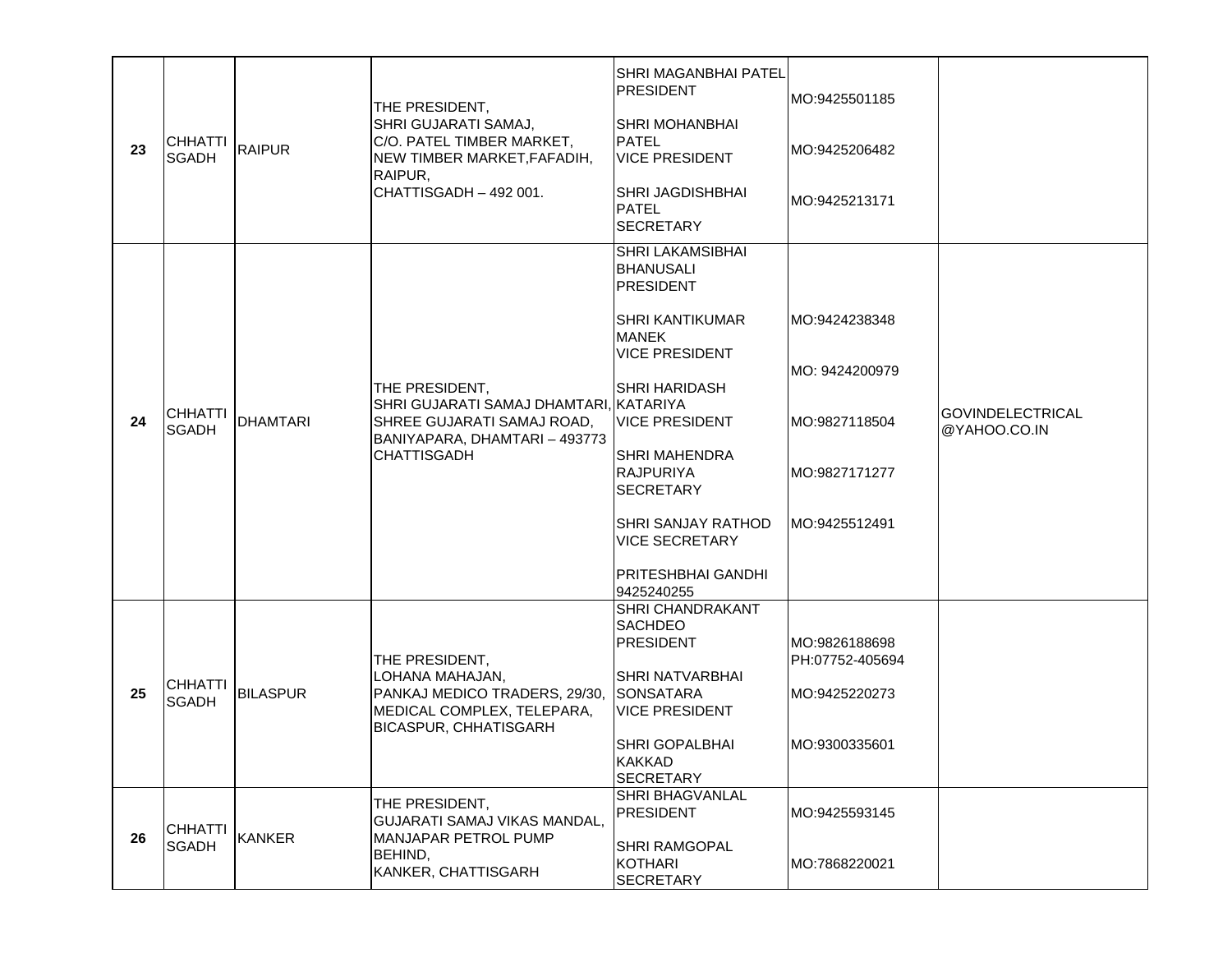| 27 | <b>CHHATTI</b><br><b>SGADH</b> | <b>CHATTISGARH</b> | THE PRESIDENT,<br>LOHANA MAHAJAN VADI.<br>STATION ROAD,<br>RAJANAND VILLAGE,<br><b>CHATTISGARH</b>                | <b>SHRI JAGDISHBHAI</b><br>KOTAK<br><b>PRESIDENT</b><br><b>SHRI PRAVINBHAI</b><br><b>KAKHANI</b><br><b>VICE PRESIDENT</b><br>SHRI NATHABHAI<br><b>RAYACHA</b><br><b>SECRETARY</b>     |                                                 |                         |
|----|--------------------------------|--------------------|-------------------------------------------------------------------------------------------------------------------|---------------------------------------------------------------------------------------------------------------------------------------------------------------------------------------|-------------------------------------------------|-------------------------|
| 28 | <b>CHHATTI</b><br><b>SGADH</b> | <b>CHATTISGARH</b> | THE PRESIDENT,<br>PATIDAR BHAVAN.<br>G.E. ROAD, RAJANADA VILLAGE,<br><b>CHATTISGARH</b>                           | <b>SHRI HARIBHAI PATEL</b><br><b>PRESIDENT &amp;</b><br><b>SECRETARY</b><br><b>SHRI JETHABHAI PATEL</b><br><b>VICE PRESIDENT</b><br>SHRI NAGESHBHAI<br><b>SHAHU</b><br><b>MANAGAR</b> | MO:9424111103<br>MO:9425244660<br>MO:9098844192 |                         |
| 29 | <b>CHHATTI</b><br><b>SGADH</b> | <b>CHATTISGARH</b> | THE PRESIDENT,<br>SHRI KUTCH GURJAR KSHTRIYA<br>SAMAJ,<br>G.I. ROAD, RAJANADA VILLAGE,<br><b>CHATTISGARH</b>      | SHRI PRAFUL KESAVJI<br><b>PARMAR</b><br><b>PRESIDENT</b><br><b>SHRI ISHVAR P</b><br><b>RATHORE</b><br><b>SECRETARY</b>                                                                | MO:9826143353<br>MO:9770988336                  |                         |
| 30 | <b>CHHATTI</b><br><b>SGADH</b> | <b>CHATTISGARH</b> | THE PRESIDENT,<br><b>GUJARATI SAMAJ,</b><br>SATION ROAD, BEHIND<br>GURUDWARA, MAHASAMUNDRA,<br><b>CHATTISGARH</b> | SHRI PRAFULLBHAI<br><b>PATEL</b><br><b>PRESIDENT</b><br>SHRI MEHUL SUCHAK<br><b>SECRETARY</b>                                                                                         | MO:9425208028<br>MO:9893550771                  |                         |
| 31 | <b>CHHATTI</b><br><b>SGADH</b> | <b>BHILAI</b>      | THE PRESIDENT,<br>GUJARATI SAMAJ.<br>SECTOR-4, SADAK NO3,<br>BHILAI, CHATTISGARH                                  | <b>SHRI DINESHBHAI</b><br><b>PANDIA</b><br><b>PRESIDENT</b><br>SHRI UMESHBHAI JANI<br><b>SECRETARY</b>                                                                                | MO:9977813929<br>MO:9407985720<br>MO:9827159228 | umeshbhaijani@gmail.com |
| 32 | <b>CHHATTI</b><br><b>SGADH</b> | JAGDALPUR          | THE PRESIDENT,<br>GUJARATI BHAVAN.<br>SAHID PARK, JAGDALPUR,<br><b>CHATTISGARH</b>                                | SHRI VALJIBHAI PATEL<br><b>PRESIDENT</b><br><b>SHRI HARESHBHAI</b><br><b>CHAUHAN</b><br><b>SECRETARY</b>                                                                              | MO:9406087888<br>MO:9425595590                  |                         |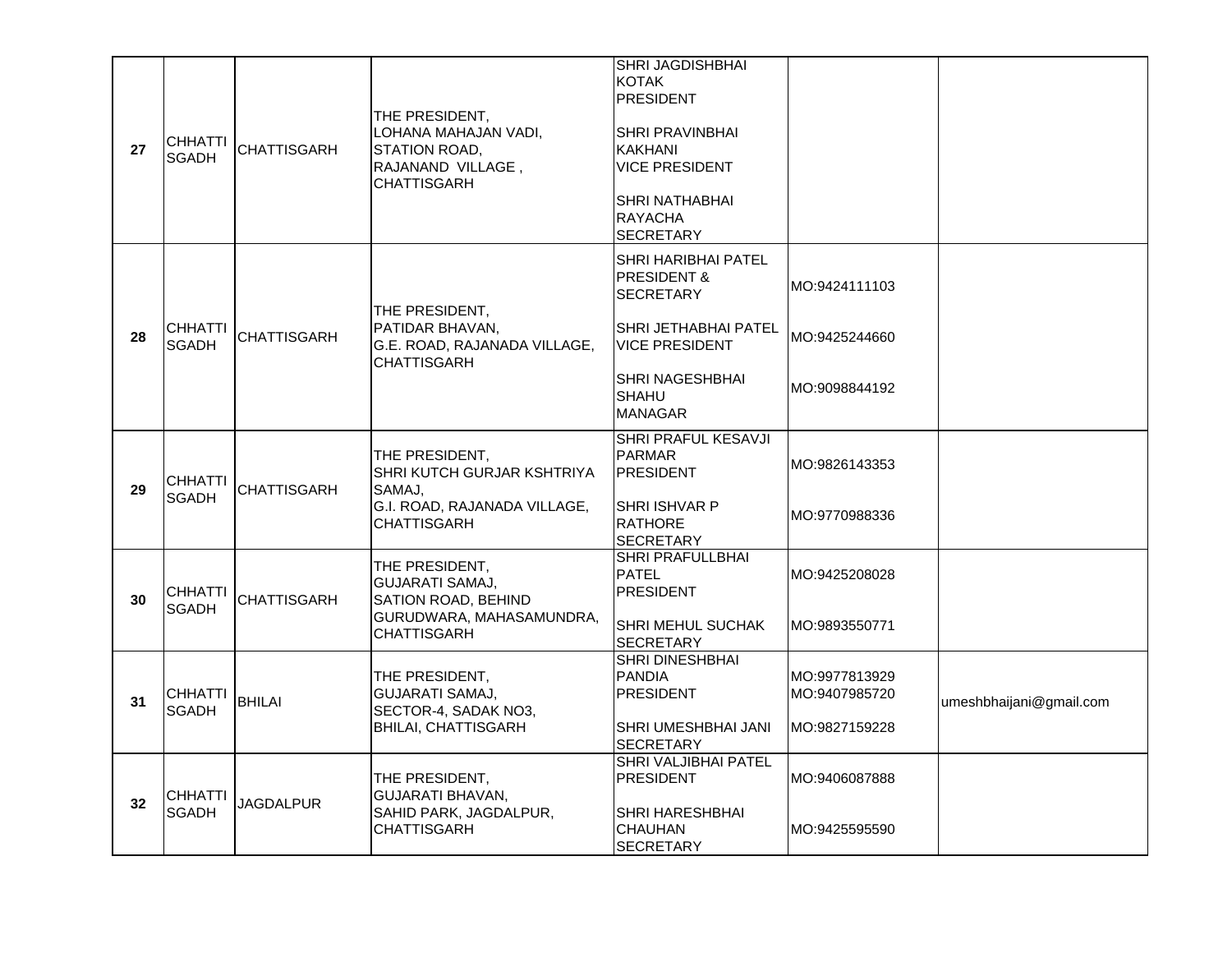| 33 | <b>CHHATTI</b><br><b>SGADH</b> | <b>BAGBAHRA</b> | THE PRESIDENT,<br>GUJARATI MITRA MANDAL,<br>VORD NO.11, BAGBAHRA,<br><b>CHATTISGARH</b>                                      | SHRI MOTIBHAI PUJARA<br><b>PRESIDENT</b><br><b>SHRI DIGESHBHAI</b><br><b>GONDECHA</b><br><b>SECRETARY</b>                                                    | MO:9669731464<br>MO:9907815811                  |                             |
|----|--------------------------------|-----------------|------------------------------------------------------------------------------------------------------------------------------|--------------------------------------------------------------------------------------------------------------------------------------------------------------|-------------------------------------------------|-----------------------------|
| 34 | <b>CHHATTI</b><br><b>SGADH</b> | RAIPUR          | THE PRESIDENT,<br>SHRI KUTCH KADAVA PATIDAR<br><b>SAMAJ</b><br>MANPURI, RAIPUR,<br><b>CHATTISGARH</b>                        | SHRI BABUBHAI PATEL<br><b>IPRESIDENT</b>                                                                                                                     | MO:9425208515                                   |                             |
| 35 | <b>CHHATTI</b><br><b>SGADH</b> | <b>RAIPUR</b>   | THE PRESIDENT,<br>LOHANA MAHAJAN<br>BEHIND VIJAY MOTAR FAFADIH,<br>RAIPUR, CHATTISGARH                                       | <b>NEW PRESIDENT</b><br>KISHAN MIRANI SHRI<br>IHARISHBHAI ADHIYA<br><b>IPRESIDENT</b><br>SHRI VINAY NATVANI<br><b>SECRETARY</b>                              | MO:9425507148<br>MO:9827141692                  | NATHWANIVINAY@YAHOO.C<br>OM |
| 36 | <b>CHHATTI</b><br><b>SGADH</b> | RAIPUR          | THE PRESIDENT,<br>SHRI MARU SAMAJ-SONI SAMAJ,<br>BEHIND PILI BULDING, KUMHAR<br>PARA, FAFADIA, RAIPUR,<br><b>CHATTISGARH</b> | SHRI PRAFULBHAI<br>MARMEDA<br><b>IPRESIDENT</b><br><b>SHRI KAMLESH</b><br><b>BUJALANI</b><br><b>SRECRETARY</b>                                               | MO:9424226637<br>MO:9425555562                  |                             |
| 37 | <b>CHHATTI</b><br><b>SGADH</b> | <b>BILASPUR</b> | THE PRESIDENT,<br>KUTCH GURJAR SAMAJ,<br>KAPIL NAGAR, SIPAT ROAD,<br>SARKANDA, BILASPUR,<br>CHATTISGARH                      | <b>SHRI JITENDRA</b><br><b>CHAVADA</b><br><b>SECRETARY</b>                                                                                                   | MO:9827482080                                   |                             |
| 38 | CHHATTI<br><b>SGADH</b>        | <b>BILASPUR</b> | THE PRESIDENT,<br>SHRI GUJARATI SAMAJ<br>TIKRAPARA,<br>RAMDASH NAGAR, BILASPUR,<br><b>CHATTISGARH</b>                        | SHRI KANTIBHAI<br><b>PRESIDENT</b><br><b>SHRI GOPALBHAI</b><br><b>KAKKAD</b><br><b>VICE PRESIDENT</b><br>SHRI CHANDRAKANT<br><b>MARU</b><br><b>SECRETARY</b> | MO:9425219230<br>MO:9300335601<br>MO:9300320167 |                             |
| 39 | CHHATTI<br><b>SGADH</b>        | <b>BILASPUR</b> | THE PRESIDENT,<br>PATIDAR BHAVAN,<br>MUNGELI ROAD,<br>BILASPUR,<br><b>CHATTISGARH</b>                                        | SHRI BABUBHAI PATEL<br><b>IPRESIDENT</b><br>SHRI KANTIBHAI PATEL<br><b>SECRETARY</b>                                                                         | MO:9300527979                                   |                             |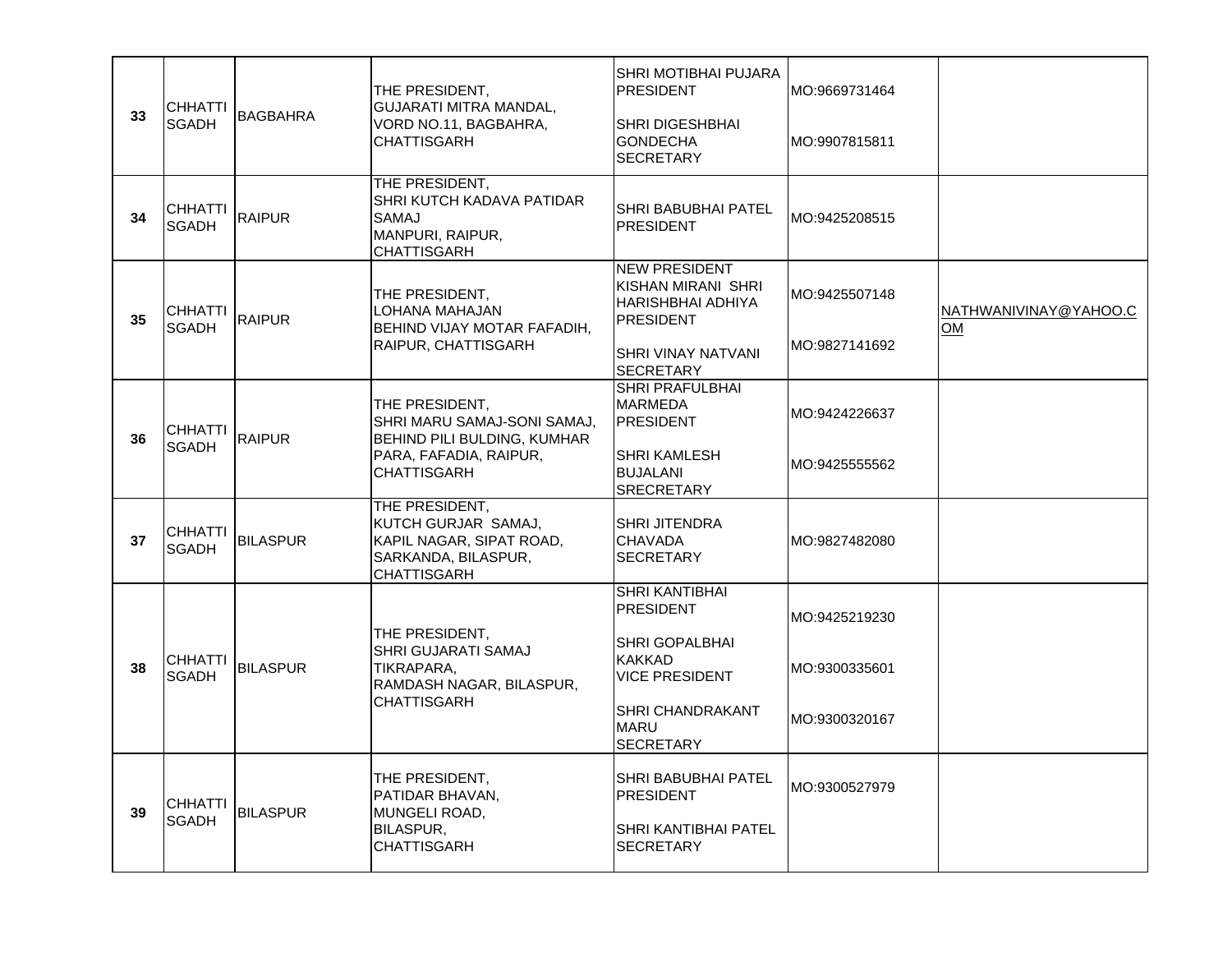| 40 | DELHI         | <b>DELHI</b>       | THE PRESIDENT,<br>SHRI DELHI GUJARATI SAMAJ,<br>SARDAR VALLABHBHAI BHAVAN2,<br>RAJ NIWAS MARG, CIVIL LINES,<br>DELHI-110054.                          | SHRI DILIP DHOLAKIA<br><b>ITRUSTEE</b><br> SHRI MOHITBHAI<br>PAREKH<br><b>PRESIDENT</b><br>SHRI NITIN ACHARYA,<br><b>SECRETARY</b> | MO:9811775569<br>MO:9810031074<br>PH:011-23981796<br>PH:011-23981797<br>PH:011-23981798 M-<br>M-9911422622 | WEB:<br>WWW.GUJARATISAMAJDELHI<br>.COM<br>EMAIL:<br>PRESIDENT@GUJARATISAMA<br>JDELHI.COM,<br>EMAIL:<br>OFFICE@GUJARATISAMAJDE<br>LHI.COM,<br>EMAIL:<br>GENERALSECRETARY@GUJA<br>RATISAMAJDELHI.COM, |
|----|---------------|--------------------|-------------------------------------------------------------------------------------------------------------------------------------------------------|------------------------------------------------------------------------------------------------------------------------------------|------------------------------------------------------------------------------------------------------------|-----------------------------------------------------------------------------------------------------------------------------------------------------------------------------------------------------|
| 41 | <b>IDELHI</b> | DELHI              | THE PRESIDENT,<br>SHRI AKHIL BHARAT GUJARAT<br>SAMAJ,<br>2, SHREE DELHI SAMAJ MARG,<br>CIVIL LINES,<br>DELHI - 110 054.                               | <b>MANAGER</b>                                                                                                                     | PH:011-23971365<br>PH:011-23952708                                                                         |                                                                                                                                                                                                     |
| 42 | DELHI         | <b>DELHI</b>       | THE PRESIDENT,<br>VISHWA GUJARATI SAMAJ(INDIA)<br>2958, KATRA KHUSHALRAY,<br>KINARI BAZAR, NEW DELHI-<br>110006                                       | <b>SHRI VINODBHAI C.</b><br><b>PATEL</b>                                                                                           | PH:011-23971365<br>PH:011-23276884                                                                         |                                                                                                                                                                                                     |
| 43 | <b>IDELHI</b> | DELHI              | THE PRESIDENT,<br>SHREE NOIDA GUJARATI SAMAJ,<br>C/O. RICHA JAIN,<br>NOIDA PHARE 1, DELHI                                                             | RICHA JAIN                                                                                                                         | MO:9988741643                                                                                              | RICHAJAIN@YAHOO.COM                                                                                                                                                                                 |
| 44 | DELHI         | <b>DELHI</b>       | THE PRESIDENT,<br><b>SHRI SWAMINARAYAN</b><br>MANDIR(B.A.P.S.),<br>'SWAMINARAYAN AKSHARDHAM',<br>N. H. 24, NEAR NOIDA MOR,<br><b>NEW DELHI-110092</b> | <b>MANAGER</b>                                                                                                                     | PH: (011) 2201 6688<br>PH: (011) 2202 6688                                                                 | info@akshardham.com                                                                                                                                                                                 |
| 45 | <b>GOA</b>    | <b>PONDA</b>       | THE PRESIDENT,<br>SHRI PONDA PATIDAR SAMAJ,<br>PONDA - MARGAVA ROAD,<br>DHAWLI, PONDA,<br>GOA - 403401.                                               | <b>SHRI VINOD PATEL</b>                                                                                                            | MO:9822130162                                                                                              |                                                                                                                                                                                                     |
| 46 | <b>GOA</b>    | <b>VASCODIGAMA</b> | THE PRESIDENT,<br>AKHIL GOA GUJARATI SAMAJ,<br>15-16, SAI COMPLEX, AIRPORT<br>ROAD,<br>ALTO CHIKALIM, VASCODIGAMA,<br>GOA-403711                      | SHRI SHAMJIBHAI PATEL<br><b>PRESIDENT</b><br> SHRI NATUBHAI<br>KOTECHA<br><b>SECRETARY</b>                                         | MO:9404143710                                                                                              | HITESHBLUE@YAHOO.COM                                                                                                                                                                                |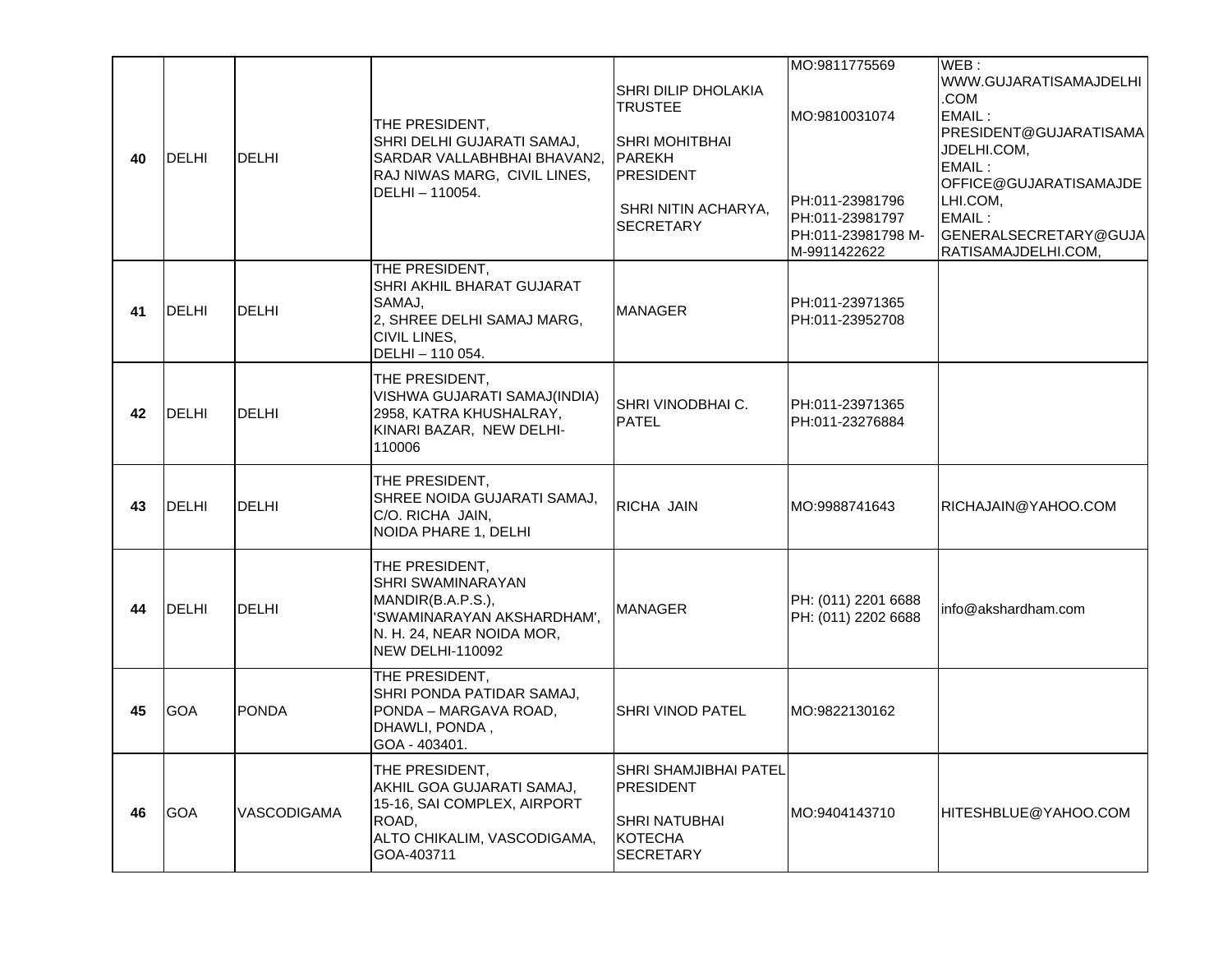| 47 | <b>GOA</b>                    | <b>BARDEZ</b>  | THE PRESIDENT,<br>PORVORIM GUJARATI SAMAJ,<br>CHITRAKUT', PLOT NO.222, P.D.A<br>COLONY,<br>ALTO POIVON, BARDEZ, GOA                               | SHRI PRAVIN SOLANKI<br><b>PRESIDENT</b>                                                                                 | MO:9850462943                     | Pravinsolanki11@gmail.com   |
|----|-------------------------------|----------------|---------------------------------------------------------------------------------------------------------------------------------------------------|-------------------------------------------------------------------------------------------------------------------------|-----------------------------------|-----------------------------|
| 48 | <b>GOA</b>                    | <b>PANJIM</b>  | THE PRESIDENT,<br>PANJIM GUJARATI SAMAJ,<br>C/O, A.B. C ENTERPRISE, S,FX<br>RESIDENCY,<br>MAIN RESIDENCY, MAIN ROAD,<br>PANJIM,<br>OLD GOA (GOA)  | Mukeshbhai                                                                                                              | Mob-<br>9822593805,98225938<br>05 |                             |
| 49 | <b>HARIYAN</b>                | FARIDABAD      | THE PRESIDENT,<br>SHREE GUJARATI SAMAJ<br>FARIDABAD,<br>PATEL BHAVAN,<br>AJRONDA, SECTOR-15,<br>FARIDABAD-171007,<br><b>HARYANA</b>               | SHRI BHARAT P PAREKH PH:0129-25281599<br>PRESIDENT<br><b>SHRI DILIP GANDHI</b><br>SECRETARY                             | PH:0129-25425964                  |                             |
| 50 | <b>HARIYAN</b>                | <b>HISAR</b>   | THE PRESIDENT,<br>SHREE GUJARATI SAMAJ HISAR,<br>C/O. DESAI BROTHERS LTD,<br>67, KAMLANAGAR, Bh. ICICI BANK,<br>HISAR-125001,<br><b>HARYANA</b>   | SHRI VIPINBHAI B PATEL<br><b>PRESIDENT</b><br><b>DESAI BROTHER</b><br>(BIDIWALA)                                        | MO:9354574497                     | dblhisar@desaibrothers.com  |
| 51 | <b>HARIYAN</b><br>A           | PANIPAT        | THE PRESIDENT,<br>GUJARATI SAMAJ PANIPAT,<br>YAMUNA 306, PANIPAT<br>REFINERTY TOWNSHIP, PANIPAT,<br>ARYANA,<br><b>HARYANA</b>                     | SHRI N.R. CHAUDHARY                                                                                                     | MO:9896892659                     | CHAUDHARYNR@IOCL.CO.IN      |
| 52 | <b>HIMACHA</b><br>PRADES<br>H | PARWANOO       | THE PRESIDENT,<br>GUJARATI SAMAJ,<br>C/O SHRI KETAN PATEL,<br>SATWIK SCALE INDURTRIES,<br>HIG/24-C, SECTOR -1,<br>PARAWANOO,<br>HIMACHAL PRADESH. | SHRI KETANBHAI PATEL MO:9318611011<br><b>PRESIDENT</b>                                                                  | MO:9318080011                     | KETAN@SATWIKSCALES.CO<br>M  |
| 53 | <b>JHARKHA</b><br><b>ND</b>   | <b>DHANBAD</b> | THE PRESIDENT,<br>AKHIL BHARAT GUJARATI SAMAJ,<br>C/o. UNICORN, KATRAS ROAD,<br>MATKURIA, DHANBAD-826001,<br>JHARKHAND.                           | <b>SHRI PARESH R</b><br><b>CHAUHAN</b><br><b>PRESIDENT</b><br>ISHRI PARESH THAKKAR IMO:9431191661<br>IGENERAL SECRETARY | MO:9835166565<br>MO:9006788175    | Abps.president07@gmail.com, |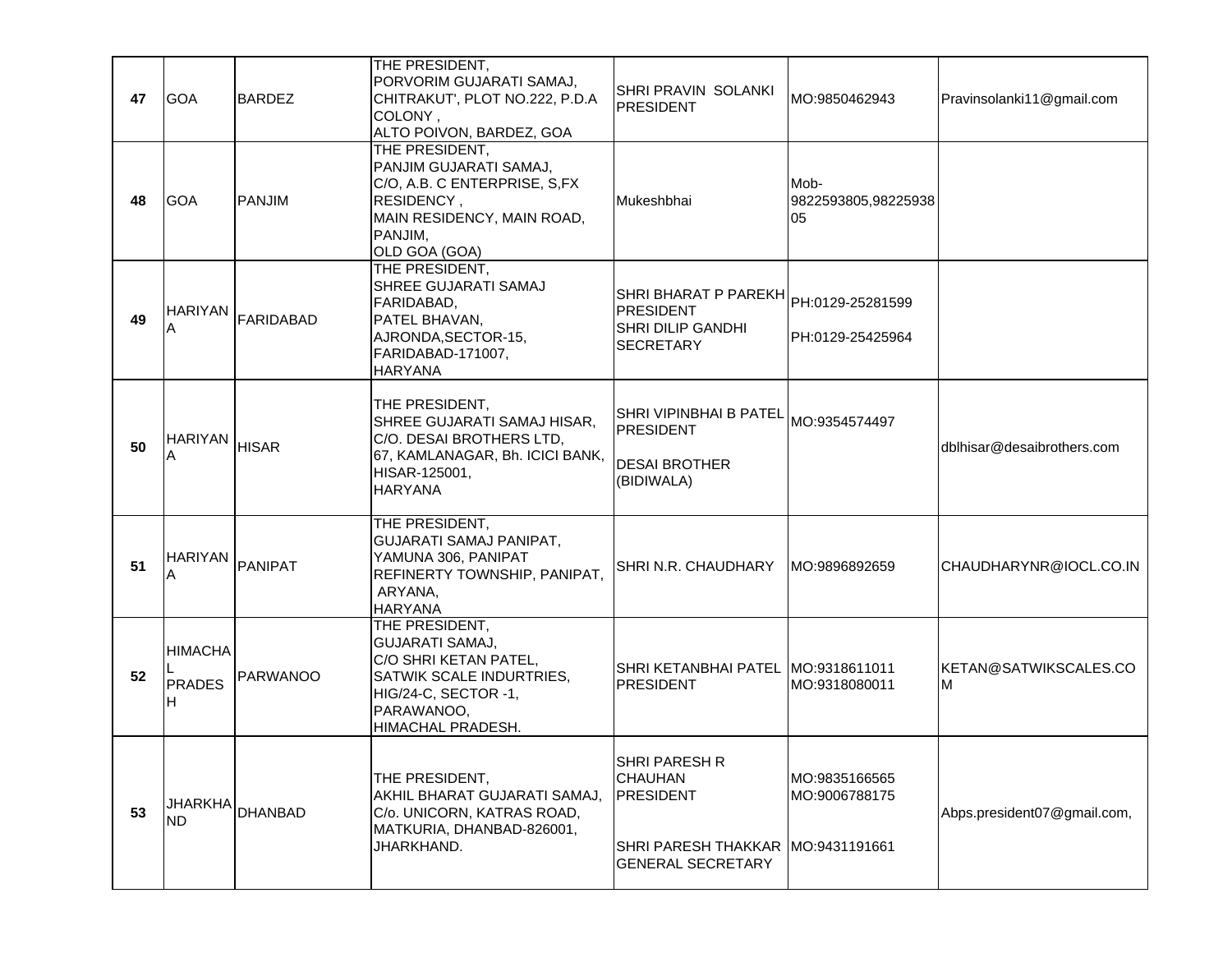| 54 | <b>JHARKHA</b><br><b>ND</b> | RANCHI          | THE PRESIDENT,<br>SHREE GUJARATI SAMAJ RANCHI,<br>C/O. RAMESHWARAM PROJECT,<br>SUKLA COLONY, HINOO, RANCHI,<br>JHARKHAND.                                              | SHRI CHANDRAKANT<br><b>RAJPUT</b>                                                                                          | MO:9431115362<br>MO:9234684441 | CRAIPAT@GMAIL.COM        |
|----|-----------------------------|-----------------|------------------------------------------------------------------------------------------------------------------------------------------------------------------------|----------------------------------------------------------------------------------------------------------------------------|--------------------------------|--------------------------|
| 55 | <b>ND</b>                   | JHARKHA DHANBAD | THE PRESIDENT,<br>SHREE KUTCH GURJAR<br>KSHATRIYA SAMAJ TRUST,<br>SHASTRI SADAN, SHASTRI<br>NAGAR,<br>DHANBAD,-826 001,<br><b>JHARKHAND</b>                            | SHRI KISHOR PARMAR<br><b>PRESIDENT</b><br>SHRI PIYUSH VERAD<br>SECRETARY                                                   | MO:9431725010<br>MO:9471106217 | kishorparmar59@gmail.com |
| 56 | <b>ND</b>                   | JHARKHA DHANBAD | THE PRESIDENT,<br>COALDFIELD GUJARATI SAMAJ<br>HESCO, BALAJI MENTION,<br><b>BELOW SYNDICATE BANK,</b><br>KATRAS ROAD, DHANBAD-826<br>001,<br>JHARKHAND.                | SHRI YAMESHBHAI<br><b>TRIVEDI</b><br><b>PRESIDENT</b>                                                                      | MO:9431124600                  |                          |
| 57 | <b>JHARKHA</b><br><b>ND</b> | <b>DHANBAD</b>  | THE PRESIDENT,<br>KATRAS GUJARATI MAHILA<br>MANDAL,<br>C/o. B. M. YADAV,<br>RANI BAZAAR, KATRASGARH,<br>DHANBAD, JHARKHAND.                                            | <b>SMT. MINAKSHIBEN</b><br>YADAV<br><b>VICE PRESIDENT</b><br><b>SMT. KUMKUMBEN</b><br><b>CHOTALIYA</b><br><b>PRESIDENT</b> | MO:9835127878                  |                          |
| 58 | <b>JHARKHA</b><br><b>ND</b> | DHANBAD         | THE PRESIDENT,<br>SHREE KUTCH KADAVA PATIDAR<br>SAMAJ,<br>C/O. SHRI BABULBHAI PATEL,<br>SHRI JALARAM SAW MILL,<br>POST-DHANSAR,<br>JORA PHATAK, DHANBAD,<br>JHARKHAND. | SHRI BABULALBHAI<br><b>PATEL</b><br>PRESIDENT<br><b>SHRI NAGINBHAI PATEL</b><br><b>SECRETARY</b>                           | MO:9431512571<br>MO:9431732428 |                          |
| 59 | <b>ND</b>                   | JHARKHA DHANBAD | THE PRESIDENT,<br>SHREE VIKAS PARISHAD,<br>C/O. SHRI KALPESH SHAH,<br>HIMALAYA CENTRE, OZONE<br>PLAZA,<br>DHANBAD, JHARKHAND.                                          | SHRI KALPESHBHAI<br><b>SHAH</b><br><b>PRESIDENT</b>                                                                        | MO:9835009727                  |                          |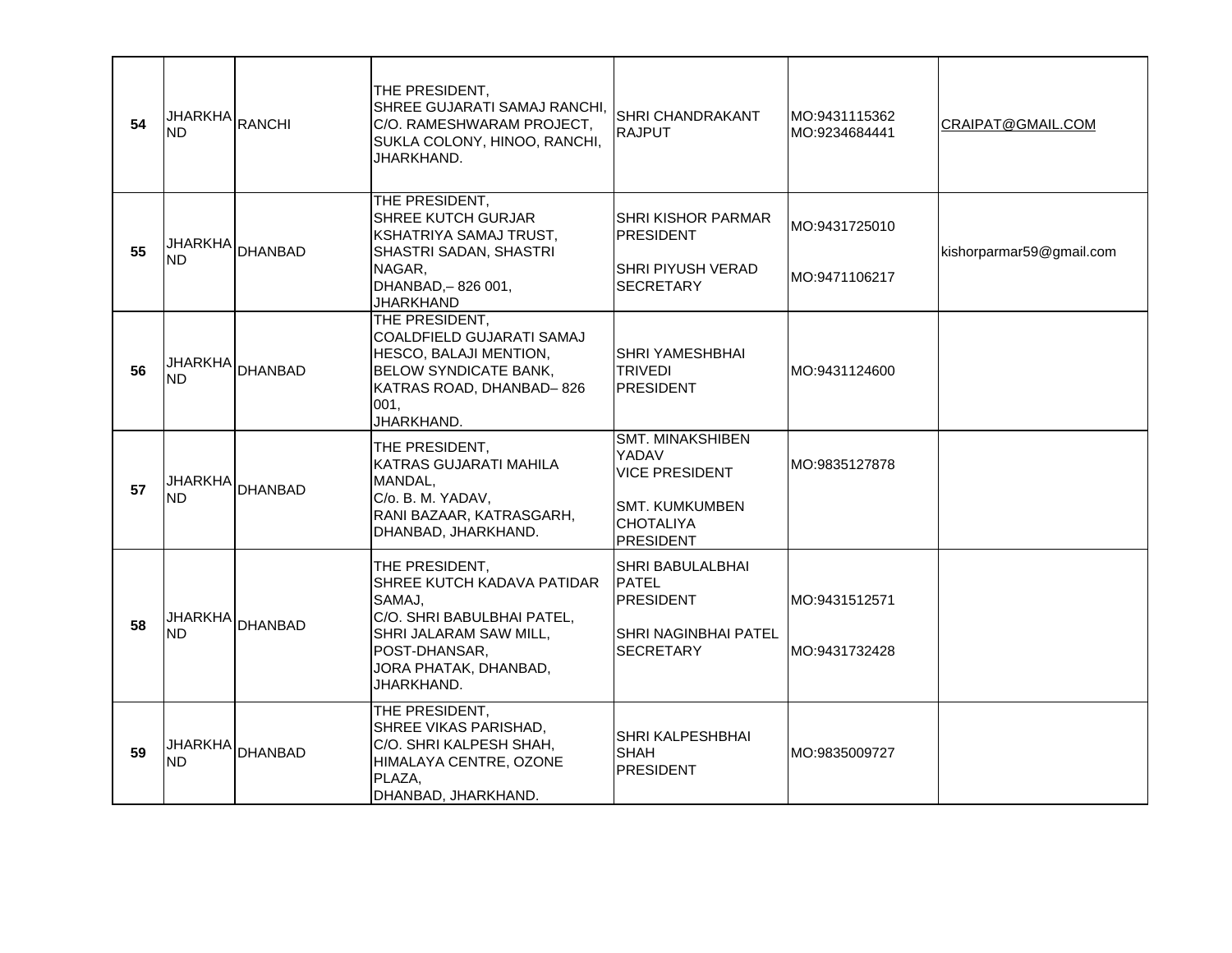| 60 | <b>JHARKHA</b><br><b>ND</b> | <b>JAMSEDPUR</b>  | THE PRESIDENT,<br><b>GUJARATI SANATAN SAMAJ,</b><br>KHADKAI LINK RAOD, BISTUPUR,<br>JAMSEDPUR, JHARKHAND.                                                                                                 | SHRI DINESHBHAI B<br>PARIKH<br><b>PRESIDENT</b><br>SHRI JAYESH R AMIN<br><b>SECRETARY</b>                                                                                                   | MO:9431110348<br>MO:9204058400<br>PH:0657 - 2249484<br>MO:9431111536 | gssjsr1@gmail.com       |
|----|-----------------------------|-------------------|-----------------------------------------------------------------------------------------------------------------------------------------------------------------------------------------------------------|---------------------------------------------------------------------------------------------------------------------------------------------------------------------------------------------|----------------------------------------------------------------------|-------------------------|
| 61 | KA                          | KARNATA BANGALORE | THE PRESIDENT,<br>SAMYUKT GUJARATI SAMAJ<br>SHAMJI L.PATEL<br>PATEL MOHAN RAMESH &<br>CO.CHARTERED ACCOUNTANTS.<br>NO. 163/1, 4TH MAIN, 7 TH<br>CROSS,<br>CHAMAJPET, BANGALORE -<br>560018,<br>KARNATAKA. | <b>CA SHYAMJIBHAI PATEL</b><br> KARNATAKA.<br><b>SARDAR PATEL</b><br>BHAVAN,<br>NO.16, THIMINGALAM,<br>VASANTNAGAR,<br><b>BANGALORE</b>                                                     | MO:9844024243                                                        | SIP@PMRCO.ORG           |
| 62 | <b>KARNATA</b><br>KA        | <b>BANGALORE</b>  | THE PRESIDENT,<br>SAMYUKT GUJARATI SAMAJ<br>(KARNATAKA)<br>SARDAR PATEL BHAWAN,<br>Miller Tank Bund Road,<br>NO. 16, THIMMAIAH ROAD,<br>VASANTH NAGAR,<br>BANGALORE - 560 052.<br>KARNATAKA               | SHRI NATUBHAI JOSHI<br><b>PRESIDENT</b><br><b>SHRI KANTIBHAI PATEL</b><br><b>VICE PRESIDENT</b><br>SHRI KANTIBHAI SHAH<br><b>VICE PRESIDENT</b><br>SHRI BIPINBHAI MEHTA<br><b>SECRETARY</b> | MO: 9900113501<br>PH: 080-41512105<br>MO:9341215332                  | BSILVERC@HOTMAIL.COM    |
| 63 | <b>KARNATA</b><br>KA        | <b>BANGALORE</b>  | THE PRESIDENT,<br><b>BANGALORE GUJARATI BRAHM</b><br>SAMAJ,<br>RAJAJI NAGAR, INDUSTRIAL<br>TOWN,<br>BANGLORE, KARNATAKA.                                                                                  | SHRI ASHOKBHAI DANI<br><b>PREISIDENT</b>                                                                                                                                                    | PH: 26702046<br>MO: 9845020490                                       | Dani.ashok@gmail.com    |
| 64 | <b>KA</b>                   | KARNATA BANGALORE | THE PRESIDENT,<br>SHRI SAMAST GUJARTI SAMAJ<br>NO.720,1ST FLOOR,5TH MAIN,10<br>THE CROSS, M.C.<br>LAYOUT, VIJAYANAGAR,<br>BANGLORE-560040<br>KARNATAKA.                                                   | SHRI SHAILESHBHAI J<br><b>SHAH</b><br><b>COMMITTEE MEMBER</b>                                                                                                                               | PH:080-32918893<br>MO:9008480335<br>MO:9880612891                    | Jai12891@rediffmail.com |
| 65 | KA                          | KARNATA BANGALORE | THE PRESIDENT,<br>SHRI PATIDAR SAMAJ<br>275/4, NEW TIMBER YARD,<br><b>BANGLORE,</b><br>KARNATAKA.                                                                                                         | <b>SHRI JAYANTYILAL</b><br><b>CHAUDHARY</b><br>MEMBER                                                                                                                                       | MO: 8026745452<br>MO: 9844062440                                     |                         |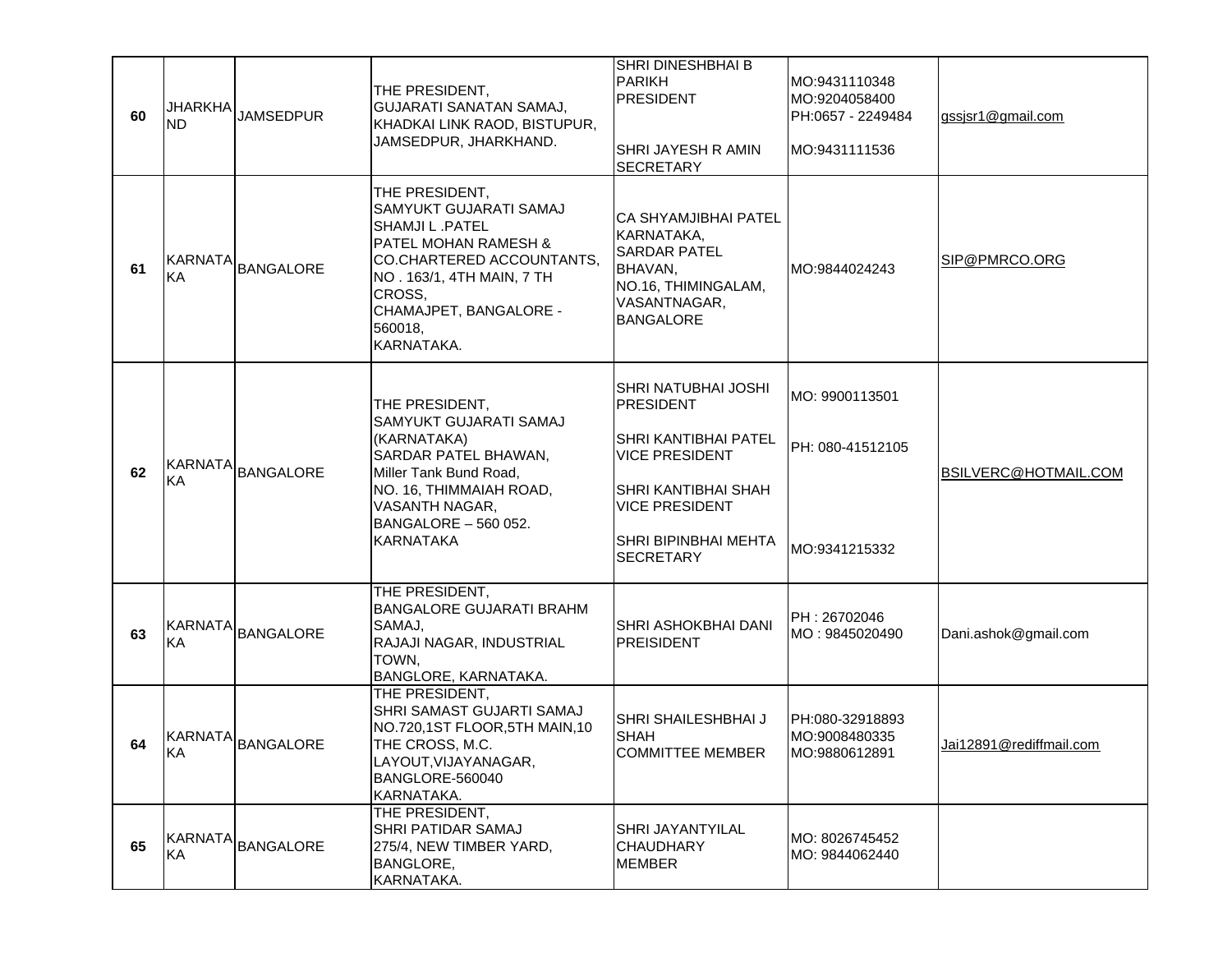| 66 | KA                   | KARNATA BANGALORE   | THE PRESIDENT,<br>SHRI PATIDAR PARIVAR SAMAJ<br>NO-90, 1ST MAIN, 4TH CROSS,<br>N.T.Y LAYOUT, MYSORE ROAD,<br>BANGALORE, KARNATAKA.                          | SHRI KALPESH PATEL<br><b>MEMBER</b>                                                                                                                                               | PH: 23102425<br>MO:8123344989                                    | KALPESH5272@YAHOO.COM               |
|----|----------------------|---------------------|-------------------------------------------------------------------------------------------------------------------------------------------------------------|-----------------------------------------------------------------------------------------------------------------------------------------------------------------------------------|------------------------------------------------------------------|-------------------------------------|
| 67 | KA                   | KARNATA BANGALORE   | THE PRESIDENT,<br>SHREE SAURASHTRA JAIN<br>SANGH.<br><b>BANGALORE,</b><br>KARNATAKA.                                                                        | SHRI KIRIT T. TURAKHIA<br><b>PRESIDENT</b><br>SHRI CHHAGAN R SHAH<br><b>VICE PRESIDENT</b><br>RAMESHBHAI PATHIRA<br><b>SECRETARY</b>                                              | PH: 22267095<br>PH: 23226123<br>MO:9341236197<br>M:              |                                     |
| 68 | KA                   | KARNATA CHIKMAGALUR | THE PRESIDENT,<br>MALANAD PATIDAR SAMAJ,<br>C/o. KAVERI TIMBERS<br>INDUSTRIES,<br>KEMPANAHALLI,<br>CHIKMAGALUR-577 101,<br><b>KARNATAKA</b>                 |                                                                                                                                                                                   | MO:9980027721                                                    |                                     |
| 69 | <b>KARNATA</b><br>KA | <b>BANGALORE</b>    | THE PRESIDENT,<br><b>BANGALORE GUJARATI SAMAJ</b><br>DHIRAJLAL K. MAKADIYA<br>SHREE SWAMINARAYAN<br><b>GURUKUL.</b><br>MYSORE ROAD, BANGLORE,<br>KARNATAKA. | SHRI DHIRAJLAL K.<br>MAKADIYA<br><b>PRESIDENT</b>                                                                                                                                 | IMO: 9379166143                                                  |                                     |
| 70 | KA                   | KARNATA BELGAUM     | THE PRESIDENT,<br>SHREE SAMASTH GUJARATI<br>SAMAJ.<br>C/o. SHRI KANUBHAI L. THAKKAR<br>Plot NO.9, MARATHA COLONY,<br>TILAKWADI, BELGAUM -6,<br>KARNATAKA.   | SHRI HARKISHAN<br>THAKKAR<br><b>PRESIDENT</b><br>SHRI RAJENDRABHAI<br><b>PATEL</b>                                                                                                | MO:9845845461<br>MO:                                             | <b>SAMASTGUJARATI</b><br>@GMAIL.COM |
| 71 | KA                   | KARNATA BELGAUM     | THE PRESIDENT,<br><b>SHRI GUJARATI NAURATRA</b><br>UTSAV MANDAL BELGAUM,<br><b>GUJARAT BHAVAN.</b><br>SHASHTRINAGAR, BELGAUM-6,<br>KARNATAKA.               | <b>SHRI DHANANJAY</b><br><b>PATEL</b><br><b>VICE PRESIDENT</b><br>SHRI RAJENDRABHAI<br><b>PATEL</b><br><b>PRESIDENT</b><br>SHRI KANUBHAI L.<br><b>THAKKAR</b><br><b>SECRETARY</b> | MO:9377172166<br>MO:9845845461<br>MO:9448138181<br>MO:9483548369 | DRPATEL18@HOTMAIL.COM               |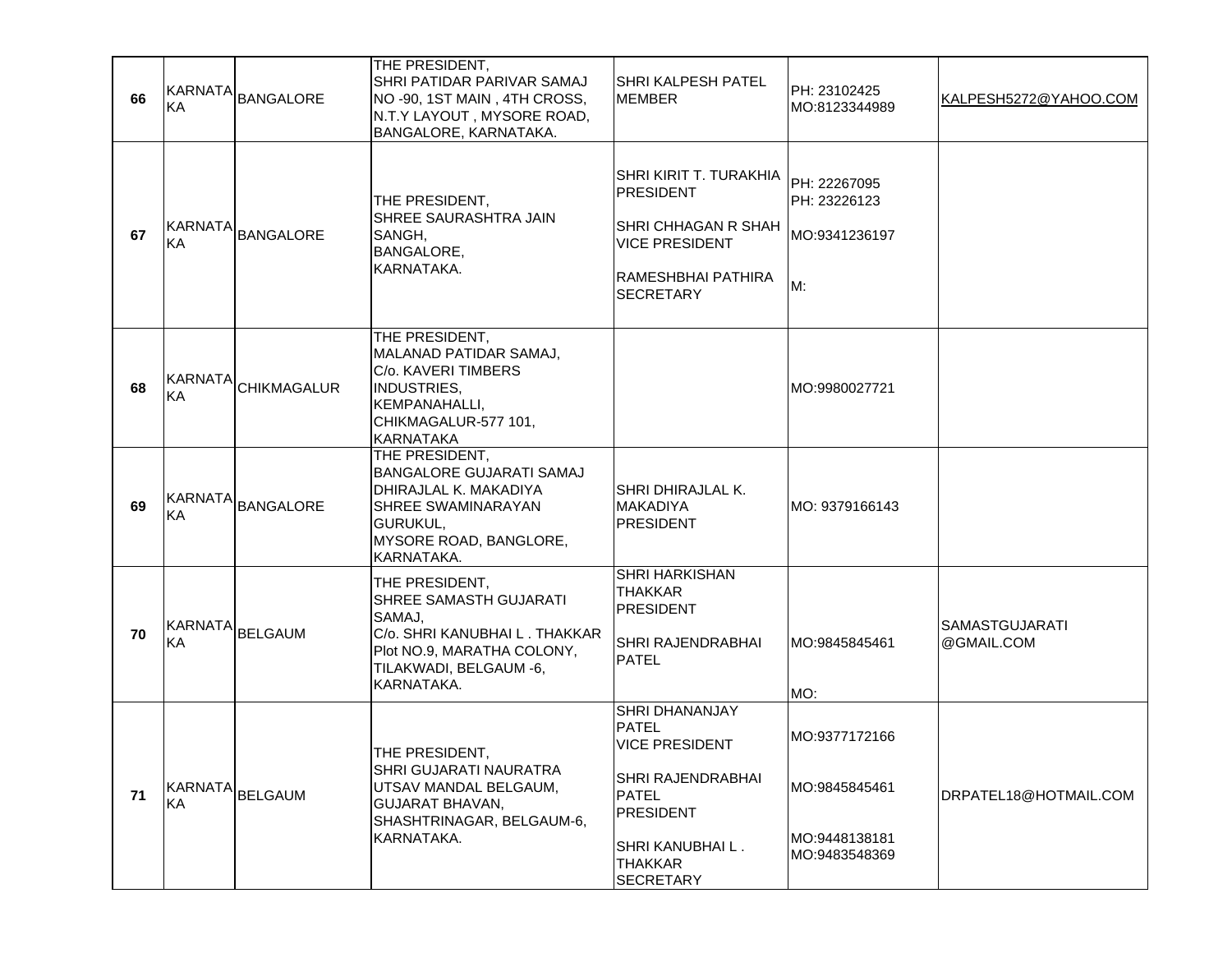| 72 |               | KARNATA BELGAUM | THE PRESIDENT,<br>SHREE JALARAM FOUNATION,<br>C/O. KANUBHAI L. THAKKAR<br>Plot no.9, MARATHA COLONY,<br>TILAKWADI, BELGAUM -6,<br>KARNATAKA. | <b>SHRI KANUBHAI L</b><br>ITHAKKAR<br><b>PRESIDENT</b>                                                                                   | MO:9448138181<br>MO:9483548369                                                                                        | SAMASTGUJARATI@GMAIL.C<br><b>OM</b>                                                                              |
|----|---------------|-----------------|----------------------------------------------------------------------------------------------------------------------------------------------|------------------------------------------------------------------------------------------------------------------------------------------|-----------------------------------------------------------------------------------------------------------------------|------------------------------------------------------------------------------------------------------------------|
| 73 | <b>KERALA</b> | <b>IKOCHI</b>   | THE PRESIDENT,<br><b>SHRI COCHIN GUJARATI</b><br>MAHAJAN.<br>V1/2180,<br>GUJARATI SCHOOL COMPLEX,<br>GUJARATI ROAD, KOCHI-682002,<br>KERALA. | <b>SHRI PRAVINBHAI M</b><br>SHAH<br><b>PRESIDENT</b><br><b>SHRI CHETAN</b><br><b>DWARKADAS SHAH</b><br><b>SECRETARY</b>                  | PH: 0484 -2224246<br>PH: 0484 -2226788<br>Mo: 9349224881<br>PH: 0484 - 2224246<br>PH: 0484 - 2223230<br>Mo:9447026065 | Web:<br>www.cochingujaratimahajan.co<br>m<br>Email:COCHINGUJMAHAJAN@<br>REDIFFMAIL.COM<br>Email:cgekm@yahoo.com, |
| 74 | <b>KERALA</b> | <b>ICOCHIN</b>  | THE PRESIDENT,<br>SHREE ERNAKULAM GUJARATI<br>SAMAJ,<br>C/o. J. PARIKH & CO.<br>NANA BULDING, PAYAPILLY ROAD,<br>COHIN - 682035,<br>KERALA.  | ISHRI MUKUNDBHAI<br>IMEHETA<br>PRESIDENT<br>SHRI MAHESHBHAI B.<br><b>SHAH</b><br><b>SECRETARY</b><br><b>SHRI KAMLESHBHAI</b><br>SANGHAVI | MO: 9995308919<br>MO:9847327502<br>MO: 9847000279                                                                     | cgekm@yahoo.com                                                                                                  |
| 75 | <b>KERALA</b> | <b>COCHIN</b>   | THE PRESIDENT,<br>SHREE ERNAKULAM GUJARATI<br>SAMAJ,<br>C/o. J. PARIKH & CO.<br>NANA BULDING, PAYAPILLY ROAD,<br>COHIN - 682035,<br>KERALA.  | <b>SHRI JAYANTBHAI</b><br><b>PHITHODIYA</b><br><b>IPRESIDENT</b><br>ISHRI JITESH DESAI<br><b>SECRETARY</b>                               | MO: 9746352371<br>MO: 9388487680                                                                                      |                                                                                                                  |
| 76 | KERALA        | <b>COCHIN</b>   | THE PRESIDENT,<br>SHREE VAISHNAV MAHAJAN,<br>C/o. CHANDRAKANT SANGHAVI,<br>612/2173, GUJARATI ROAD,<br>COCHIN-2,<br>KERALA.                  | SHRI CHANDRAKANT<br><b>SANGHAVI</b><br>PRESIDENT<br><b>SHRI BHIKHALAL</b><br><b>HANSRAJ</b><br><b>SECRETARY</b>                          | PH: 2226788<br>MO: 9447183175<br>MO: 9447326326                                                                       | kunal21_in@yahoo.co.in                                                                                           |
| 77 | <b>KERALA</b> | <b>COCHIN</b>   | THE PRESIDENT,<br>GUJARATI SAHAYAK SANSTHAN,<br>C/o. SHRI PRAVIN C SHAH,<br>SHARADHA, LALAN ROAD,<br>COCHIN-2, KERALA.                       | ISHRI PRAVIN C SHAH<br>PRESIDENT<br><b>SHRI MAHENDRA</b><br> CHABILDAS<br>SECRETARY                                                      | PH: (R)0484-2225262<br>PH: 0484-2354798<br>M: 9347441909                                                              |                                                                                                                  |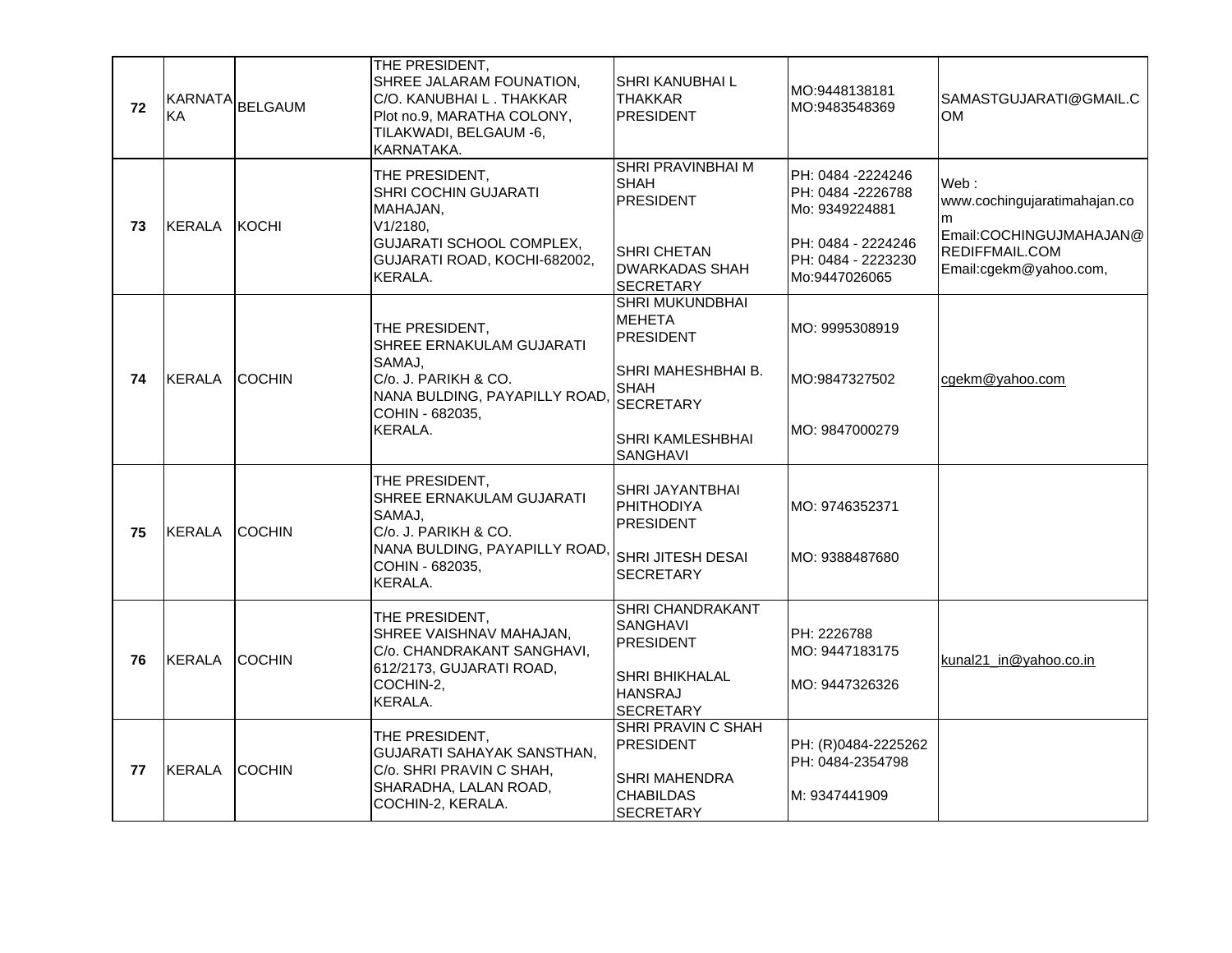| 78 | <b>KERALA</b> | <b>COCHIN</b> | THE PRESIDENT,<br>SHRI GUJARATI MAHILA MANDAL,<br>C/O. 6/2174, SHRI VALLABH,<br>SURYA SADAN, 8/1465,<br>GUJARATI ROAD,<br>MATTANCHERRY,<br>COCHIN-2, KERALA.        | <b>SHARMILA J SHAH</b><br><b>PRESIDENT</b><br><b>PUNITABEN P</b><br><b>SUNDRANI</b><br><b>SECRETARY</b>                                        | MO: 9388668148<br>MO: 9446578390                                     |                                                      |
|----|---------------|---------------|---------------------------------------------------------------------------------------------------------------------------------------------------------------------|------------------------------------------------------------------------------------------------------------------------------------------------|----------------------------------------------------------------------|------------------------------------------------------|
| 79 | <b>KERALA</b> | <b>COCHIN</b> | THE PRESIDENT,<br>Shree Gujarati Brahma Samaj Kerala<br>C/O. Sasikant Pandya<br>5/1056, Panditan Temple Road,<br>Mattancherry, Cochin-682002,<br>Kerala.            | <b>SHRI SAIKANT PANDYA</b><br>PRESIDENT<br>SHRI SAILESH JOSHI<br><b>VICE PRESIDENT</b><br><b>SHRI BHARATBHAI</b><br>PANDYA<br><b>SECRETARY</b> | MO: 9995022121<br>MO: 9846127877<br>MO: 9447029047                   | saileshnjoshi@gmail.com<br>vinayaka.spices@yahoo.com |
| 80 | KERALA        | <b>KANNUR</b> | THE PRESIDENT,<br>SHRI GUJARATI SAMAJ KUNNUR<br>V1/43, SUCHKRIPA, THYKANDY<br>VALAP.<br>NR. MULLEN KANDY PALAM,<br>P.O CHALAD, KANNUR -670014,<br>KERALA.           | SHRI GIRISHKUMAR OZA<br>PRESIDENT<br><b>SHRI SURESH K.</b><br>MAKHECHA<br><b>SECRETARY</b>                                                     | PH: 2766684<br>MO: 9895445608.<br>MO: 9895204141<br>PH: 0497-2760505 | GIRISHKSC@GMAIL.COM,<br>SURESHMAK@GMAIL.COM          |
| 81 | <b>KERALA</b> | <b>COCHIN</b> | The President,<br>Shree Cochin Bhatia Mahajan<br>C/o. Mahendra Bhai L Parekh<br>X203, X204 Cemetry Road,<br>Mother Teresa Jun, Chullikal,<br>Cochin -2, Kerala.     | Shri Mahendra Bhai L<br>Parekh<br>President<br>Shri Nikhil N Asher<br>Secretary                                                                | Mo:9846047766<br>PH: 2228638<br>Mo:9895834780<br>PH: 2227882         | psspice@md4.vsnl.net.in                              |
| 82 | <b>KERALA</b> | <b>COCHIN</b> | The President,<br>Shree Agarwal Samaj<br>C/o.Shri RajKumar Agarwal<br>CC 8/2220, A.M Cross Road,<br>Cochin -2, Kerala                                               | Shri RajKumar Agarwal<br>President<br>Shri Nand Kishore Agarwal MO:9447026522<br>Secretary                                                     | MO:9446365345<br>PH:2229563<br>PH:2226345<br>PH:2225481              | Nkagarwal2011@rediffmail.com                         |
| 83 | <b>KERALA</b> | <b>COCHIN</b> | THE PRESIDENT,<br>SHRI JALARAM DHAM<br>C/O. SHRI KETAN LAKHANI<br>3A, 'VRAJ DHAM'<br>SKYLINE EMERALD NORTH END,<br>PAMPILLY NAGAR, Mattanjerry<br>COCHIN-2, KERALA. | <b>SHRI KAMLESH TANNA</b><br><b>PRESIDENT</b><br>SHRI KETAN LAKHANI<br><b>SECRETARY</b>                                                        | PH: 2222493<br>MO:9987721212<br>MO:9846048670                        | Ketan311@yahoo.com                                   |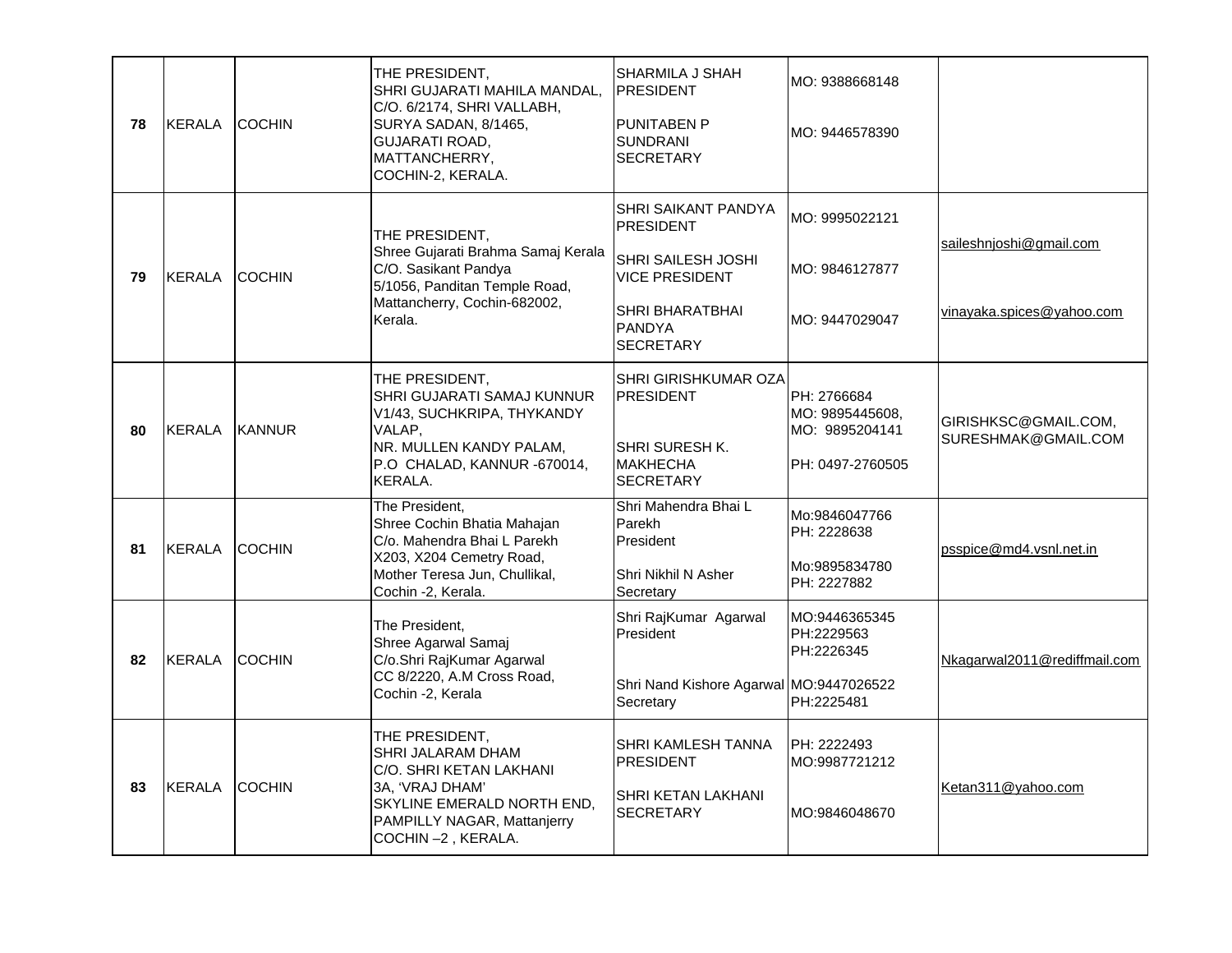| 84 | <b>KERALA</b>                       | <b>COCHIN</b>     | The President.<br>Vardhaman Sthanakvasi Jain Sangh,<br>Surya Sadan, 8/1465, Gujarati Road,<br>Cochin-2, Kerala                                                                                | Shri Suryakant K Mehta<br>President<br>Shri Ishwar S Mehta<br>Secretary                                                                                    | PH:(R)2210974<br>MO:9388435632<br>PH:(R) 2225853<br>MO:9349204410    |                                                                                 |
|----|-------------------------------------|-------------------|-----------------------------------------------------------------------------------------------------------------------------------------------------------------------------------------------|------------------------------------------------------------------------------------------------------------------------------------------------------------|----------------------------------------------------------------------|---------------------------------------------------------------------------------|
| 85 | <b>KERALA</b>                       | <b>KOLLAM</b>     | THE PRESIDENT,<br><b>GUJARATI SAMAJ OF QUILON</b><br>ASHIRWAD, KALLUMTHAZHAM<br>P.O.,<br>NO: 133, PALKULANGARA NAGAR,<br>KOLLAM - 691004                                                      | SHRI BIPIN M. THAKKAR<br><b>PRESIDENT</b>                                                                                                                  | MO:9847074410                                                        | VICTORY@TECHPARK.NET                                                            |
| 86 | <b>KERALA</b>                       | Eranakulam        | Shri Eranakulam Gujarati Mahajan<br>C/o. Shrenik J.<br>Shah, Classic Garments, Market<br>Road, Emakulam - 682 011. KERALA                                                                     | President<br>Shrenik J. Shah                                                                                                                               | Mob: 9387851285.                                                     | cgekm@yahoo.com                                                                 |
| 87 | <b>KERALA</b>                       | <b>TRIVANDRUM</b> | THE PRESIDENT,<br>SHREE GUJARATI SAMAJ,<br>THIRUVANANTHAPURAM<br><b>SHRI GULABDAS NAGAR</b><br>JAMNADAS<br>RAMKISSENDAS & CO. PVT LTD.<br>36/505, PERUMTHANNI,<br><b>TRIVANDRUM - 695008.</b> | SHRI GULABDAS NAGAR PH: 0484-3128500<br><b>PRESIDENT</b>                                                                                                   |                                                                      |                                                                                 |
| 88 | <b>MADHYA</b><br><b>PRADES</b><br>H | <b>BHOPAL</b>     | The President,<br>Shree Gujarati Samaj, Bhopal<br>Samaj Bhawan,<br>Tulsi Nagar, Link Road #1,<br>Opposite Anand Vihar School, T.T.<br>Nagar,<br>Bhopal-462003<br>Madhya Pradesh               | Shri Ashok Bhai Patel<br>President<br>Shri Atul Patel<br><b>Committee Member</b>                                                                           | MO:9893444821<br>MO:9827006864<br>PH:0755-2558179<br>PH:0755-2579848 | WEB:<br>www.bhopalgujaratisamaaj.org<br>Emial:info@bhopalgujaratisama<br>aj.org |
| 89 | <b>MADHYA</b><br><b>PRADES</b><br>H | <b>UJJAIN</b>     | THE PRESIDENT,<br>GUJARATI SAMAJ, UJJAIN,<br>GUJARATI SAMAJ PARISAR,<br>NAVI SADAK, UJJAIN - 456006,<br>MADHYA PRADESH.                                                                       | <b>SHRI SANJAY N</b><br><b>ACHARYA</b><br><b>PRESIDENT</b><br>SHRI ASHISH MEHTA<br><b>DIRECTOR</b><br>SHRI KAMLESHBHAI<br><b>PATEL</b><br><b>SECRETARY</b> | MO:98272 22676                                                       | WEB:<br>www.gujaratisamajujjain.com<br>Email: gujrati@gmail.com                 |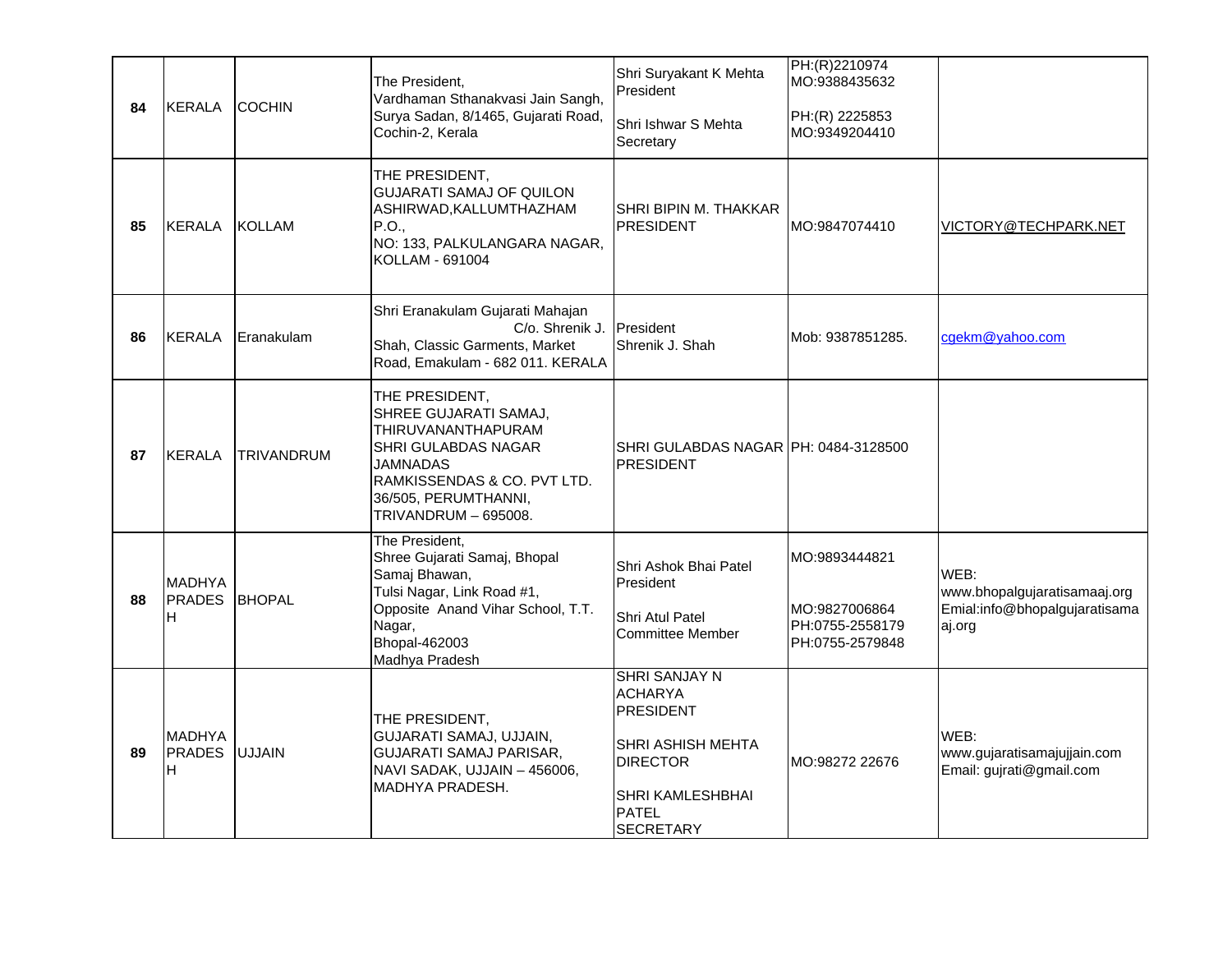| 90 | <b>MADHYA</b><br><b>PRADES</b><br>lН  | <b>KANPUR</b>    | The President.<br>Shree Gujarati Samaj KANPUR<br>60/47, NAYA GANJ, Birhala Road,<br>KANPUR, Madhya Pradesh.                                                   | Shri Ashokbhai Savla<br><b>PRESIDENT</b><br>SHRI SHARADBHAI JANI<br><b>SECRETARY</b><br>Shri Chandrakishor Raval | MO:9336116426<br>MO:9415127525<br>MO:9336114560                                                             |                                                                                                                                                          |
|----|---------------------------------------|------------------|---------------------------------------------------------------------------------------------------------------------------------------------------------------|------------------------------------------------------------------------------------------------------------------|-------------------------------------------------------------------------------------------------------------|----------------------------------------------------------------------------------------------------------------------------------------------------------|
| 91 | <b>MADHYA</b><br><b>PRADES</b><br>IH. | <b>JABALPUR</b>  | The President.<br>Shri Gujarati Mandal,<br>Marhatal, Jabalpur - 480 002.<br>Madhya Pradesh.                                                                   | Shri RAJENDRA PATEL<br>President,<br>Secretary , Shri Jayesh<br>Manek.                                           | 9425412303 PH:<br>0761-2480289, MO:<br>9425151966, MO:<br>7612626668.<br>MO: 9713215436<br>PH: 0761-2480289 |                                                                                                                                                          |
| 92 | <b>MADHYA</b><br><b>PRADES</b><br>lH. | <b>INDORE</b>    | THE PRESIDENT,<br>VISHWA GUJARATI SAMAJ<br>1, NASIYA ROAD,<br>INDORE-452001.<br>MADHYA PRADESH.                                                               | SHRI PANKAJ SANGHVI<br><b>SECRETARY</b><br>SHRI VINODBHAI<br>PANDYA<br><b>PRESIDENT</b>                          | PH: 0731-2706468<br>MO:98270 22226<br>PH: 07312-706468<br>MO:9425082439                                     | Web: www.gujaratibedind.org<br>Email:SGSINDORE@HOTMAIL.<br><b>COM</b><br>Email:gujarati_bed_college@ya<br>hoo.co.in,<br>vinodraipandyasons@yahoo.co<br>m |
| 93 | <b>MADHYA</b><br><b>PRADES</b><br>IH. | <b>INDORE</b>    | THE PRESIDENT,<br>LEUVA PATIDAR SAMAJ<br>5/3, GALI NO1, SNEHLATA GUNJ,<br>NR. BHANDARI MILL, INDORE,<br>MADHYA PRADESH.                                       |                                                                                                                  |                                                                                                             |                                                                                                                                                          |
| 94 | <b>MADHYA</b><br><b>PRADES</b><br>IH. | <b>UJJAIN</b>    | The President.<br>Damodar Vanshiya Kshatriya Juna<br>Gujrati<br>Darji Samaj<br>Ambika Computers<br>31/1/2 Ved Nagar<br>Ujjain-456010<br>Madhya Pradesh.       | Shri MOhanlal<br>President<br>SHRI PRAHLADJI<br><b>DHARABIYA</b><br><b>SECRETARY</b><br>SHRI NILESH MAKWANA      | MO: 9425125711<br>MO:9893168701<br>MO:9981701434                                                            |                                                                                                                                                          |
| 95 | IMADHYA<br><b>PRADES</b><br>IH.       | <b>CHINDWADA</b> | THE PRESIDENT,<br><b>SHRI GUJARATI SAMAJ-</b><br><b>CHINDWADA</b><br>WARD NO. 14, NEW<br>ABADI, BEHIND GANDHIGANJ,<br>CHINDWADA - 480 002.<br>MADHYA PRADESH. | shri rameshbhai parmar<br>235678,<br>SHRI VANARAJBHAI<br>JADEJA<br><b>VICE PRESIDENT</b>                         | MO:9424909078                                                                                               |                                                                                                                                                          |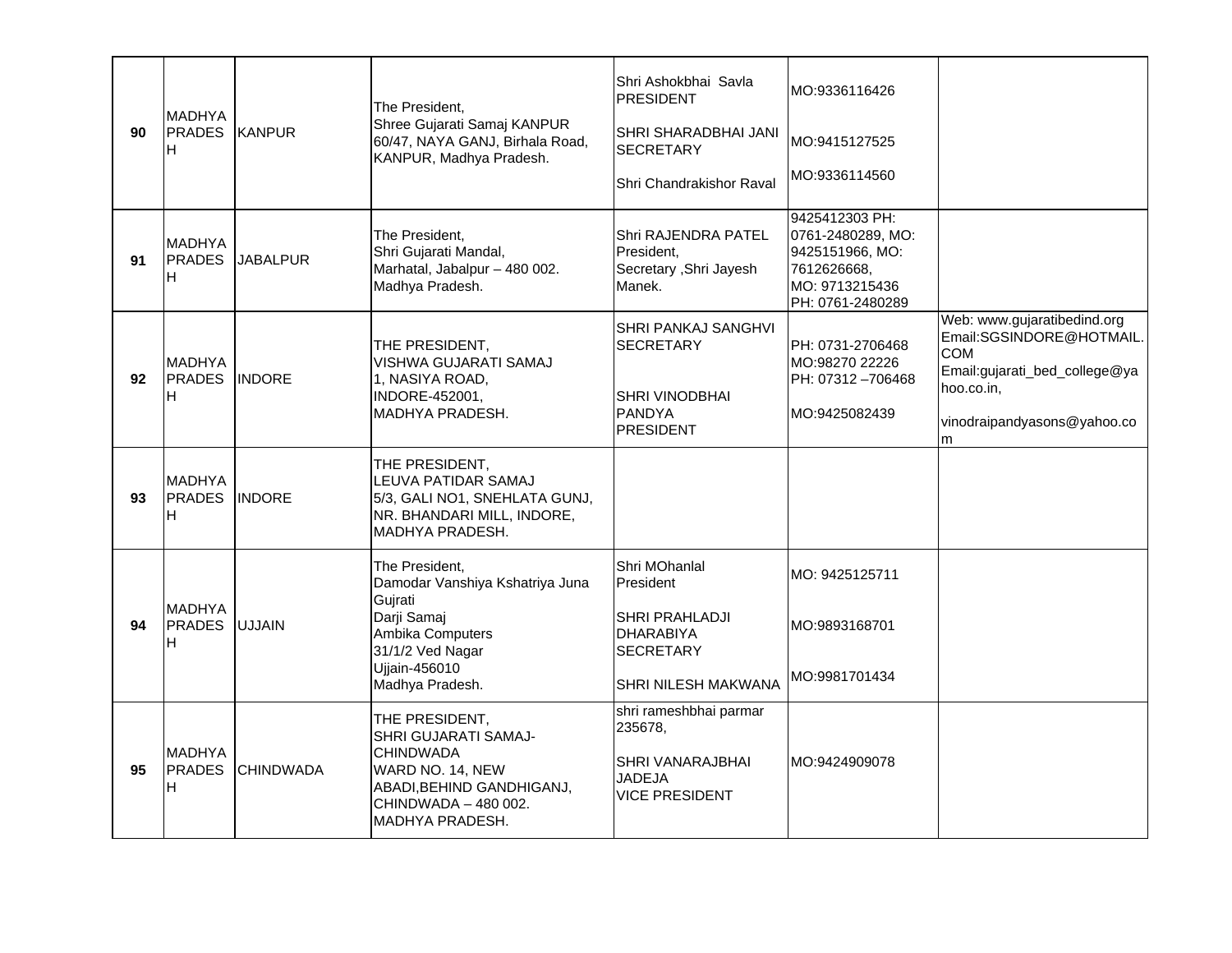| 96  | IMADHYA<br><b>PRADES</b><br>IH.       | BURHANPUR     | THE PRESIDENT,<br>SHREE BRUHAD GUJARATI<br>SAMAJ, BURHANPUR, GUJARATI<br>SAMAJ MARKET,<br>BURHANPUR - 450 331.<br>MADHYA PRADESH.                                               | <b>SHRI SARADBHAI</b><br><b>SHROFF</b><br><b>PRESIDENT</b>                                                   | MO:9826812789<br>PH:0755 255112                                      |                                                                                                 |
|-----|---------------------------------------|---------------|---------------------------------------------------------------------------------------------------------------------------------------------------------------------------------|--------------------------------------------------------------------------------------------------------------|----------------------------------------------------------------------|-------------------------------------------------------------------------------------------------|
| 97  | <b>MADHYA</b><br><b>PRADES</b><br>IH. | <b>INDORE</b> | THE PRESIDENT,<br>SHRI GUJARATI SAMAJ INDORE<br>C/O. SHRI RGP GUJARATI<br><b>PROFESSIONAL</b><br>INSTITUTE,<br>SCHEME NO.54, NEAR BOMBY<br>HOSPITAL,<br>INDORE, MADHYA PRADESH. | <b>PRESIDENT</b><br>Pankajbhai Sanghvi                                                                       | PH: 0731-2556030<br>PH: 0731-2576737<br>9425056222                   | Web: http://www.srgpgpi.co.in<br>Emai:srgpgpi@gmail.com                                         |
| 98  | <b>MADHYA</b><br><b>PRADES</b><br>IH. | <b>INDORE</b> | THE PRESIDENT,<br>SHRI GUJARATI SAMAJ,<br>P.M.B. GUJARATI COMMERCE<br>COLLEGE,<br>1, NASIA ROAD, INDORE,<br>MADHYA PRADESH.                                                     | <b>PRESIDENT</b>                                                                                             | PH:731-2701203<br>PH:731-2701205                                     |                                                                                                 |
| 99  | <b>MAHARA</b><br><b>SHTRA</b>         | <b>MUMBAI</b> | <b>GUJARATI VIKAS MUNCH</b><br>C/O: RUPAYATAN,<br>S V ROAD,<br>VILE PAREL(W),<br>MUMBAI, MH                                                                                     | PRESIDENT-JASMIN<br><b>B.</b> , SHAH                                                                         | 9820020633                                                           | GUJARATIVIKASMANCH2006<br>@GMAIL.COM                                                            |
| 100 | MAHARA<br><b>SHTRA</b>                | <b>MUMBAI</b> | <b>GUJ. NETWORK</b><br>218, RAJ INDUSTRIAL ESTATE,<br>P.K.ROAD,<br>MULUND(WEST), MUMBAI-400080,<br>MH                                                                           | <b>SHRI RAKESHBHAI</b><br>JOSHI<br>PRESIDENT AND<br>KALASH RECEIVER                                          | 9324898212,<br>9022290212                                            | RAKESH@GUJNETWORK.IN,<br>JOSHIRPJ@GMAIL.COM                                                     |
| 101 | MAHARA<br><b>SHTRA</b>                | <b>MUMBAI</b> | SHRI BRUHAD MUMBAI GUJARATI<br>SAMAJ<br>C/O: REKHA PRAKASHAN, 41<br>KERELWADI, THAKURDWAR,<br>MUMBAI-02, MH                                                                     | <b>SHRI HEMRAJBHAI</b><br><b>SHAH</b><br><b>PRESIDENT</b>                                                    | M: 9821122236,<br>PH: 022-22054551,<br>22080936<br>FAX: 022-22056890 | HEMRAJVSHAH@GMAIL.COM,<br>INFO@BMGS.IN,<br>WWW.BMGS.IN                                          |
| 102 | <b>MAHARA</b><br><b>SHTRA</b>         | <b>MUMBAI</b> | SHRI AKHIL MAHARSTRA<br><b>GUJARATI SMAJ</b><br>SHOP. NO.15, DAMODAR APPTS,<br><b>BEHIND ASHOK TALKIES,</b><br>THANE(W),<br><b>MAHARASHTRA</b>                                  | <b>SHRI RAMESHBHAI</b><br>THAKKAR(GEN.<br>SECRETARY)<br><b>SHRI RAJESHBHAI</b><br><b>BAROT</b><br>(TRESURER) | M:093246 75504<br>M: 09427449955<br>M: 09819088990<br>M: 09322263508 | WWW.AAPNEGUJARATI.COM<br>RAMESHPTHAKKAR@REDIFF<br>MAIL.COM<br>KUTCHVAGADPRAKASHAN@<br>YAHOO.COM |
| 103 | MAHARA<br><b>SHTRA</b>                | <b>MUMBAI</b> | SHREE MUMBAI BRAHMBHATT<br><b>SAMAJ</b><br>MEDAM, 139, V.P.ROAD, OPP.<br>SIKKANAGAR, MUMBAI-4, MH                                                                               | SHRI MAHEDRABHAI<br><b>PRABTANI</b><br><b>MAHAMANTRI</b>                                                     | M:9321110657,<br>M: 9702264546                                       |                                                                                                 |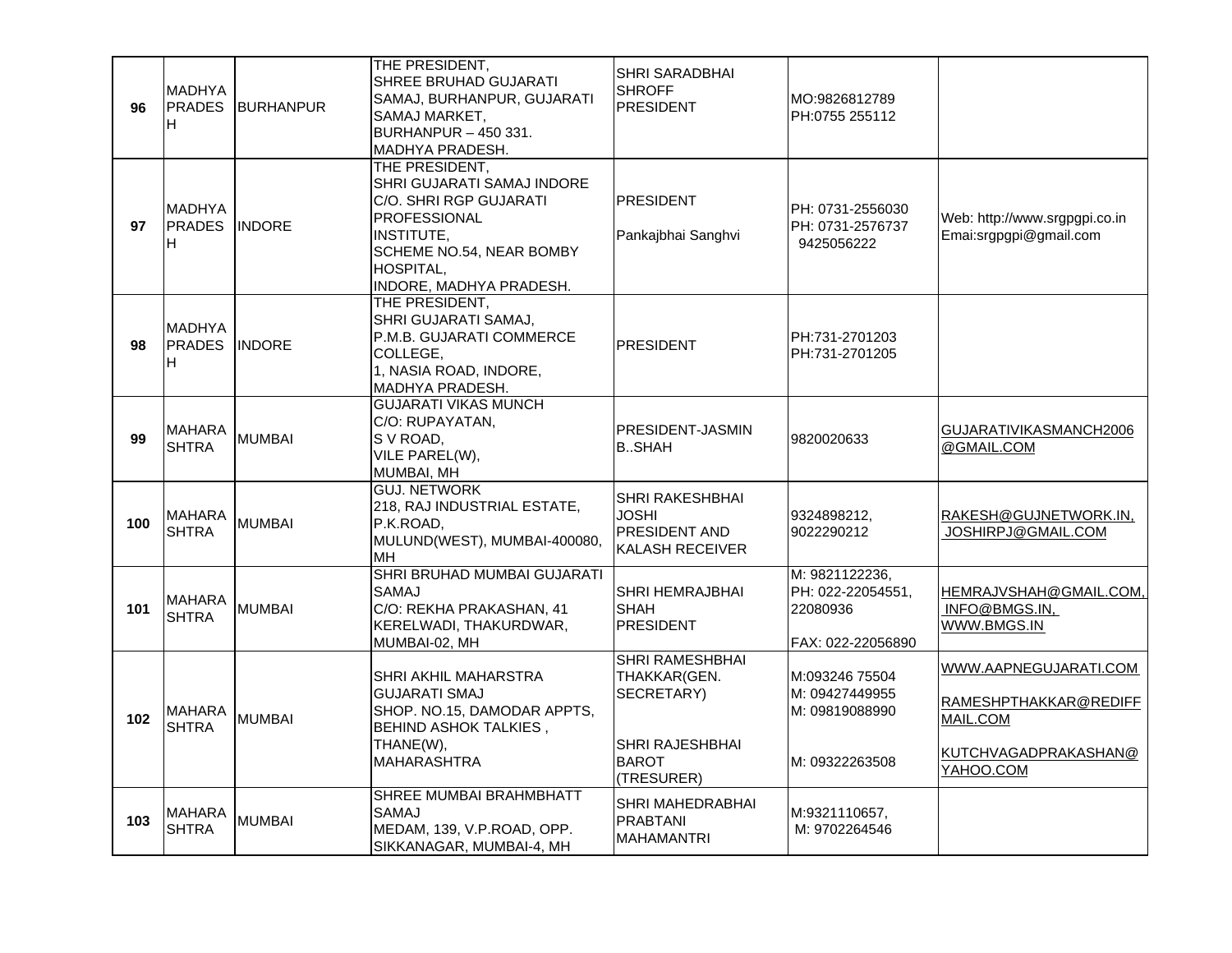| 104 | <b>MAHARA</b><br>SHTRA        | <b>MUMBAI</b> | THE PRESIDENT<br>SHRI GUJARATI SAMAJ ASMITA<br><b>MUNCH</b><br>3, SAHKAAR BUILDING, OPP.<br>AHSAPURA TEMPLE, R.T.I. ROAD,<br>MULUND (W), MUMBAI-400080, MH                       | SHRI RAJESHBHAI<br><b>CHAWDA</b>                                                                | M: 9323029111                                  | panchalbipin14@gmail.com<br>rajeshmchawda@gmail.com              |
|-----|-------------------------------|---------------|----------------------------------------------------------------------------------------------------------------------------------------------------------------------------------|-------------------------------------------------------------------------------------------------|------------------------------------------------|------------------------------------------------------------------|
| 105 | <b>MAHARA</b><br>SHTRA        | <b>MUMBAI</b> | SHREE GUJARATI VICHAR MUNCH<br>6, OLD VIMAL VIHAR, 1ST FLOOR,<br>VALJI LADHA ROAD, MULUND(W),<br>MUMBAI-80, MH                                                                   | <b>MAHENDRABHAI</b><br><b>SADLANI</b><br><b>PRESIDENT</b><br>LALJI S KATIRA<br><b>SECRETARY</b> | M:9323940799<br>M:982006628                    | GUJARATIVICHARMANCH@G<br>MAIL.COM,<br>MSADLANI@GMAIL.COM         |
| 106 | <b>MAHARA</b><br><b>SHTRA</b> | <b>MUMBAI</b> | SHRI KATHIYAWAD SEVA SAMAJ<br><b>GHATKOPAR</b><br>7, PRACHI SOCIETY,<br>NATHPAI NAGAR,<br>90 FEET ROAD,<br>GHATKOPAR, MUMBAI-77, MH                                              | <b>LALITKUMAR SHAH</b>                                                                          | M:9821122361, 022-<br>25062904                 |                                                                  |
| 107 | <b>MAHARA</b><br><b>SHTRA</b> | <b>MUMBAI</b> | <b>GHATKOPAR BRAHMIN SAMAJ</b><br>VEER BLDG,<br>RAJAWADI ROAD NO-7,<br>GHATKOPAR(W), MUMBAI                                                                                      | SHRI RASIKBHAI<br><b>SHUKLA</b>                                                                 | M: 9821054192.<br>9821286007                   |                                                                  |
| 108 | <b>MAHARA</b><br><b>SHTRA</b> | <b>MUMBAI</b> | <b>BRUHAD GUJARATI SAMAJ</b><br>18/2, SHANKAR NIWAS, TAPSI<br>PANDE COMPOUND, KALYAN R P.<br>ROAD, THANA-421301, MH                                                              | SHRI RAJA NANALAL                                                                               | M:932617803                                    | <u> JALARAM_PRESS@REDIFFM</u><br>AIL.COM                         |
| 109 | <b>MAHARA</b><br><b>SHTRA</b> | <b>MUMBAI</b> | SHREE BANASKANTHA<br>CHAUDHARY PRAGATI MANDAL -<br>TRUST MUMBAI<br>2/3, JAYESH APPARTMENT,<br>CHANDAWAKAR ROAD,<br>NR.MUNICIPAL GARDEN, GROUND<br>FLOOR, BORIVALI(W), MUMBAI, MH | SHRI HARIBHAI P.<br><b>CHAUDHARY</b>                                                            | M: 9426502727<br>PH: 022-58904224,<br>28939885 |                                                                  |
| 110 | <b>MAHARA</b><br><b>SHTRA</b> | <b>MUMBAI</b> | SHRI BHANDUP GUJARATI SEVA<br><b>MANDAL</b><br>36, CHARMING AAPARTMENT,<br>MINI LAND,<br>TANK ROAD, BHANDUP(W),<br><b>MUMBAI</b>                                                 | SHRI YASHWANT<br><b>PANDYA</b>                                                                  | M: 9321774500                                  |                                                                  |
| 111 | <b>MAHARA</b><br>SHTRA        | <b>MUMBAI</b> | SHRI GUJARATI SAMAJ WELFARE<br><b>SOCIETY</b><br>C/O: RAMESH PANCHAL,<br>R.NO-10, BHIKULA CHAWL,<br>ISAMIYA BAZAR, PATHANWADI,<br>MALAD(E), MUMBAI-97, MH                        | SHRI RAMESHBHAI<br><b>PANCHAL</b><br>SHRI DHANJIBHAI<br>LADWA                                   | M:9833011749<br>M:09833011749                  | <u>RKSWEET19@YAHOO.CO.IN,</u><br>RAHATFOUNDATION10@GMA<br>IL.COM |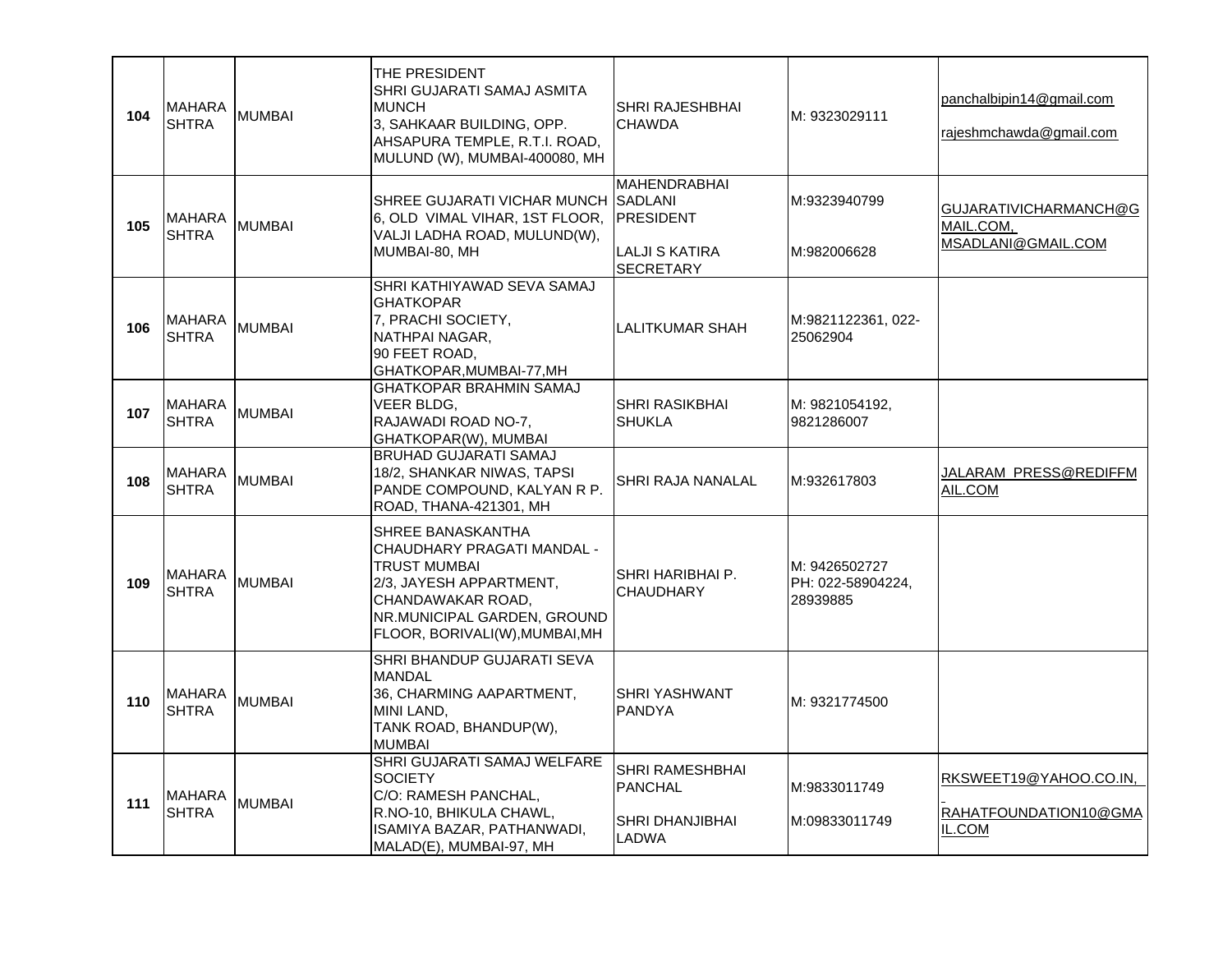| 112 | <b>MAHARA</b><br><b>SHTRA</b> | <b>MUMBAI</b> | SHREE GUJARATI SAMAJ<br><b>GUJARAT BHAVAN</b><br>PLOT NO-61, A/B, SECTOR-15,<br>NAVI MUMBAI-75, MH                                                                      | <b>MANAGER</b>                                                                  | PH: 022-<br>27800134/27825084                                                              |                             |
|-----|-------------------------------|---------------|-------------------------------------------------------------------------------------------------------------------------------------------------------------------------|---------------------------------------------------------------------------------|--------------------------------------------------------------------------------------------|-----------------------------|
| 113 | <b>MAHARA</b><br><b>SHTRA</b> | <b>MUMBAI</b> | SHRI KUTCHI LOHANA SEVA<br><b>MANDAL</b><br>LAKSHMINARAYAN LANE,<br>RAMBAUG,<br>MATUNGA(C.R.)MUMBAI-19, MH                                                              | <b>MANAGER</b>                                                                  | PH: 022-24021050                                                                           |                             |
| 114 | <b>MAHARA</b><br><b>SHTRA</b> | <b>NAGPUR</b> | The President,<br>Shree Gujarati Samaj Nagpur,<br>8-A, PanchsheelChowk,<br>Gujarat Bhavan, Vardha Road,<br>Nagpur - 440012.<br>Maharashtra.                             | ShriJayprakash H Parekh<br>(Ex. President) (VP-ABGS)<br>Shri Rajesh Katharia VP | MO: 98230 33933<br>MO:9370970640<br>PH: 0712 25614694<br>PH: 0712 729050<br>MO:98230 33933 |                             |
| 115 | MAHARA<br><b>SHTRA</b>        | <b>NAGPUR</b> | THE PRESIDENT,<br><b>POSON SAMAJ</b><br>JITENDRABHAI AMBALAL PATEL<br>184, MIDEL RING ROAD,<br>EAST.VARDHMAN NAGAR,<br>NAGPUR, MAHARASHTRA.                             | SHRI JITENDRABHAI A<br><b>PATEL</b><br>(Executive Member)                       | PH: 0712-2782900                                                                           |                             |
| 116 | <b>MAHARA</b><br><b>SHTRA</b> | <b>NAGPUR</b> | THE PRESIDENT,<br>SHRI NAGPUR DASHA SORTHIA<br>VANIK SAMAJ,<br>JIVANWADI,<br>POST OFFICE: ITWARI, NAGPUR                                                                | <b>MANAGER</b>                                                                  | PH: 0712-2764660                                                                           |                             |
| 117 | <b>MAHARA</b><br><b>SHTRA</b> | <b>NAGPUR</b> | SHRI LOHANA SEVA MANDAL<br>95, CENTREAL AVENUE,<br><b>GANDHI BAUG,</b><br>AGRASEN CHOWK, OM SADAN,<br>3RD FLOOR, NAGPUR                                                 | <b>MANAGER</b>                                                                  | PH: 0712-2729050,<br>M: 9422255796                                                         |                             |
| 118 | <b>MAHARA</b><br><b>SHTRA</b> | <b>NASIK</b>  | THE PRESIDENT,<br>VAISNAV MODHA VANIK<br><b>GUJARATI SAMAJ,</b><br>ARUN PURSHOTTAM GANDHI,<br>A/13 UNITY PARK VISA MALA,<br>COLLEGE ROAD, NASIK -422005<br>MAHARASHTRA. | SHRI ARUN P GANDHI                                                              | PH:0253-2575911<br>MO:9822626111                                                           | ARUN.GANDHI@<br>MEGAFINE.IN |
| 119 | <b>MAHARA</b><br><b>SHTRA</b> | <b>NASIK</b>  | THE PRESIDENT,<br>NASIK GUJARATI SAMAJ<br>YOGESH K. KANANI<br>3/ASHOK SOCIETY,<br>GANGAPUR ROAD,<br><b>NASHIK, 422013</b><br>MAHARASHTRA.                               | SHRI YOGESH K.<br><b>KANANI</b>                                                 | PH:0253-2382799                                                                            | tuncosi@gmail.com           |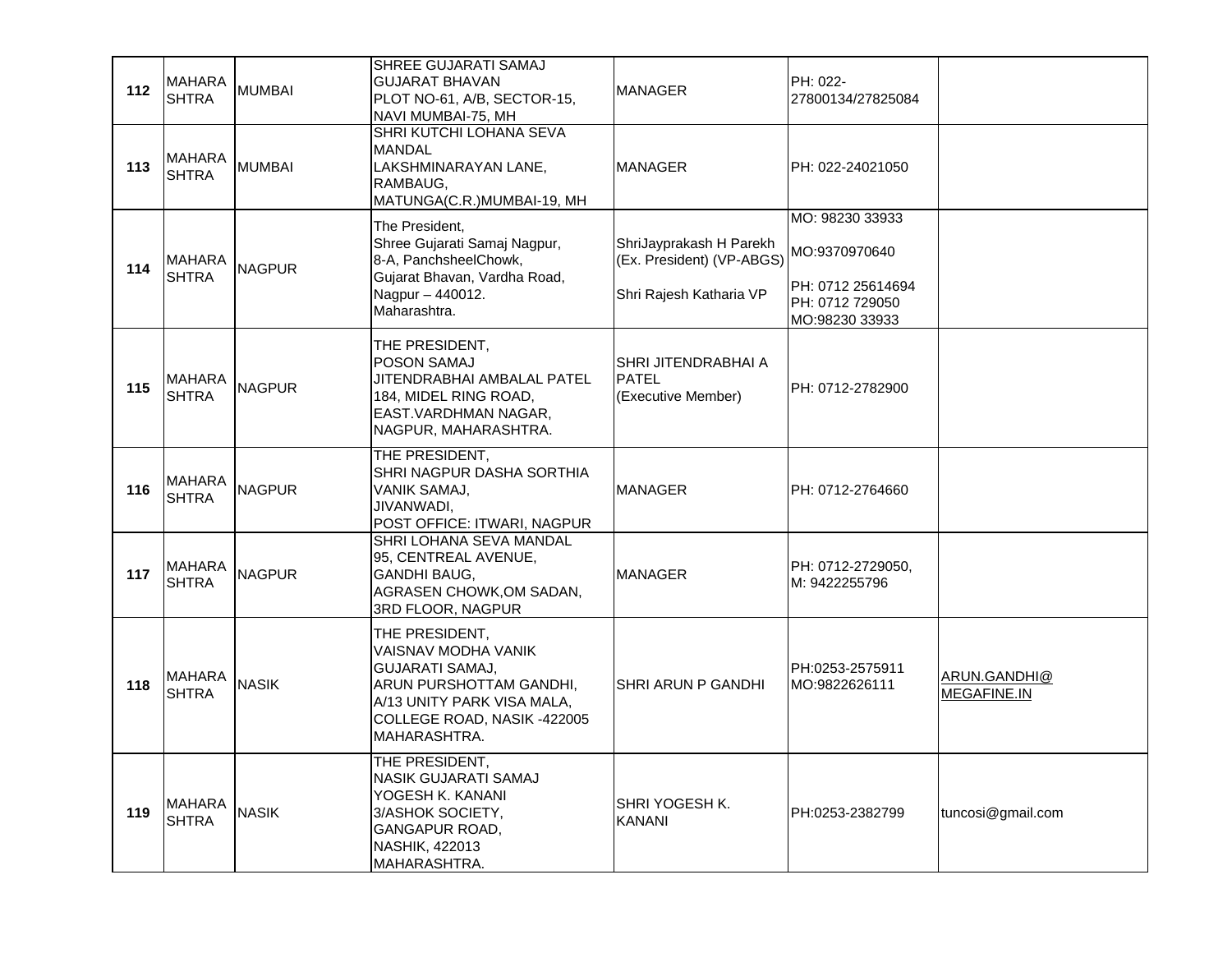| 120 | <b>MAHARA</b><br><b>SHTRA</b> | <b>NASIK</b> | THE PRESIDENT,<br>KUTCH KADVA PATIDAR SAMAJ<br>4, PAKAR SAROWAR, T.B.S POP,<br>B/H,<br>RILIANCE PERTROL PUM,<br>DINDORY ROAD, MERY<br>PANCHARTI,<br>NASIK, MAHARASHTRA. | <b>SHRI JIVRAJBHAI</b><br>POKAR<br><b>PRESIDENT</b><br>SHRI MAHENDRABHAI<br><b>PATEL</b><br><b>SECRETARY</b> | MO:9420366094   | MAHENDRAPATEL@<br>HOTMAIL.COM |
|-----|-------------------------------|--------------|-------------------------------------------------------------------------------------------------------------------------------------------------------------------------|--------------------------------------------------------------------------------------------------------------|-----------------|-------------------------------|
| 121 | <b>MAHARA</b><br><b>SHTRA</b> | <b>NASIK</b> | THE PRESIDENT,<br>DASHA SORATHIA VANIK SAMAJ<br>C/O, DHAVAL TOURS & TRAVELS,<br>SHOP NO.6, K.D SANETORIUM -<br>PACHVATI,<br>NASIK, MAHARASHTRA.                         | <b>SHRI UMESH M SHAH</b><br>IPRESIDENT<br><b>SHRI PRAFULBHAI A</b><br>DHOLAKIA<br><b>SECRETARY</b>           | MO:9422251667   | Umshah55@gmail.com            |
| 122 | <b>MAHARA</b><br><b>SHTRA</b> | <b>NASIK</b> | THE PRESIDENT,<br>AKHIL BHARAT GUJARATI SAMAJ,<br>SHRI DIGVIJAY KAPADIA,<br>C/O. BABUBHAI CLOTH STORES,<br>MAIN ROAD, NASIK-422001<br>MAHARASHTRA.                      | SHRI DIGVIJAY KAPADIA PH:0253-2596142                                                                        |                 |                               |
| 123 | <b>MAHARA</b><br><b>SHTRA</b> | <b>NASIK</b> | Zaverbai Arogyadham<br>Opp. Sangli Bank,<br>Karanja,<br>Panchvati<br><b>Nasik</b>                                                                                       | CHANDRABEN RAJGURU 0253 - 2512613                                                                            |                 | MAHENDRAPATEL@<br>HOTMAIL.COM |
| 124 | <b>MAHARA</b><br><b>SHTRA</b> | <b>NASIK</b> | Manek Bhavan Sanatorium<br>Behind C.P. Tower,<br>Malegoan Stand,<br>Panchavati,<br>Nasik -422 003                                                                       | SANJAYBHAI PUROHIT                                                                                           | 9422255796      |                               |
| 125 | <b>MAHARA</b><br><b>SHTRA</b> | <b>NASIK</b> | Shri Matani Bhuvan Senetorium<br>Matani Complex, Pethnaka,<br>Signal, Near Bhakti Dham,<br>Panchavati,<br>Nasik -422 003                                                | <b>MANAGER</b>                                                                                               | 0253 2621100    |                               |
| 126 | <b>MAHARA</b><br><b>SHTRA</b> | <b>NASIK</b> | Velbal Dharmashala<br>Malviya Chowk,<br>Panchvati, Karanja,<br>Nasik - 422 003                                                                                          | ISHWARBHAI PATEL                                                                                             | 0253 - 2621551, |                               |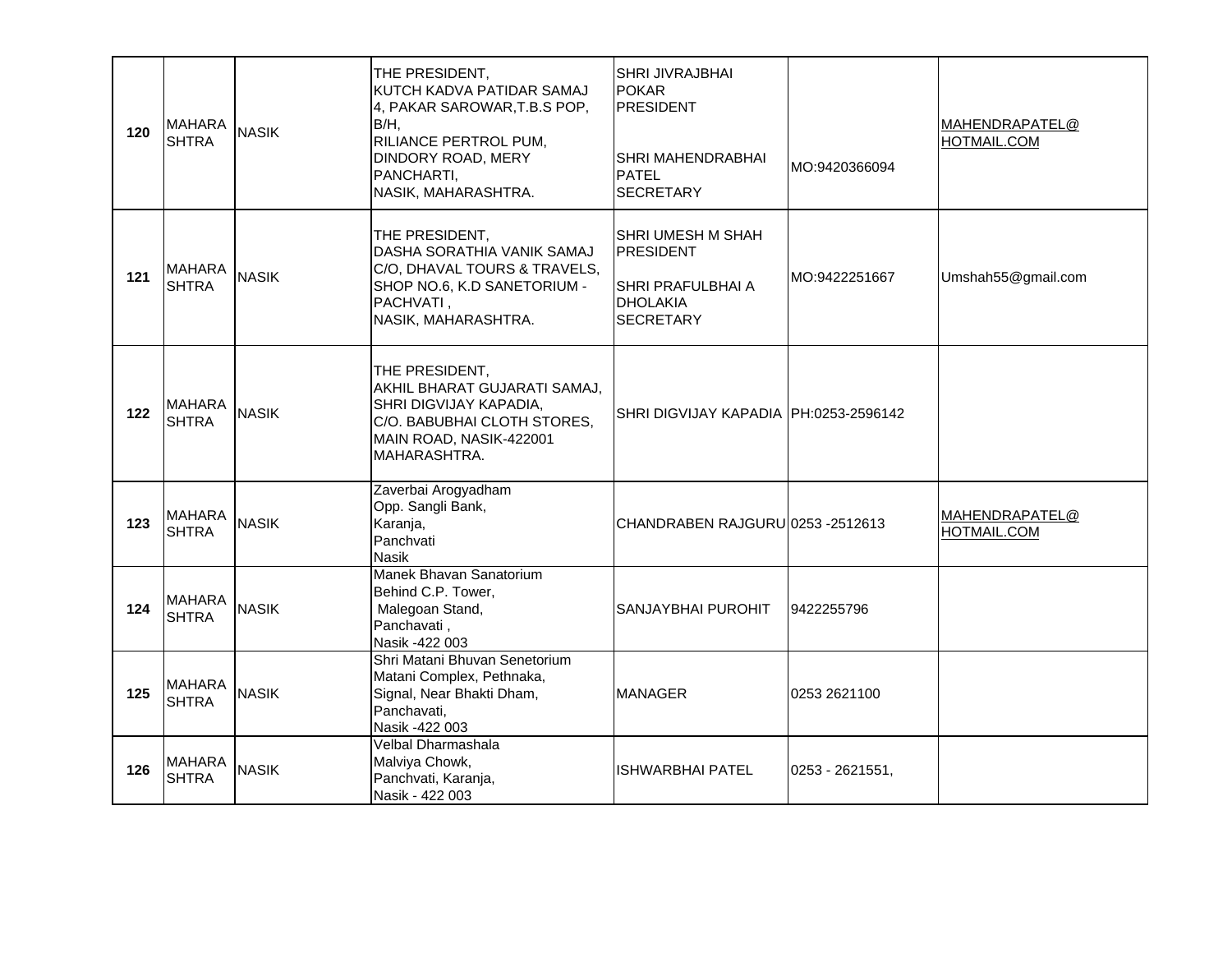|     |                               |             |                                                                                                                                                                            | SHRI NITINBHAI SHAH<br>PRESIDENT                                                                                                                                |                                                                 |                                                                           |
|-----|-------------------------------|-------------|----------------------------------------------------------------------------------------------------------------------------------------------------------------------------|-----------------------------------------------------------------------------------------------------------------------------------------------------------------|-----------------------------------------------------------------|---------------------------------------------------------------------------|
| 127 | <b>MAHARA</b><br><b>SHTRA</b> | <b>PUNE</b> | THE PRESIDENT,<br>SHREE PUNA GAUJARATI<br><b>BANDHU SAMAJ</b><br>SABHAGRUH, SHRI POPATLAL<br>SHAH SMARAK TRUST, 953/1/3,<br>BHUDHWAR PETH,<br>PUNE-411002,<br>MAHARASHTRA. | <b>SHRI CHANDUBHAI</b><br><b>SHAH</b><br><b>VICE PRESIDENT</b><br><b>SHRI HARIBHAI SHAH</b><br><b>JOINT MANAGING</b><br>TRUSTEE)<br><b>SHRI BHARATBHAI SHAH</b> | M: 9822025952<br>M: 9325510000<br>PH: 020-24451500,<br>24459500 | WWW.PGBS.COM,<br>NITINDESAI@DESAIBROHOTE<br>RS.COM<br>HARIGSHAH@GMAIL.COM |
|     |                               |             |                                                                                                                                                                            | <b>MANAGING TRUSTEE</b>                                                                                                                                         |                                                                 |                                                                           |
|     |                               |             | The Poona Gujarati Kelavani Mandal,<br>Sahyadri Industries Ltd.                                                                                                            | Shri Purushottam L. Patel<br>(President)                                                                                                                        | 93710 22275(P)                                                  |                                                                           |
| 128 | <b>MAHARA</b><br><b>SHTRA</b> | <b>PUNE</b> | Swastik House,<br>39-B, Gul Tekari,<br>Pune:-411 037Maharashtra                                                                                                            | Shri Ashok M. Shah<br>(Vice President)                                                                                                                          | 093710 10955(VP)                                                | PLP.PUNE@YAHOO.COM                                                        |
|     |                               |             |                                                                                                                                                                            | SHRI MANIBHAI MEHTA                                                                                                                                             | M:09822938474                                                   |                                                                           |
| 129 | <b>MAHARA</b><br><b>SHTRA</b> | <b>PUNE</b> | Shri Madhav Upanishad Ashram<br>26-A, Gultekadi, Opp. Crescent<br>School,                                                                                                  | PRESIDENT<br>SHRI NARENDRBHAI<br><b>DESAI</b>                                                                                                                   | M:9822035231                                                    |                                                                           |
|     |                               |             | Pune - 411 037.                                                                                                                                                            | <b>SECRETARY</b>                                                                                                                                                | M:9881153274,                                                   |                                                                           |
|     |                               |             |                                                                                                                                                                            | NALINBHAI SHAH<br>Treasurer                                                                                                                                     | PH: 020-24263018                                                |                                                                           |
| 130 | <b>MAHARA</b><br><b>SHTRA</b> | <b>PUNE</b> | Shri Gujarati Kelavani Hitwardhak<br>Mandal<br>1983, Convent Street,<br>Pune - 411 001<br>Maharashtra                                                                      | SHRI PRAFULBHAI SHAH PH: 020-26333349,                                                                                                                          | 26340053                                                        |                                                                           |
| 131 | MAHARA<br><b>SHTRA</b>        | <b>PUNE</b> | The President,<br>Pune Pravasi Sangh,<br>1644, Shukrawar Peth, Pune -<br>411002.                                                                                           | SHRI KANUBHAI TRIVEDI PH: 020-26451383                                                                                                                          | PH: 020-24470568<br>M: 09373247150<br>(Home)                    | DR.ANANT81@REDIFFMAIL.C<br>$\underline{OM}$                               |
| 132 | <b>MAHARA</b><br><b>SHTRA</b> | PUNE        | The President,<br>Shri Puna Gujarati Kelavani Mandal<br>1433/34, Kasba Peth,<br>Pune - 411011.                                                                             | SHRI NARAYANDAS<br>PARMAR                                                                                                                                       | PH: 020-24577291                                                |                                                                           |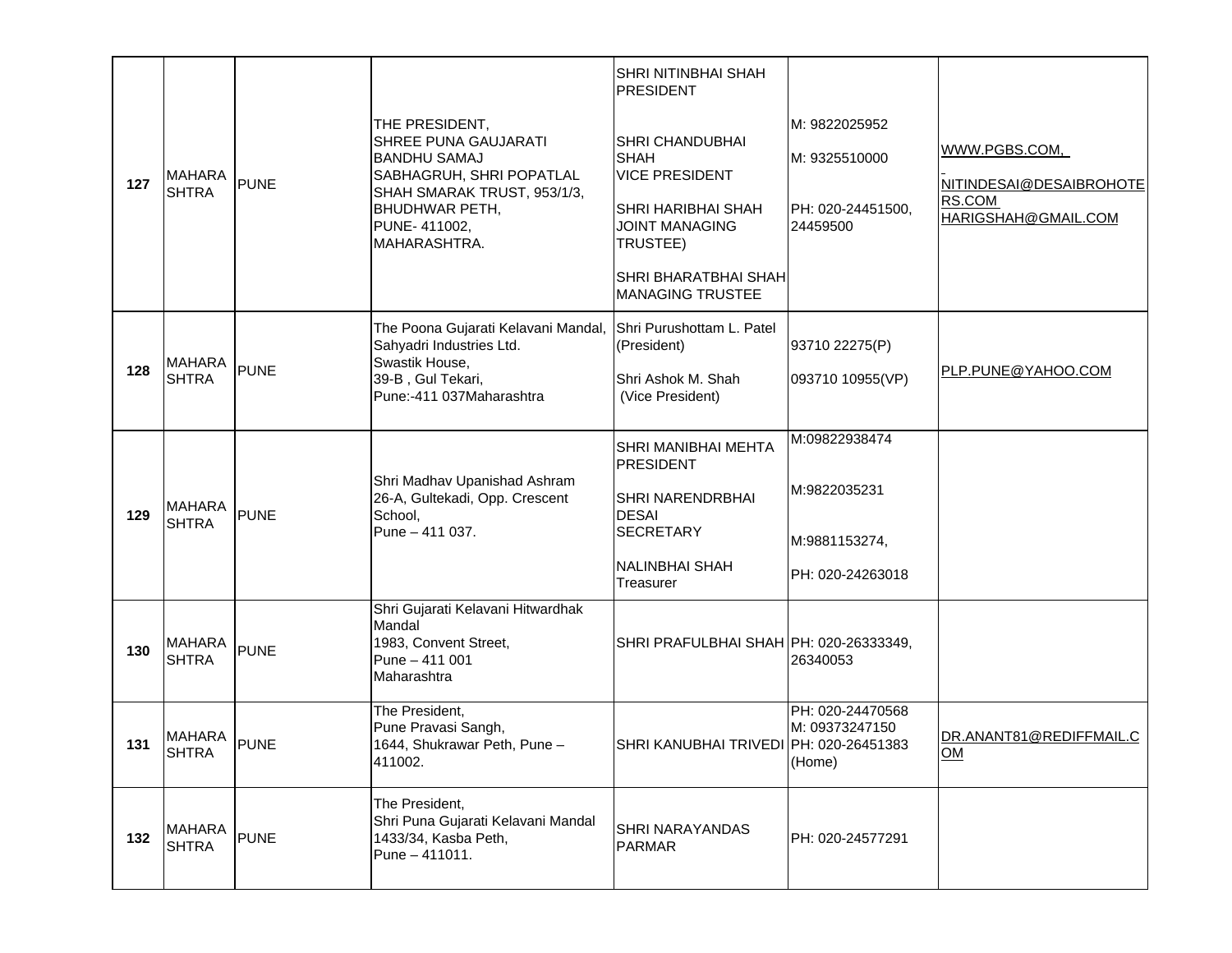| 133 | <b>MAHARA</b><br><b>SHTRA</b> | <b>PUNE</b> | The President.<br>Shri Puna Shrimali Suvarna Soni<br>Seva Mandal<br>523, Ravivar Peth, Puna - 411002.                             | SHRI KANAIYALAL SONI<br>PRESIDENT<br>SHRI PRAVINBHAI SONI<br><b>SECRETARY</b><br>Shri Mahendra P. Soni<br>IMM. PAST PRESIDENT | PH: 020-24470568<br>M: 093737 90995<br>M:09420318691<br>lM: 93742486353<br>PH: 020-26451383<br>(Home) | PRAVINCHANDRAZINJUWADI<br>A@YAHOO.COM |
|-----|-------------------------------|-------------|-----------------------------------------------------------------------------------------------------------------------------------|-------------------------------------------------------------------------------------------------------------------------------|-------------------------------------------------------------------------------------------------------|---------------------------------------|
| 134 | <b>MAHARA</b><br><b>SHTRA</b> | <b>PUNE</b> | The President,<br>Shree Patidar Sanatan Samaj, Pune<br>Patidar Bhavan, 365/28-29<br>Ghorpade Peth, Ekbote Colony, Pune-<br>411002 | Shri Khimjibhai P Patel<br>(President)<br>Anil Joshi<br>(Manager)<br>Ramji Harji Patel-<br>(Trustee)                          | 09890298896<br>09595252099<br>020-26432243                                                            |                                       |
| 135 | <b>MAHARA</b><br><b>SHTRA</b> | <b>PUNE</b> | The President,<br>Shri Gurjar Kadia Samaj, Pune.<br>428/A, New Tuesday Peth, Shop No.<br>9, Ranjit Complex,<br>Pune - 411 011.    | Shri Jitesh C. Goyal (P)<br>Shri Rajesh Velji<br>Makwana (S)<br>Shri Ashok Makwana<br>(VICE PRESIDENT)                        | 94220 16792 (P)<br>94235 74468 (S)<br>94225 53701 (UP.<br>Pramukh)                                    |                                       |
| 136 | <b>MAHARA</b><br><b>SHTRA</b> | <b>PUNE</b> | Shree Puna Brahmbhatt Samaj,<br>234, Ravivar Peth, Pune - 411 002.<br>Maharashtra                                                 | Shri Raghunath Barot<br>(President)<br>SHRI Manoj Pattani<br>(Member)                                                         | M: 09822091773<br>PH: 020-26140443<br>M: 9822091773<br>PH: 202-24472960                               | m.j.pattani@gmail.com                 |
| 137 | <b>MAHARA</b><br><b>SHTRA</b> | <b>PUNE</b> | Shri Samast Barajati Gujrati Mahajan<br>Samaj<br>1028, Ravivar Peth, Pune - 2.                                                    | SHRI<br><b>RAGHVENDRABHAI</b><br><b>MEHTA</b><br>PRESIDENT                                                                    | M: 093710142646                                                                                       |                                       |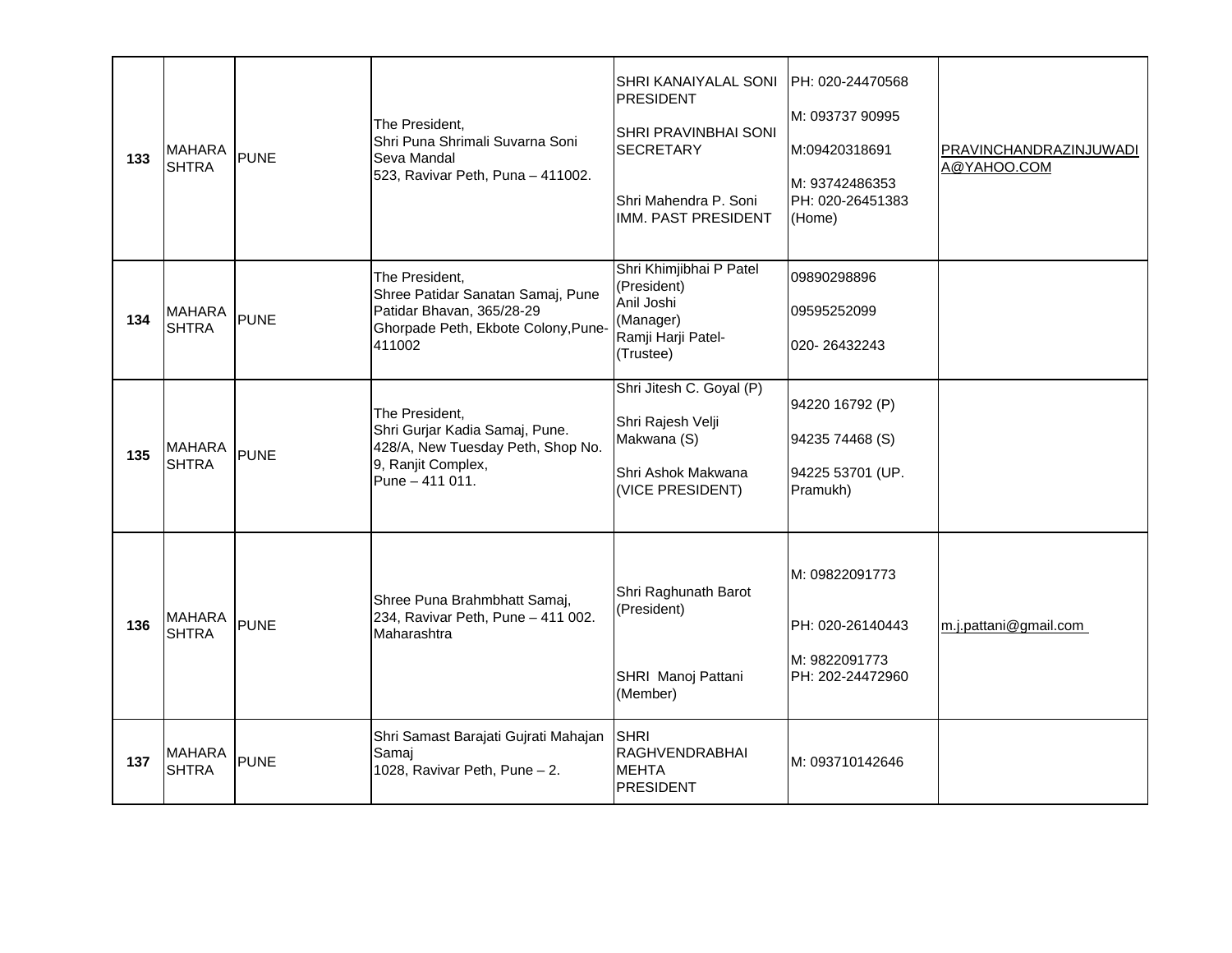| 138 | <b>MAHARA</b><br><b>SHTRA</b> | PUNE          | SHRI ASHIL BHARTIYA KUTCH<br>KADVA PATIDAR SAMAJ<br>POKAR PARIWAR HOSTEL,<br>NR. GUJARATI BHANDHU SAMAJ<br>PLOT.<br>KAKADE WASTI, KONDWA<br>BUDRAK,<br>PUNE: 411048, MH | SHRI LADHABHAI<br><b>POKAR</b><br><b>PRESIDENT</b><br>NARANBHAI POKAR<br><b>VICE PRESIDENT</b><br>NANJIBHAI POKAR<br><b>VICE PRESIDENT</b><br><b>DEVJIBHAI</b><br>PURUSHOTTAMBHAI | M: 9423205179,<br>94094922275,<br>9371022275                                                                          | POKARHOSTEL@GMAIL.COM<br>WWW.POKARHOSTEL.COM |
|-----|-------------------------------|---------------|-------------------------------------------------------------------------------------------------------------------------------------------------------------------------|-----------------------------------------------------------------------------------------------------------------------------------------------------------------------------------|-----------------------------------------------------------------------------------------------------------------------|----------------------------------------------|
| 139 | <b>MAHARA</b><br><b>SHTRA</b> | <b>MIRAJ</b>  | The President,<br>Shri Gujarati Seva Samaj,<br>M.D.Tanna, Shanivarpeth,<br>Miraj - 416 410.<br>Maharashtra.                                                             | President                                                                                                                                                                         | PH:0231 654970                                                                                                        |                                              |
| 140 | <b>MAHARA</b><br>SHTRA        | <b>JALNAA</b> | THE PRESIDENT,<br>SHRI JALNA GUJARATI SAMAJ<br>SAROJINIDEVI ROAD, Nr. CTM<br>Gujarati Vidhyala, Mama chowk,<br>Naya JALNA- 431203,<br>MAHARASHTRA.                      | Shri Rameshbhai Patel<br>(President)<br>Shri JayehsbhaiBavishi<br>(Secretary)                                                                                                     | M: 9325844588<br>PH:02482-234641<br>M: 9823589235                                                                     | CTMKJALNA@GMAIL.COM                          |
| 141 | <b>MAHARA</b><br><b>SHTRA</b> | PARBATPURA    | THE PRESIDENT,<br>THAKOR SAMAJ<br>CHHANAJI GULABJI THAKOR<br>AT & PO PARBATPURA,<br>PARBATPURA,<br><b>MAHARASHTRA</b>                                                   | <b>SHRI CHHANAJI G</b><br><b>THAKOR</b><br><b>VICE PRESIDENT</b><br>SHRI PANJAI THAKOR<br><b>PRESIDENT</b>                                                                        | MO:9574455999                                                                                                         |                                              |
| 142 | <b>MAHARA</b><br><b>SHTRA</b> | <b>THANE</b>  | The President,<br>Akhil Bharat GuajratiSamaj,<br>N.K.T. Charitabl Building, Kharkar<br>Ali,<br>Near Collector Office,<br>Thane(W), Maharashtra.                         | <b>SHRI NANJIBHAI</b><br><b>THAKKAR</b><br><b>PRESIDENT</b><br><b>SHRI MAGANBHAI</b><br><b>THAKKAR</b><br><b>VICE PRESIDENT</b>                                                   | 9987182944<br>M:9870412344                                                                                            | VIBHU.THAKKAR@HOTMAIL.C<br>OM                |
| 143 | <b>MAHARA</b><br><b>SHTRA</b> | <b>VARDHA</b> | THE PRESIDENT,<br><b>GUJARATI SEVA MANDAL</b><br>GUJARATI BHAVAN,<br>HAWALDARPURA,<br>VARDHA - 442001<br><b>MAHARASHTRA</b>                                             | <b>SHRI ARVINDKUMAR</b><br><b>DRONA</b><br><b>SECRETARY</b><br>SHRI SUNILBHAI R<br><b>PATEL</b><br><b>PRESIDENT</b><br>SHRI VASANT J LOTHIYA                                      | MO:9422142733<br>MO:9822233870<br>MO:932665988<br>PH:07152-244846<br>PH:07152-244846<br>MO:9422142733<br>MO:932665988 | PSUNIL822@GMAIL.COM                          |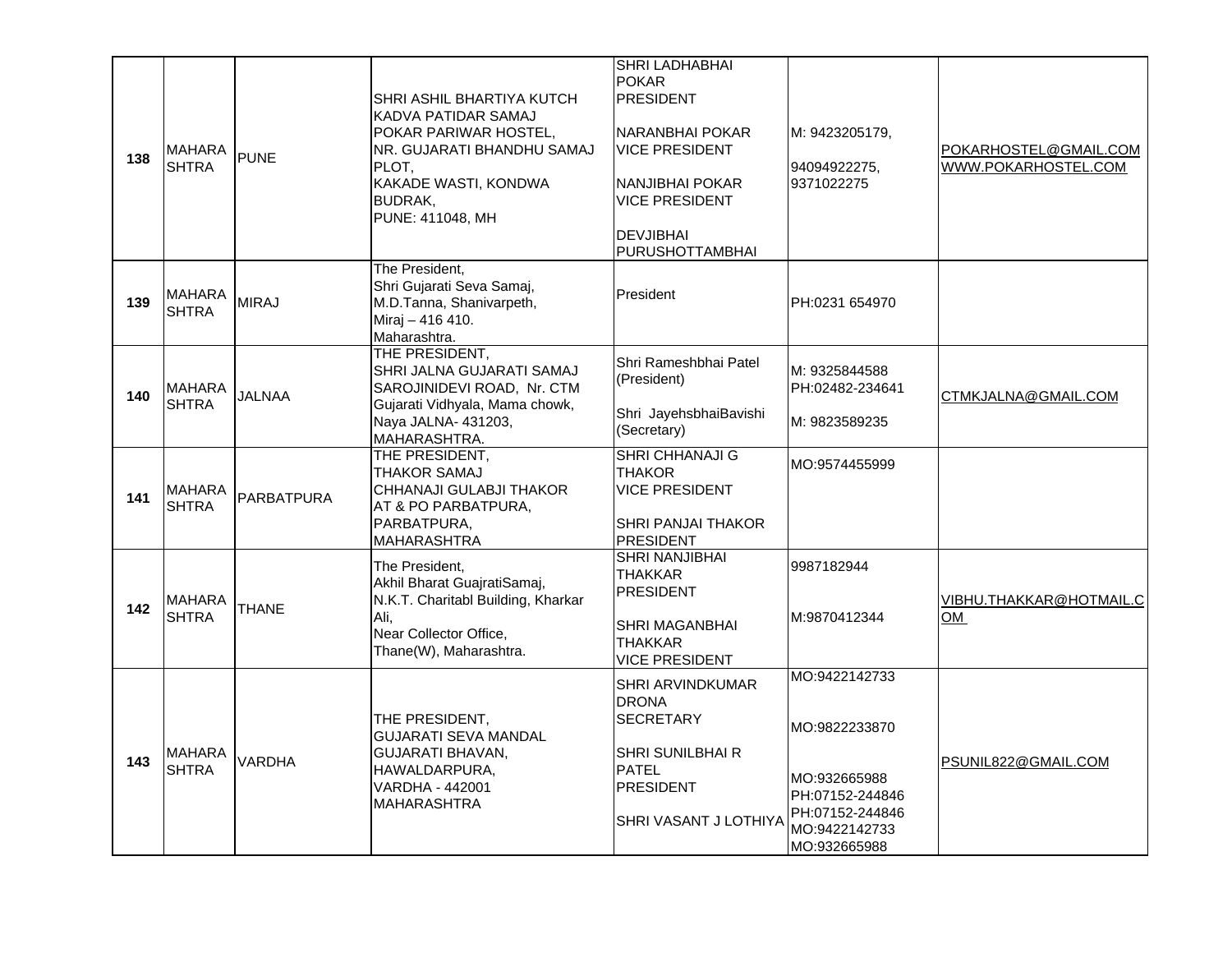| 144 | <b>MAHARA</b><br><b>SHTRA</b> | <b>SAANGLI</b>    | The President,<br>Shree Gujarati SevaSamaj,<br>56, Mahvirnagar(Vakharbhag),<br>Sanghali - 416416.<br>Maharashtra.                        | Shree ArunSheth<br>(President)<br>Shree Dipak Shah<br>(Secretary)                                | PH:0233-2622841<br>MO:8855070270<br>MO:9372140129<br>MO:9423035754<br>MO:9423035754 |                                     |
|-----|-------------------------------|-------------------|------------------------------------------------------------------------------------------------------------------------------------------|--------------------------------------------------------------------------------------------------|-------------------------------------------------------------------------------------|-------------------------------------|
| 145 | <b>MAHARA</b><br><b>SHTRA</b> | KOLHAPUR          | SHRI GUJARATI SEVA SAMAJ<br>589/E, SHAHPURI, 1ST GALLI,<br>KOLHAPUR,<br><b>MH</b>                                                        | THE PRESIDENT                                                                                    | 0231-2654970                                                                        |                                     |
| 146 | <b>MAHARA</b><br><b>SHTRA</b> | <b>CHANDRAPUR</b> | AKHIL BHARAT GUJARATI SAMAJ<br>C/O: SUCHAK REAL ESTATE,<br>CHANDRAPUR-442401, MH                                                         | SHRI JITENDRABHAI<br><b>SUCHAK</b>                                                               | 07172-25238                                                                         |                                     |
| 147 | <b>MAHARA</b><br><b>SHTRA</b> | <b>CHANDRAPUR</b> | CHANDRAPUR LOHANA MAHAJAN<br><b>MANDAL</b><br>PATRAKAR NAGAR,<br>MOOLROAD,<br>NR.AADARSHA PETROL PUMP,<br>CHANDRAPUR-442402, MH          | P.D.SADRANI<br><b>PRESIDENT</b><br><b>JAGDISHBHAI RAJ</b><br><b>SECRETARY</b>                    | M: 09860213239<br>M: 9881468225                                                     | PDSADRANI@REDIFFMAIL.CO<br><u>M</u> |
| 148 | <b>MAHARA</b><br><b>SHTRA</b> | <b>CHANDRAPUR</b> | CHANDRAPUR GUJARATI SAMAJ<br>NEAR SUNGADH BHANDAR,<br>NEAR ABHAY TALKIES,<br>CHANDRAPUR-442402, MH                                       | <b>BHIKHUBHAI SADRANI</b><br><b>PRESIDENT</b>                                                    | M: 8087287576                                                                       |                                     |
| 149 | <b>MAHARA</b><br><b>SHTRA</b> | <b>CHANDRAPUR</b> | SHRI MAHARASHTRA GUJARATI<br>MAHAMANDAL OF CHANDRAPUR                                                                                    | <b>SHRI HARISHBHAI</b><br><b>KACHCHELA</b>                                                       | M: 9822941267                                                                       |                                     |
| 150 | <b>MAHARA</b><br><b>SHTRA</b> | CHANDRAPUR        | CHANDRPUR GUJARATI TRUST<br><b>MANDAL</b><br><b>GUJARATI SAMAJ,</b><br>OPP. POLICE HEAD QUARTERS,<br>MUL ROAD, CHANDRAPUR-<br>442401, MH | <b>HARISHBHAI</b><br><b>PRESIDENT</b><br>SHRI GHANSHYAMBHAI<br><b>DARBAR</b><br><b>SECRETARY</b> | M: 9423115510                                                                       |                                     |
| 151 | <b>MAHARA</b><br>ISHTRA       | <b>NANDED</b>     | SHRI GUJARATI SAMAJ NANDED<br><b>GUJARATI HIGH SCHOOL,</b><br>VAJIRABAD,<br>NANDED-431601,<br>MH                                         | SHAMBHUBHAI MAANGE<br><b>PRESIDENT</b><br><b>SHANTIBHAI PATEL</b><br>SECRETARY                   | M: 9823242055<br>M: 9823015347                                                      |                                     |
| 152 | <b>MAHARA</b><br><b>SHTRA</b> | <b>NANDED</b>     | SHRI GUJARATI SAMAJ NANDED<br><b>GUJARATI HIGH SCHOOL,</b><br>VAJIRABAD,<br>NANDED-431601,<br>MH                                         | SHAMBHUBHAI MAANGE<br><b>PRESIDENT</b><br><b>SHANTIBHAI PATEL</b><br><b>SECRETARY</b>            | M: 9823242055<br>M: 9823015347                                                      |                                     |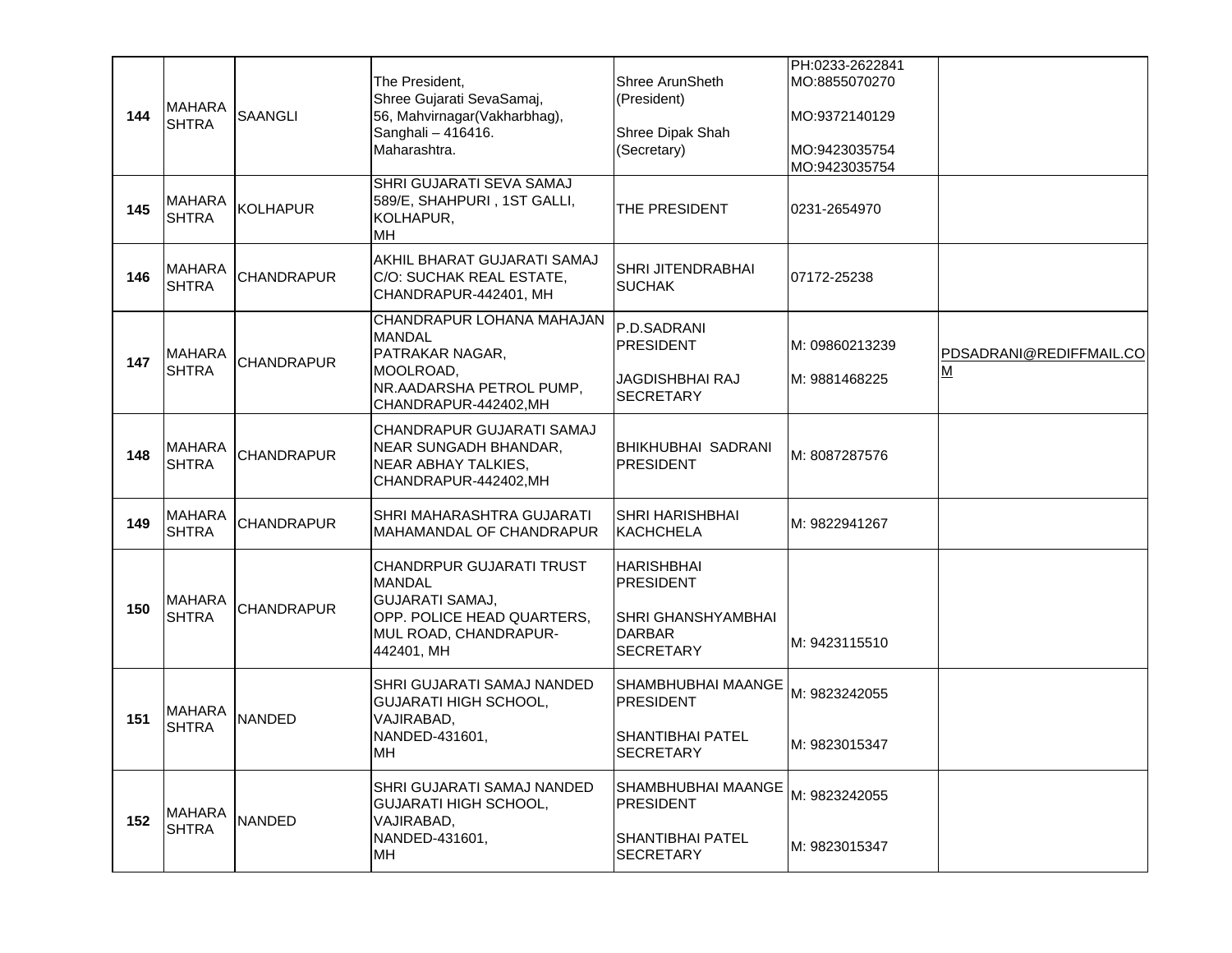| 153 | <b>MAHARA</b><br><b>SHTRA</b> | <b>AURANGABAD</b> | SHRI LOHANA SAMAJ<br>DR. PRAVIN CHUNILAL SOMAYA<br>ROW HOUSE C-3, TIRUPATI<br>EXECUTIVE, BEHINE SANT<br>EKNATH HOSPITAL, ULKA NAGARI<br>, AURANGABAD, MAHARASHTRA<br>430003 | SHRI PRABHUDAS D.<br><b>KAKKAD</b><br>(PRESIDENT)<br>SHRI VASANTBHAI S.<br><b>KOTAK</b><br>(VICE PRESIDENT)<br>DR. PRAVIN<br><b>CHUNILAL SOMAYA</b><br>(SECRETARY) | (M): 09370777702<br>$(M)$ :<br>09021082951<br>$(M)$ :<br>09325042417 | SIMAYYAPC2@YAHOO.COM                   |
|-----|-------------------------------|-------------------|-----------------------------------------------------------------------------------------------------------------------------------------------------------------------------|--------------------------------------------------------------------------------------------------------------------------------------------------------------------|----------------------------------------------------------------------|----------------------------------------|
| 154 | <b>MAHARA</b><br>SHTRA        | <b>AURANGABAD</b> | SHRI KUTCH KADVA PATIDAR<br><b>SAMAJ</b><br>JIVRAJBHAI K. PATEL<br>GANESH WOODEN INDUSTRIES,<br>BANJARA COLONY, AURANGABAD<br>$-43001$                                      | JIVRAJBHAI K. PATEL<br><b>PRESIDENT</b><br><b>GOPALBHAI PATEL</b><br><b>SECRETARY</b>                                                                              | M: 9822078980<br>M: 9422211797                                       | GEETADOORS@YAHOO.COM                   |
| 155 | <b>MAHARA</b><br><b>SHTRA</b> | AURANGABAD        | SHREE GUJARATI SAMAJ Marriage<br>buroe, AURANGABAD<br>UpendraPublicity,<br>Pandariba road,<br>Aurangabad-MH.<br>431001                                                      | Lalabhai Parekh(VP)<br>Laldasbhai Zaveri<br>(President)<br><b>NARENDRA</b><br><b>NAVNEETDAS KAPADIA</b><br>(Executive Member)                                      | 9325210517<br>09823641111<br>0240-2324671<br>9881400334              | Lmp141148@rediffmail.com               |
| 156 | <b>MAHARA</b><br><b>SHTRA</b> | AURANGABAD        | <b>Shree Dwarikadihs Saat Mandir Trust</b><br>Vallabhpath,<br>Kharakuva,<br>Aurangabad.                                                                                     | <b>LALBHAI ZAVERI</b><br><b>PRESIDENT</b>                                                                                                                          | 982364111                                                            | UPDENDRAPUBLICITY@<br><b>GMAIL.COM</b> |
| 157 | MAHARA<br>SHTRA               | AURANGABAD        | H.S.Balaji Temple<br>Chauraha, Nr.Jabreh<br>Hanuman,<br>Aurangabad -431 001, MH                                                                                             | RAHULBHAI DESAI                                                                                                                                                    | 02432 - 2328140,<br>M: 9423779203                                    | RAHULDESAI030379@YAHOO<br>COM.         |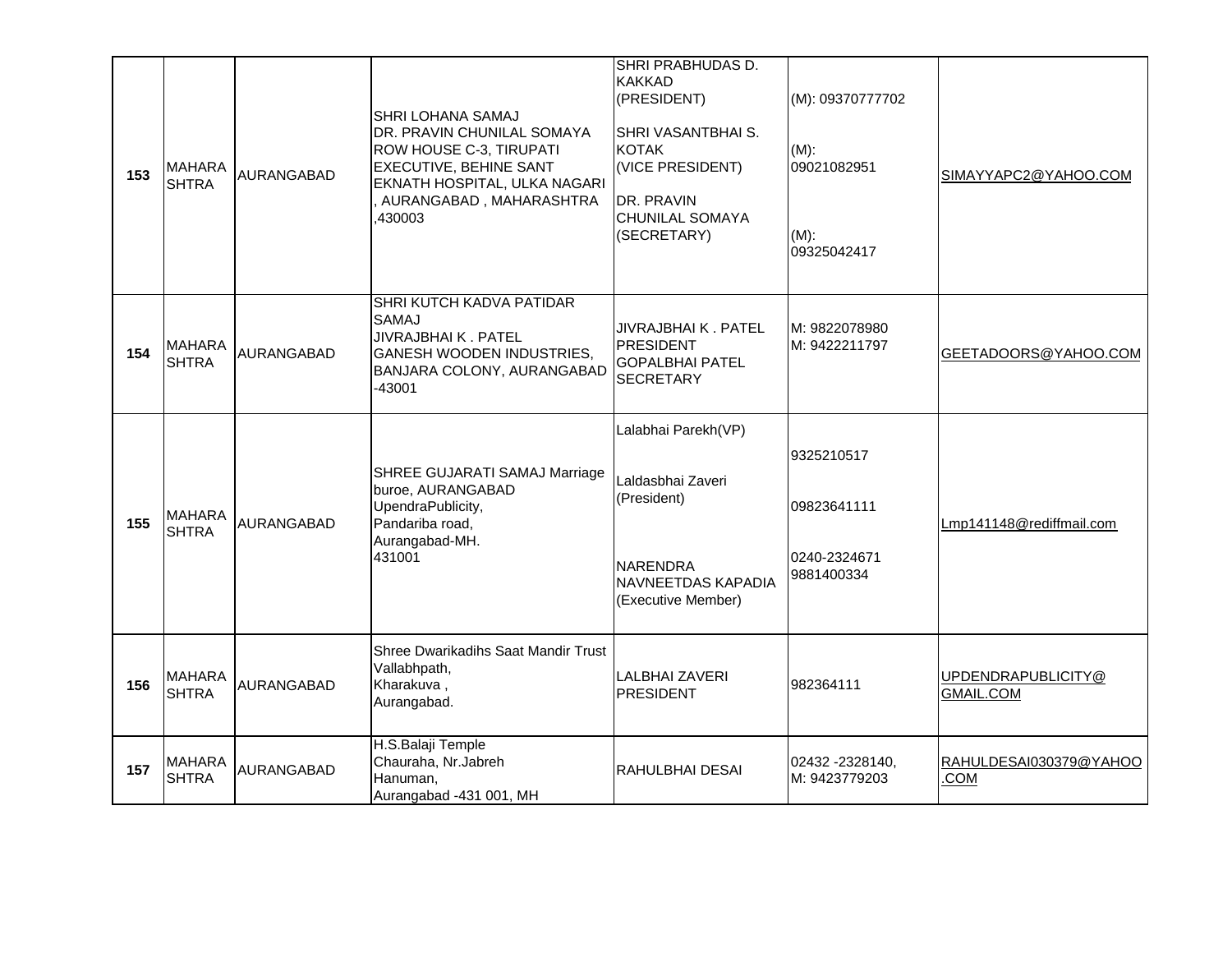| 158 | <b>MAHARA</b><br><b>SHTRA</b> | AURANGABAD       | SHRI MAHARASHTRA GUJARATI<br>SAMAJ MAHAMANDAL OF<br>AURANGABAD<br>C/O: REKHA PRAKASHAN, 41<br>KERELWADI, THAKURDWAR,<br>MUMBAI-02, MH       | <b>SHRI ANILBHAI PATEL</b>                                                                                                                       | M: 9822018618                                   |                                                                  |
|-----|-------------------------------|------------------|---------------------------------------------------------------------------------------------------------------------------------------------|--------------------------------------------------------------------------------------------------------------------------------------------------|-------------------------------------------------|------------------------------------------------------------------|
| 159 | <b>MAHARA</b><br><b>SHTRA</b> | <b>LATUR</b>     | SHRI MAHARASHTRA GUJARATI<br>SAMAJ MAHAMANDAL OF LATUR<br>C/O: REKHA PRAKASHAN, 41<br>KERELWADI, THAKURDWAR,<br>MUMBAI-02, MH               | <b>SHRI ABHAY C. SHAH</b>                                                                                                                        | M: 9822071414                                   |                                                                  |
| 160 | <b>MAHARA</b><br><b>SHTRA</b> | <b>AMRAVATI</b>  | SHRI MAHARASHTRA GUJARATI<br>SAMAJ MAHAMANDAL OF<br><b>AMRAVATI</b><br>C/O: REKHA PRAKASHAN, 41<br>KERELWADI, THAKURDWAR,<br>MUMBAI-02, MH  | SHRI MUKESH GAGLANI   M: 9890227772                                                                                                              |                                                 |                                                                  |
| 161 | <b>MAHARA</b><br><b>SHTRA</b> | <b>NANDURBAR</b> | SHRI MAHARASHTRA GUJARATI<br>SAMAJ MAHAMANDAL OF<br><b>NANDURBAR</b><br>C/O: REKHA PRAKASHAN, 41<br>KERELWADI, THAKURDWAR,<br>MUMBAI-02, MH | ISHRI GOVINDBHAI<br><b>SHAH</b>                                                                                                                  | M: 9822476162                                   |                                                                  |
| 162 | <b>MAHARA</b><br><b>SHTRA</b> | <b>AKOLA</b>     | Shri Akola LohanaMahajan Trust,<br>DwarashriLohanaVidhyarthiBhavanTr<br>ust, Station Road,<br>Akola - 444 001.                              | The President,                                                                                                                                   |                                                 |                                                                  |
| 163 | <b>MAHARA</b><br><b>SHTRA</b> | AHEMADNAGAR      | SHRIRAMPUR GUJARATI SAMAJ<br>SANJAY S. SHAH<br>OPP. RANGOLI, M.G.ROAD,<br>SHRIRAMPUR-413709<br>DIST, AHMEDNAGAR<br><b>MAHARASHTRA</b>       | ISANJAY S. SHAH                                                                                                                                  | 02422-228141<br>02422-225391<br>9370107099      | shahtradingcompany@<br>gmail.com                                 |
| 164 | <b>MAHARA</b><br><b>SHTRA</b> | AHEMADNAGAR      | AHEMADNAGAR NUTAN<br><b>GUJARATI SAMAJ</b><br>C/O: SARDAR PATEL WADI,<br>OPP. KETKAR HOSPITAL, TILAK<br>ROAD,<br>AHEMADNAGAR -414001, MH    | HARJIBHAI DIWANI<br>PRESIDENT<br>AMRUTBHAI SHAH<br><b>VICE PRESIDENT &amp;</b><br><b>TRUSTEE</b><br>PURUSHOTTAMBHAI<br><b>PATEL</b><br>SECRETARY | M: 8308140600<br>M: 9423490661<br>M: 9822094112 | WWW.NUTANGUJARATISAMA<br>J.HPAGE.CO.IN,<br>NITINANAGAR@GMAIL.COM |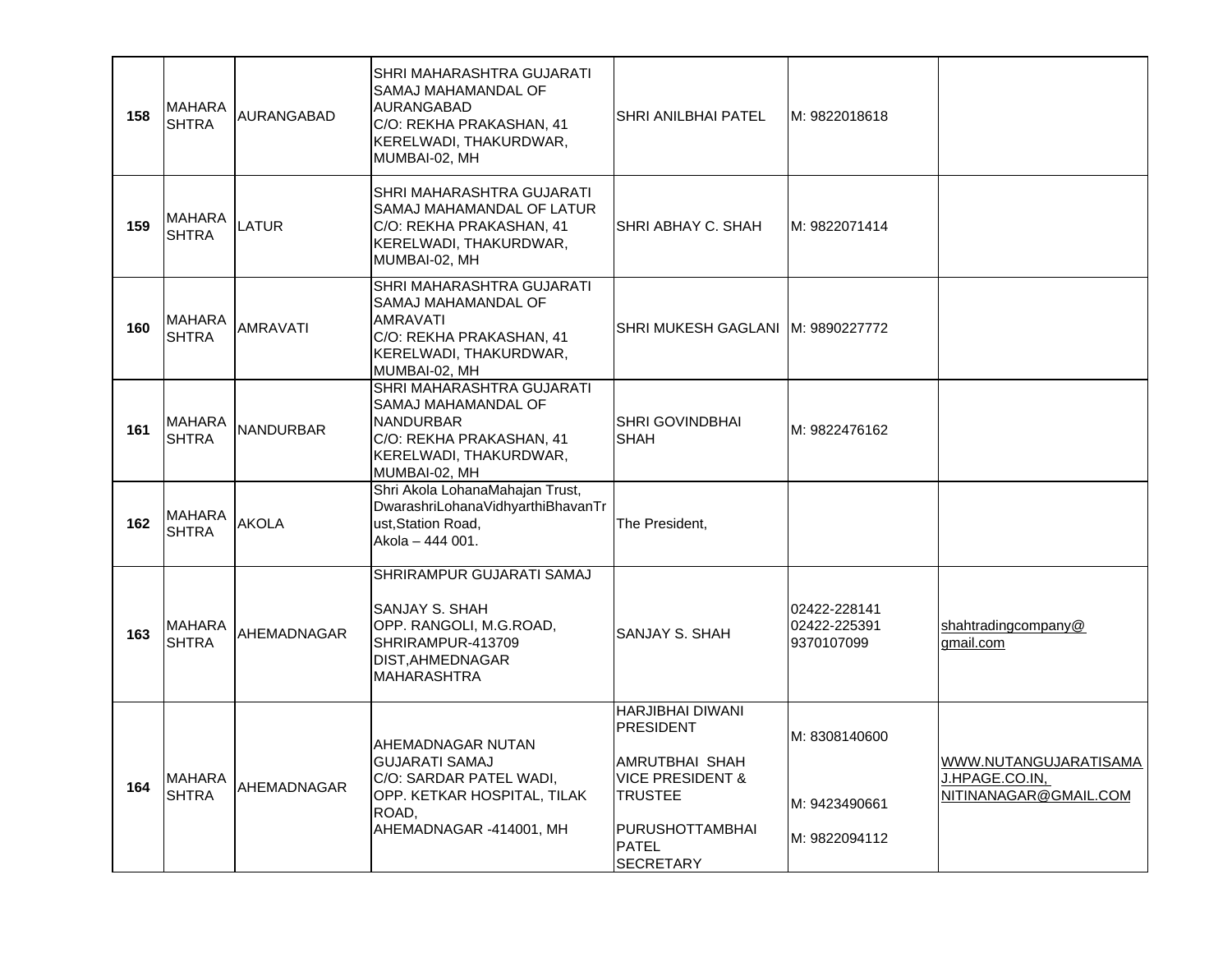| 165 | <b>MAHARA</b><br><b>SHTRA</b> | DHULIA          | SHRI MAHARASHTRA GUJARATI<br>SAMAJ MAHAMANDAL OF DHULIA<br>C/O: REKHA PRAKASHAN, 41<br>KERELWADI, THAKURDWAR,<br>MUMBAI-02, MH                         | SHRI ADV.SANJEEV<br><b>WANI</b>         | M: 9823175868     | RAMANDA868@GMAIL.COM |
|-----|-------------------------------|-----------------|--------------------------------------------------------------------------------------------------------------------------------------------------------|-----------------------------------------|-------------------|----------------------|
| 166 | <b>MAHARA</b><br><b>SHTRA</b> | <b>JALGAAON</b> | SHRI MAHARASHTRA GUJARATI<br>SAMAJ MAHAMANDAL OF<br><b>JALGAAON</b><br>C/O: REKHA PRAKASHAN, 41<br>KERELWADI, THAKURDWAR,<br>MUMBAI-02, MH             | SHRI RAJABHAI MAYUR   M: 9823011700     |                   |                      |
| 167 | <b>MAHARA</b><br><b>SHTRA</b> | KOLHAPUR        | SHRI MAHARASHTRA GUJARATI<br>ISAMAJ MAHAMANDAL OF<br><b>KOLHAPUR</b><br>C/O: REKHA PRAKASHAN, 41<br>KERELWADI, THAKURDWAR,<br>MUMBAI-02, MH            | SHRI PRADEEP KAPADIA M: 9960174555      |                   |                      |
| 168 | <b>MAHARA</b><br><b>SHTRA</b> | <b>ALIBAG</b>   | SHRI MAHARASHTRA GUJARATI<br>SAMAJ MAHAMANDAL OF ALIBAG                                                                                                | <b>SHRI DINESHBHAI</b><br><b>PAREKH</b> | M: 9422095303     |                      |
| 169 | <b>MAHARA</b><br><b>SHTRA</b> | KOLHAPUR        | <b>SHRI BALKRISHNA LALJI HAVELI</b><br>ATITHI GRUH,<br>250/B-42,<br>NAGALA PARK,<br>KOLHAPUR-416001, MH                                                | <b>MANAGER</b>                          | PH: 0231-2658958  |                      |
| 170 | <b>MAHARA</b><br><b>SHTRA</b> | <b>SHOLAPUR</b> | SHRI SOLAPUR GUJARATI<br>MITRAMANDAL ATITHI GRUH<br>23/24,<br>MORARJI PETH, NEAR KALPNA<br>TALKIES,<br>SOLAPUR, MH                                     | <b>MANAGER</b>                          | PH: 04929-2622233 |                      |
| 171 | <b>MAHARA</b><br><b>SHTRA</b> | <b>MUMBAI</b>   | SHRI MUMBAI KUTCHI LOHAR<br><b>GNATI MANDAL MATUNGA</b><br>$B/18$ ,<br>PUSHPA NIWAS.<br>OPP. VARDHMAN NAGAR,<br>DR. R.P. ROAD MULUND(W),<br>MUMBAI, MH | SHRI RAMESHBHAI S.<br><b>UMRANIAA</b>   | M: 09820391772    |                      |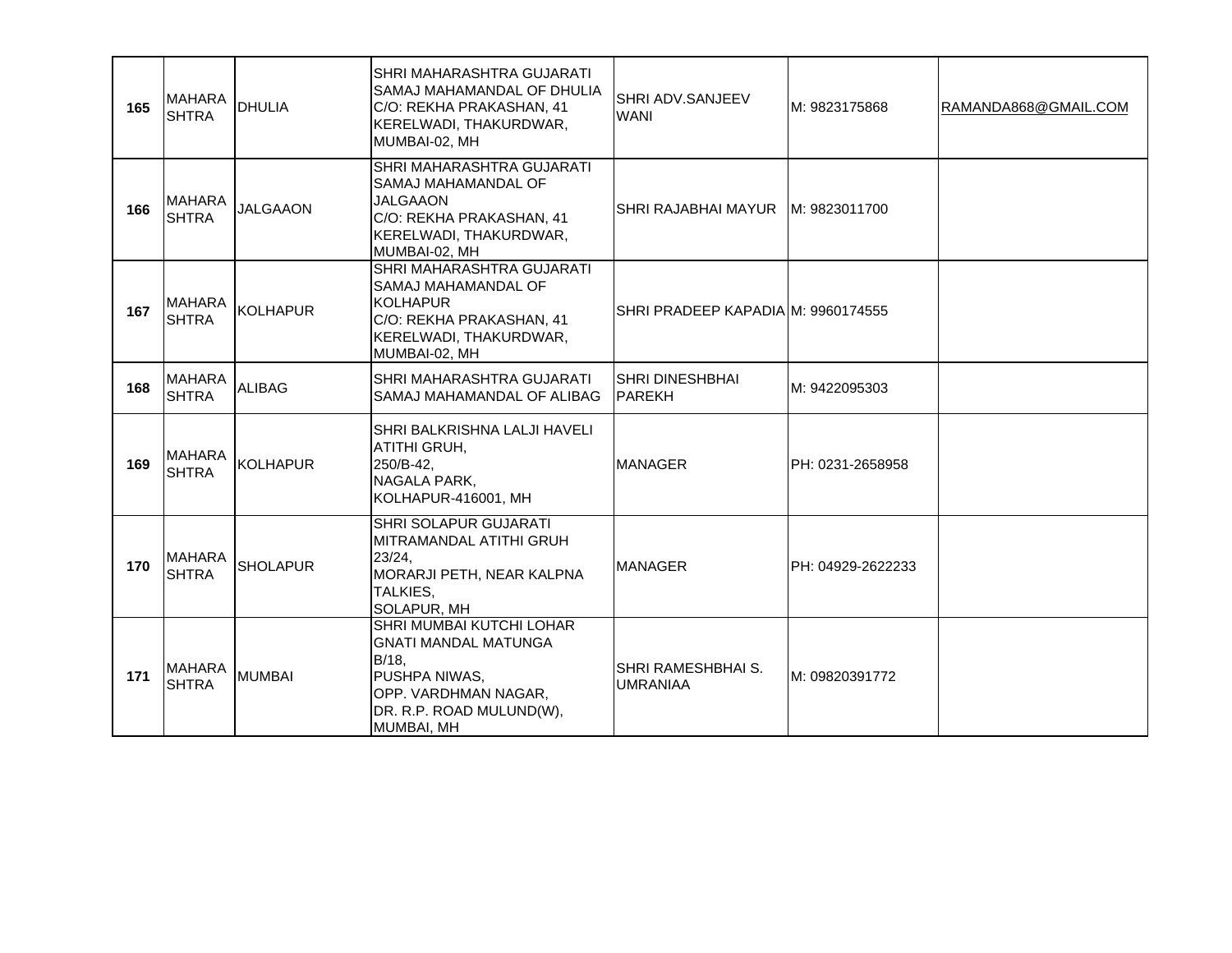| 172 | <b>MAHARA</b><br><b>SHTRA</b> | <b>MUMBAI</b> | SHREE GUJARATI KANSARA<br>MAHAMANDAL<br>$C/O$ :<br>SHRI J.D. LALANI<br>SHREE NATH DARSHAN,<br>3RD FLOOR,<br>NEAR GOLDEN TOBACCO, S.V.<br>ROAD,<br>VILLE PARLE(W), MUMBAI-56, MH | SHRI JAGMOHAN LALANI MO: 9820143093      | PH: 022-26713560<br>FAX: 022-25105264 |                               |
|-----|-------------------------------|---------------|---------------------------------------------------------------------------------------------------------------------------------------------------------------------------------|------------------------------------------|---------------------------------------|-------------------------------|
| 173 | <b>MAHARA</b><br><b>SHTRA</b> | <b>MUMBAI</b> | MUMBAI NORTH ZONE CHEMIST<br><b>ASSOCIATION</b><br>C/O: SAMARPAN BLOOD BANK,<br>SARVODAY HOSPITAL, LBS ROAD,<br>GHATKOPAR(W),<br>MUMBAI-80, MH                                  | SHRI NITINBHAI MANIAR   PH: 022-25100100 |                                       |                               |
| 174 | <b>MAHARA</b><br><b>SHTRA</b> | <b>MUMBAI</b> | <b>GUJARATI VIKAS MUNCH</b><br>C/O: RUPAYATAN,<br>S V ROAD,<br>VILE PAREL(W),<br>MUMBAI, MH                                                                                     | SHRI JASMINBHAI SHAH   PH: 26708313-15   |                                       |                               |
| 175 | <b>MAHARA</b><br><b>SHTRA</b> | <b>MUMBAI</b> | <b>GHATKOPAR GUJARATI MAHILA</b><br><b>MANDAL</b><br>$C/O$ :<br><b>BINDUBEN TRIVEDI</b><br>TILAK ROAD,<br>GHATKOPAR(E),<br>MUMBAI-80,<br>MH                                     | <b>BINDUBEN TRIVEDI</b>                  |                                       |                               |
| 176 | <b>MAHARA</b><br><b>SHTRA</b> | <b>MUMBAI</b> | MATUNGA GUJARATI SEVA<br><b>MANDAL</b><br>C/O: GANGJIBHAI DEDHIA<br>TELANG ROAD,<br>MATUNGA, MUMBAI-19, MH                                                                      | <b>SHRI GANGJIBHAI</b><br><b>DEDHIA</b>  | PH: 022-24023872                      |                               |
| 177 | <b>MAHARA</b><br><b>SHTRA</b> | <b>MUMBAI</b> | SHREE KUTCH KADVA PATIDAR<br><b>MANDAL</b><br>C/O: DR.DIPAK SIGHANIA<br>FLAT NO-6, TAMBHA APP.<br>KHOKHANI LANE,<br>GHATKOPAR(W), MUMBAI-86, MH                                 | DR. PANKAJ                               | M: 9320220270                         | DRDIPAKSINGHANIA@YAHOO<br>.IN |
| 178 | <b>MAHARA</b><br><b>SHTRA</b> | <b>MUMBAI</b> | JAIN JAGURUTI CENTER NORTH<br>EAST<br>C/O: RAMESHBHAI MORBIA<br>HINGWALA LANE,<br>GHATKOPAR(E),<br>MUMBAI, MH                                                                   | SHRI RAMESHBHAI<br><b>MORBIA</b>         | M: 9869051492                         |                               |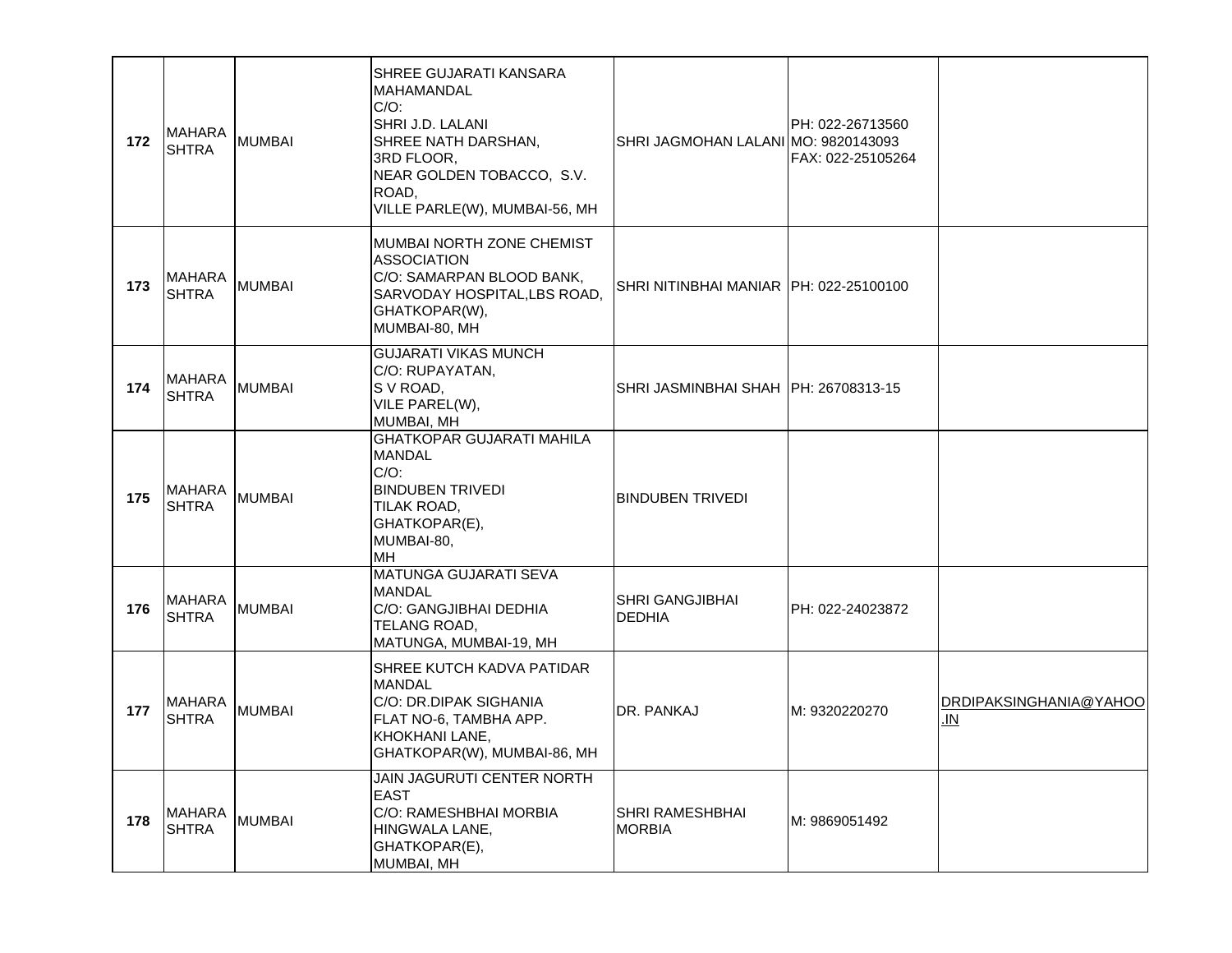| 179 | <b>MAHARA</b><br><b>SHTRA</b> | <b>NANDURBAR</b>                | SHRI BRUHAD GUJARATI<br>VAISHNAV SAMAJ<br>C/O: DR.NUTAN SHAH<br>DESAI PURA,<br><b>NANDURBAR</b>                                                     | SHRI DR.NUTANBHAI<br><b>SHAH</b>                                                                                                                                                           | PH: 02564-222182<br>PH: 02564-222682                                                                                    |                                                                                                                         |
|-----|-------------------------------|---------------------------------|-----------------------------------------------------------------------------------------------------------------------------------------------------|--------------------------------------------------------------------------------------------------------------------------------------------------------------------------------------------|-------------------------------------------------------------------------------------------------------------------------|-------------------------------------------------------------------------------------------------------------------------|
| 180 | <b>MAHARA</b><br><b>SHTRA</b> | <b>NANDURBAR</b>                | SHRI JAIN SAMAJ OF NANDURBAR<br>C/O: KIRITBHAI SHAH<br>OPP. BALAJI WADA,<br>NANDURBAR,<br><b>MH</b>                                                 | SHRI KIRITBHAI SHAH                                                                                                                                                                        | M: 9822435555                                                                                                           |                                                                                                                         |
| 181 | <b>MAHARA</b><br><b>SHTRA</b> | <b>MUMBAI</b>                   | THE PRESIDENT,<br>SHREE HARIDWAR GUJARATI<br><b>DHARAMSALA TRUST</b><br>E-5, Taj Building, 3rd Floor,<br>210, D. N. Road, Fort,<br>Mumbai - 400 001 | <b>PRESIDENT</b>                                                                                                                                                                           | PH:022-2201 6964                                                                                                        | EMAIL:<br>shgdthomumbai@yahoo.co.in<br>EMAIL:<br>shgdthomumbai@gmail.com<br>Web:www.gujaratidharamshala<br>haridwar.com |
| 182 | <b>MAHARA</b><br><b>SHTRA</b> | <b>AURANGABAD</b><br>(19.11.13) | SHREE GUJARATI SAMAJ VIKAS<br><b>MANDAL</b><br>VALLABHPATH,<br>KHAARAAKUA,<br>AURANGABAD-431001,<br><b>MAHARASHTRA</b>                              | SHRI ANILBHAI PATEL<br>(PRESIDENT)(Ex. State<br>Minister)<br>Shri NARENDRABHAI<br>KAPADIA(SECRETARY)<br>SHRI RATNADIPBHAI<br><b>PATEL</b><br>(JOINT SECRETARY)<br><b>ABHIJITBHAI PATEL</b> | (M): 09822018618<br>$(M)$ :<br>09881400334<br>(M): 09422202178<br>$(M)$ :<br>09422705933<br>Office Ph:<br>(0240)2353636 | sgsvmaurangabad@gmail.com,<br>PATEL.ABHIJIT@GMAIL.COM                                                                   |
| 183 | <b>MAHARA</b><br><b>SHTRA</b> | AURANGABAD                      | SHRI KADVA PATIDAR SAMAJ<br>PATIDAR BHAWAN,<br>JALNA ROAD, KUSHAL NAGAR,<br>AURANGABAD -430 005,<br><b>MAHARASHTRA</b>                              | JIVRAJBHAI K. PATEL<br><b>PRESIDENT</b><br><b>GOPALBHAI PATEL</b><br><b>SECRETARY</b>                                                                                                      | M: 9822078980<br>M: 9422211797<br>Office Ph:<br>(0240) 232216                                                           | GEETADOORS@YAHOO.COM                                                                                                    |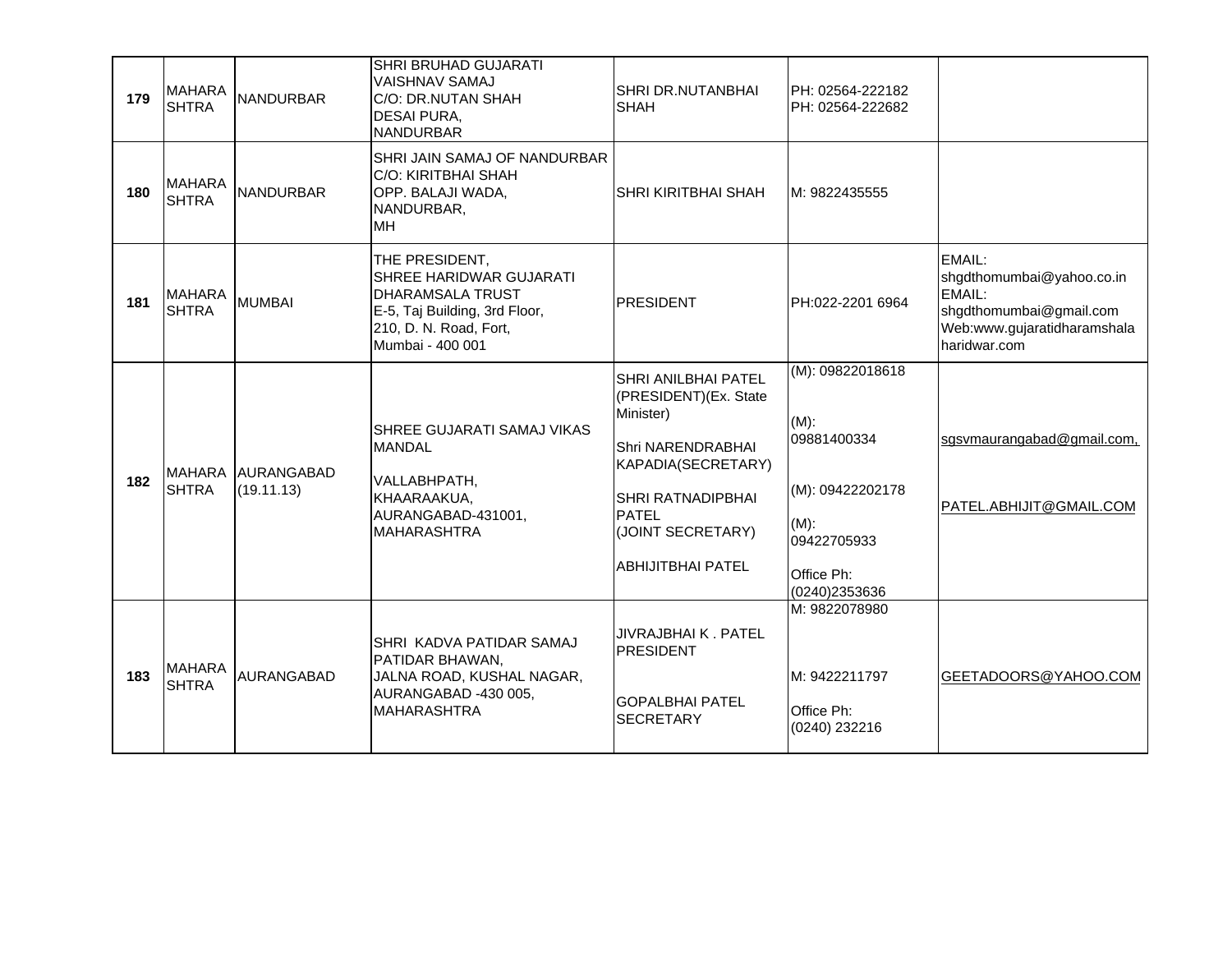| 184 | MAHARA<br><b>SHTRA</b>        | AURANGABAD | SHRI PATIDAR YUVAK MANDAL<br>PATIDAR BHAWAN,<br>JALNA ROAD, KUSHAL NAGAR,<br>AURANGABAD -430 005,<br><b>MAHARASHTRA</b>                                                 | HIMMATBHAI N. PATEL<br><b>PRESIDENT</b><br>SHRI PRAVINBHAI D<br><b>PATEL</b><br><b>SECRETARY</b>                                                                                                              | $(M)$ :<br>09822008988<br>(M):09823267746<br>Office Ph:<br>(0240) 232216                                                           | GEETADOORS@YAHOO.COM |
|-----|-------------------------------|------------|-------------------------------------------------------------------------------------------------------------------------------------------------------------------------|---------------------------------------------------------------------------------------------------------------------------------------------------------------------------------------------------------------|------------------------------------------------------------------------------------------------------------------------------------|----------------------|
| 185 | <b>MAHARA</b><br><b>SHTRA</b> | AURANGABAD | SHRI PATIDAR MAHILA MANDAL<br>PATIDAR BHAWAN.<br>JALNA ROAD, KUSHAL NAGAR,<br>AURANGABAD -430 005,<br><b>MAHARASHTRA</b>                                                | IRADHABEN G. PATEL<br><b>PRESIDENT</b><br><b>HEMLATABEN J. PATEL</b><br><b>SECRETARY</b>                                                                                                                      | $(M)$ :<br>09423456113<br>Office Ph:<br>(0240) 232216                                                                              | GEETADOORS@YAHOO.COM |
| 186 | <b>MAHARA</b><br><b>SHTRA</b> | AURANGABAD | SHRI GUJARATI KHADAYATA<br>SAMAJ- AURANGABAD<br><b>SHRIJI MACHINARY</b><br>CORPORATION.<br>SHAHAGUNJ,<br>AURANGABAD-431 001,<br><b>MAHARASHTRA</b>                      | SHRI SANTOSHBHAI S.<br><b>SHAH</b><br>(PRESIDENT)<br>SHRI RAJENDRABHAI M. (M):<br><b>SHAH</b><br>(SECRETARY)<br>SHRI HARIVALLABHDAS<br><b>SHAH</b><br>(TREASURER)                                             | $(M)$ :<br>09271651238<br>09975134838<br>$(M)$ :<br>09096537170                                                                    |                      |
| 187 | <b>MAHARA</b><br><b>SHTRA</b> | AURANGABAD | SHRI KUTCH GURJAR KSHATRIYA<br>SAMAJ, AURANGABAD<br>C/O: DHIRAJLAL BHIMJIBHAI<br>CHAWDA,<br>PLOT NO-5-26-1,<br>AJAB NAGAR,<br>AURANGABAD-431 001,<br><b>MAHARASTHRA</b> | SHRI DR. DHIRAJLAL B.<br><b>CHAWDA</b><br>(PRESIDENT)<br>SHRI PRABHULAL M.<br><b>CHAWDA</b><br>(VICE PRESIDENT)<br>SHRI RASHIK D.<br><b>RATOHD</b><br>(SECRETARY)<br>SHRI PRAFUL J. MARU<br>(JOINT SECRETARY) | $(M)$ :<br>08888462999<br>$(M)$ :<br>9890612355<br>$(M)$ :<br>09225307361<br>$(M)$ :<br>09890378527<br>OFFICE PH:<br>(0240)2354088 |                      |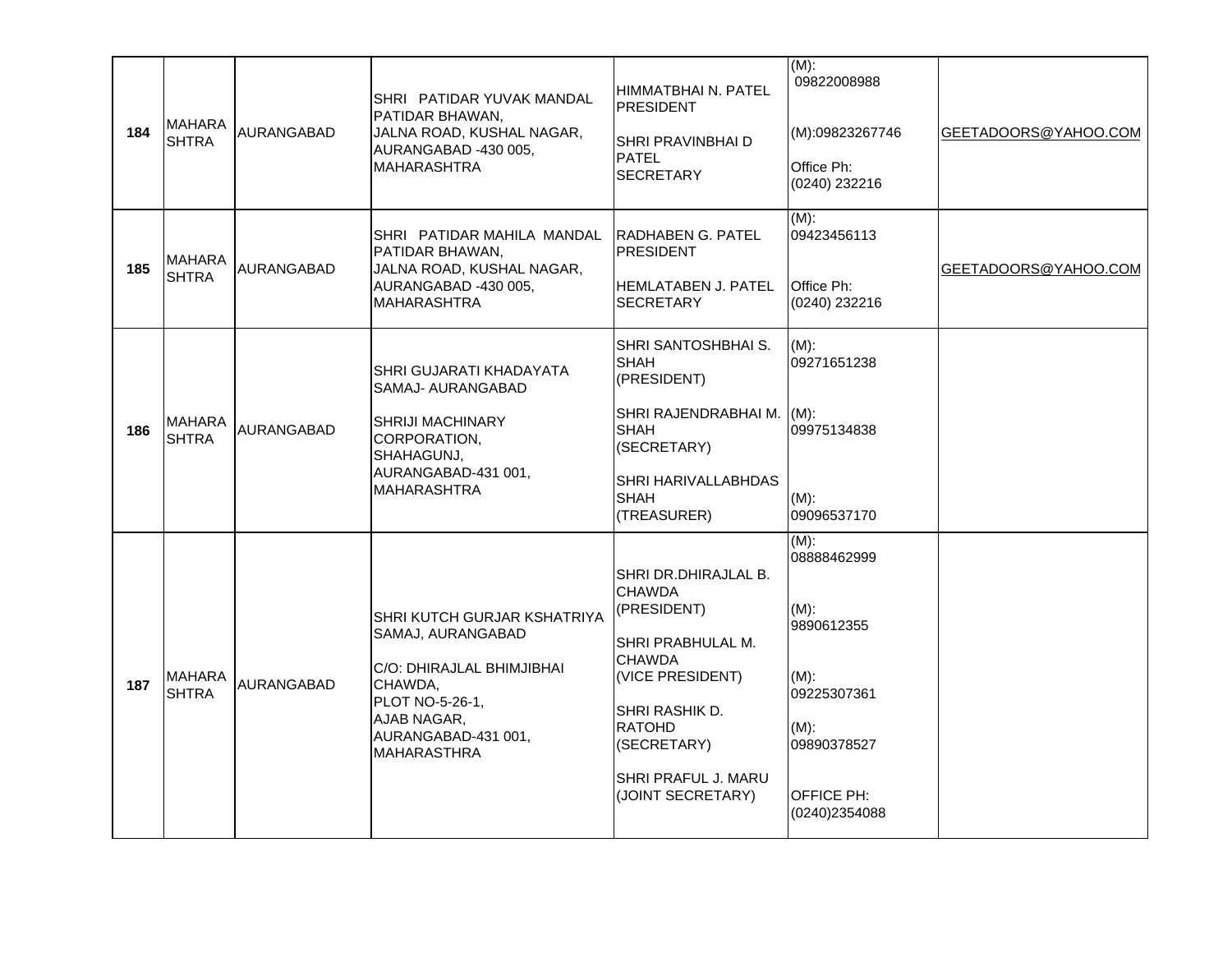| 188 | <b>MAHARA</b><br><b>SHTRA</b> | <b>AURANGABAD</b> | GUJARATI DASA SHRIMALI SAMAJ-<br>AURANGABAD<br>$C/O$ :<br>MAHESHBHAI 2, Gujarathi, Flat No-<br>5, Kohinoor Garden,<br>Dashmeshnagar,<br>Aurangabad                                      | Shri Arvindbhai Gujrathi<br>President<br>Shri Mahesbhai Gujrathi<br>Secretary<br>Shri Rajeshbhai Vani<br>Treasurer                                                   | (M): (0240)2481722<br>(M): 09822658233<br>(M): 09822769664 |                                             |
|-----|-------------------------------|-------------------|-----------------------------------------------------------------------------------------------------------------------------------------------------------------------------------------|----------------------------------------------------------------------------------------------------------------------------------------------------------------------|------------------------------------------------------------|---------------------------------------------|
| 189 | <b>MAHARA</b><br><b>SHTRA</b> | <b>MUMBAI</b>     | MAHARASHTRA GUJARATI SAMAJ<br>MAHAMANDAL, C/O, REKHA<br>PRAKASHAN 41, KAREL<br>WADI, THAKURDWAR, MUMBAI-<br>400002.                                                                     | <b>HEMRAJ SHAH</b>                                                                                                                                                   |                                                            | ###################   HEMRAJVSHAH@GMAIL.COM |
| 190 | <b>MAHARA</b><br><b>SHTRA</b> | <b>MUMBAI</b>     | THE PRESIDENT, SHREE AKHIL<br><b>GUJARATI DARJI</b><br>SAMAJ,3, SAHKAR BUILDING, RAM<br>RATAN TRIVEDI ROAD, OPP<br><b>ASHAPURA</b><br>MANDIR, MULUND(W), MUMBAI-<br>400080, MAHARASHTRA | SHRI RAJESH M<br>CHAVDA,<br><b>PRESIDENT</b>                                                                                                                         | M-9819639111                                               | rajeshmchawda@gmail.com                     |
| 191 | <b>NAGALA</b><br><b>ND</b>    | <b>DIMAPOR</b>    | THE PRESIDENT,<br>SHREE GUJARATI SAMAJ<br>NAGALAND,<br>KALIBARIROAD, UPSTAIRS<br>ALLAHABAD BANK,<br>DIMAPOR - 797112,<br>NAGALAND.                                                      | SHRI MAHESH KOTECHA MO: 94360 03792<br>PRESIDENT                                                                                                                     | MO: 9953573727                                             | maheshkotechadmp@gmail.co<br>m              |
| 192 | <b>ORISSA</b>                 | <b>BHUVNESWAR</b> | The President,<br>Shri Utkal Gujarati Samaj,<br>C/o Jagannath Saw Mill<br>Cuttak Road,<br>Bhuvaneshwar-751 001.<br>Orissa.                                                              | Shri KISHORBHAI NANDA $\vert_{\mathsf{M}\colon 9437014166}$<br><b>PRESIDENT</b><br>SHRI KANTIBHAI PATEL<br><b>SECRETARY</b><br>SHRI LALITBHAI RAJANI<br>Ex.SECRETARY | M: 09437032946<br>M: 9861058299<br>0674-2312924            | lalitrajani@gmail.com                       |
| 193 | <b>ORISSA</b>                 | <b>BERHAMPUR</b>  | Shri Berhampur Gujarati Samaj,<br>The President,<br>510, Nandighosh Apartment,<br>Komapali-Goilundi Road,<br>Berhampur-760004,<br>Odisha                                                | Shri Padmnabh B. Dave<br>President<br>Shri Prakahshbhai C.<br>Vajani<br>Secretary                                                                                    | M: 9437061774                                              |                                             |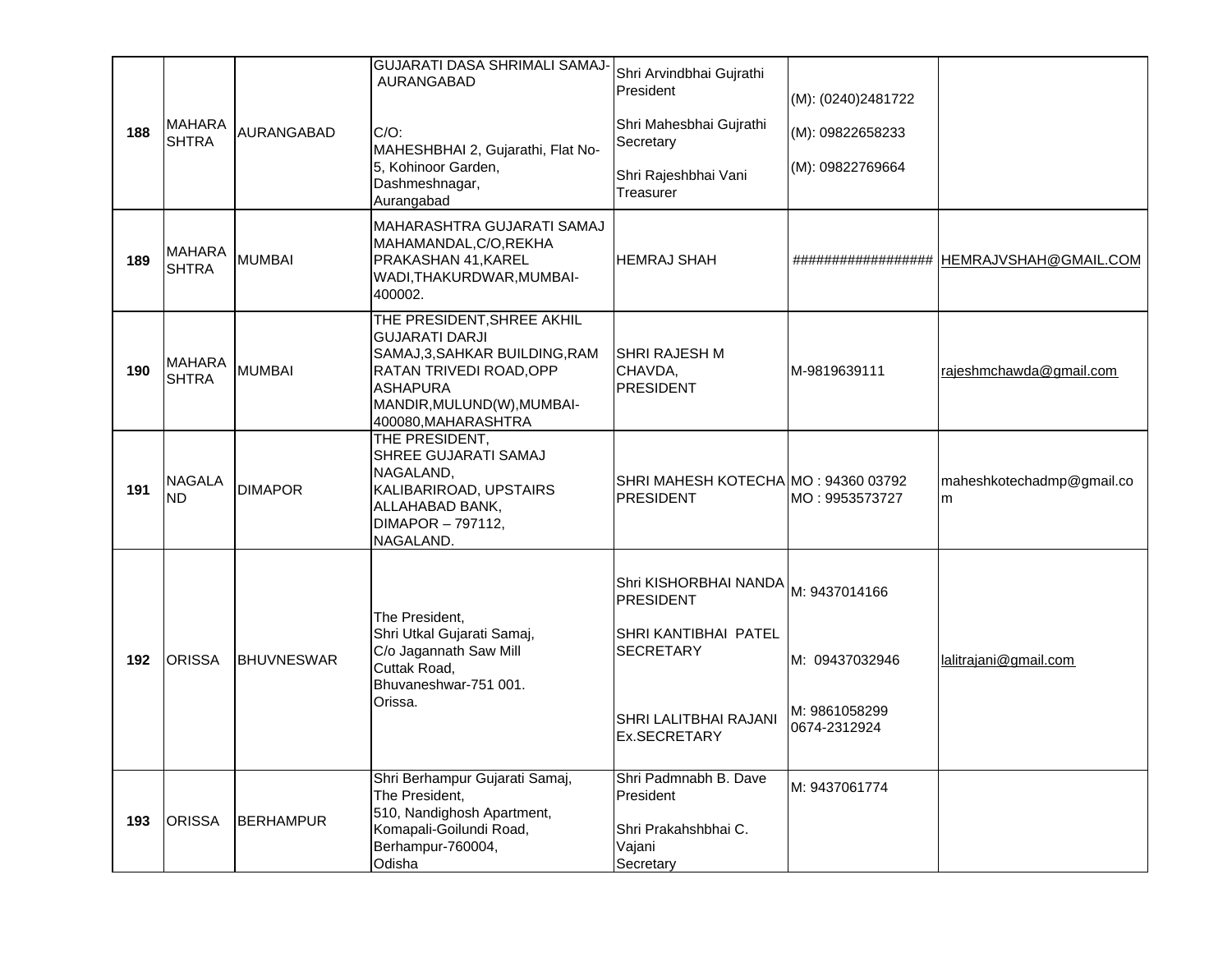| 194 | <b>ORISSA</b> | <b>ROURKELA</b>  | THE PRESIDENT,<br>SHRI GURJAR JAIN SANGH<br>BHIND AUTOFEED PETROL PUMP, PRESIDENT<br>KACHERY ROAD, UDITNAGAR,<br><b>ROURKELA - 769012</b><br>ORISSA.                  |                                                                                                                                                              | PH:0661-2504650                                  |                                      |
|-----|---------------|------------------|-----------------------------------------------------------------------------------------------------------------------------------------------------------------------|--------------------------------------------------------------------------------------------------------------------------------------------------------------|--------------------------------------------------|--------------------------------------|
| 195 | <b>ORISSA</b> | <b>CUTTACK</b>   | THE PRESIDENT,<br>SHREE GUJARATI SAMAJ ORISSA<br>9c Jay durga nagar, cuttak<br>road, bhuvneshvar 6.                                                                   | SHRI MANIBHAI<br><b>THAKKAR</b><br><b>PRESIDENT</b><br><b>SHRI HARILAL PATEL</b><br><b>VICE PRESIDENT</b><br><b>SHRI KANTIBHAI PATEL</b><br><b>SECRETARY</b> | M: 9437004478<br>M: 9437046210<br>M: 94347032946 |                                      |
| 196 | <b>ORISSA</b> | <b>CUTTACK</b>   | THE PRESIDENT,<br><b>ISMAILI KHOJA AGAKHAN</b><br><b>COUNCIL</b><br>PALTINUM GROUP CO. OP.<br>HOUSING SOCIETY,<br>COLLAGE SQARE, CUTTACK-<br>753004,<br><b>ORISSA</b> | ISHRI KARIMBHAI MANGI IMO:9437027670<br><b>MUKHI</b>                                                                                                         | PH:0671-2547670                                  | pearl@frosteeicecrime.com            |
| 197 | <b>ORISSA</b> | BARGARH          | THE PRESIDENT,<br>BARGAH GUJARATI SEVA SAMAJ<br><b>BACK SIDE OF JAL,</b><br>POST & DIST.BARGARH,<br>BARGARH-768028,<br><b>ORISSA</b>                                  | <b>SHRI NILESH DESAI</b><br>PRESIDENT<br>SHRI DEPAK PATEL<br><b>VICE PRESIDENT</b><br>SHRI SANDEEP B. SHAH MO:9437176555<br><b>SECRETARY</b>                 | MO:9437198191<br>MO:9437121362                   | SANDEEPBGH@REDIFFMAIL.<br><b>COM</b> |
| 198 | <b>ORISSA</b> | <b>BALESHWAR</b> | THE PRESIDENT,<br>SHREE BALASORE GUJARATI<br>SAMAJ,<br><b>GANESH SO MILL,</b><br>MIRJAPOKHARI,<br>BALESHWAR,<br><b>ORISSA</b>                                         | <b>SHRI PARMJBHAI P</b><br><b>PATEL</b>                                                                                                                      | PH: 261448                                       |                                      |
| 199 | <b>ORISSA</b> | <b>BALASORE</b>  | THE PRESIDENT,<br>SHRI BALASORE GUJARATI<br>SAMAJ,<br>SHRI JALARAM MANDIR,<br>MOTIGANJ,<br>BALASORE - 756003.<br>ORISSA.                                              | PRESIDENT                                                                                                                                                    | PH:0671-2362260<br>PH:0671-2367015               |                                      |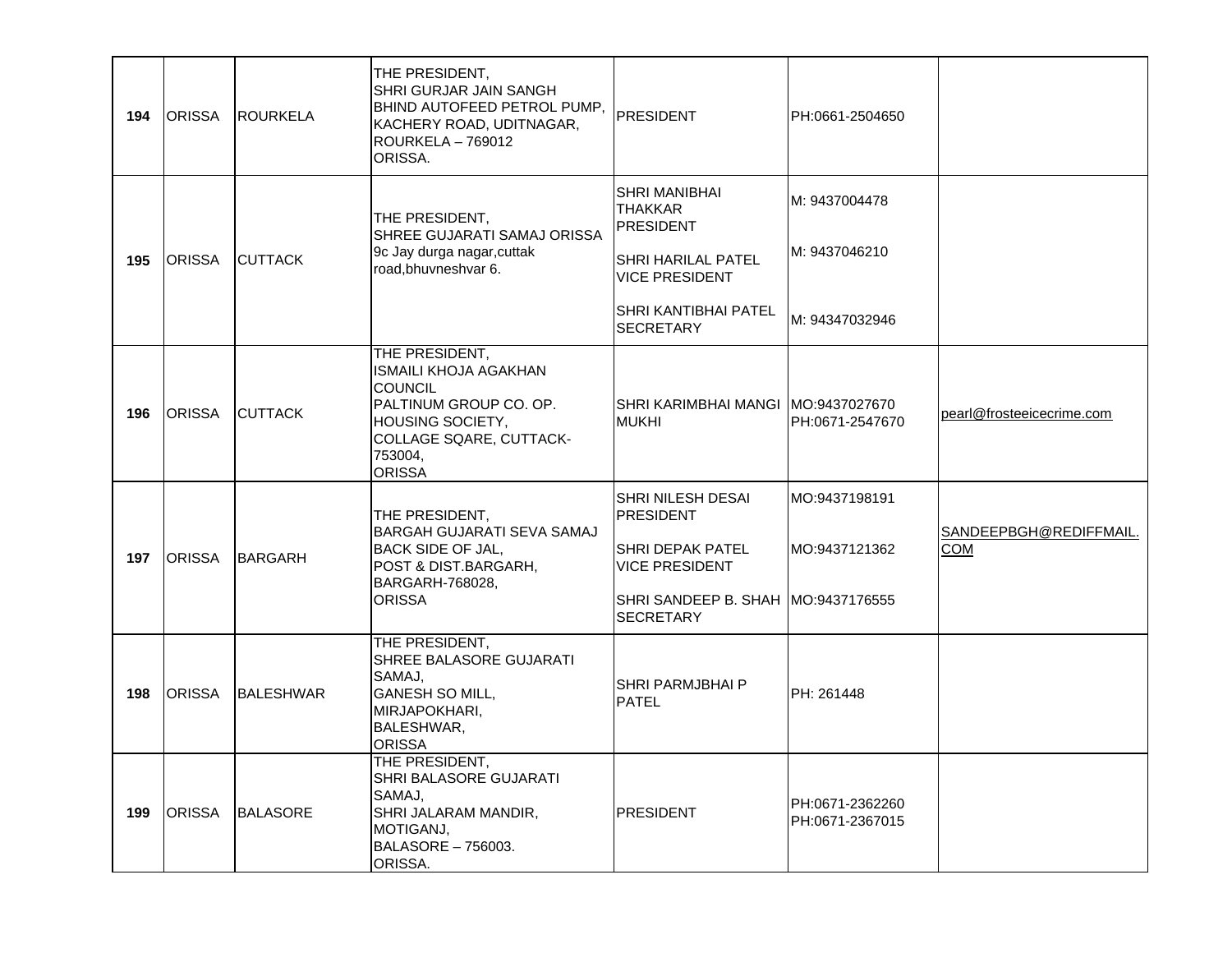| 200 | <b>ORISSA</b>                | <b>BHUVNESWAR</b> | The President,<br>Shree Gujarati Samaj Orissa<br>Plot no. 324(Part),<br>khata no. 619, At niladri vihar<br>chandrashekharpur-1<br>Bhuvaneswar, Orissa                                                 | Shri KISHORBHAI NANDA   M: 9437014166<br><b>PRESIDENT</b><br>SHRI LALITBHAI RAJANI<br><b>JOINT TREASURER</b>                                                                                                      | M: 9861058299                                                                                                | lalitrajani@gmail.com                                                  |
|-----|------------------------------|-------------------|-------------------------------------------------------------------------------------------------------------------------------------------------------------------------------------------------------|-------------------------------------------------------------------------------------------------------------------------------------------------------------------------------------------------------------------|--------------------------------------------------------------------------------------------------------------|------------------------------------------------------------------------|
| 201 | <b>PUDUCH</b><br><b>ERRY</b> | PUDUCHERRY        | THE PRESIDENT,<br>PONDICHERY GUJARATI SAMAJ,<br>C/O. SHREE JALARAM SATSANG<br>MANDAL TRUST,<br>5/6, ABDUL KALAM STREET,<br>RANGA VILAS THOTTAM,<br>MUTHIALPET,<br>PUDUCHERRY - 605 003.<br>TAMILNADU. | <b>SHRI GOVINDBHAI</b><br>PATEL<br><b>PRESIDENT</b><br>SHRI VIPULBHAI<br>HINDHOCHA(S)                                                                                                                             | MO: 09345454025<br>MO: 09092078595                                                                           | gujaratpumpg@yahoo.com                                                 |
| 202 | PUNJAB                       | <b>AMRITSAR</b>   | THE PRESIDENT,<br><b>SHRI GUJARATI SAMAJ</b><br>NEAR JALIANWALA BAGH, KATRA<br>AHLUWALIYA,<br>AMRITSAR - 143 006.<br>PUNJAB                                                                           | <b>SHRI JASHUBHAI PATEL</b><br><b>PRESIDENT</b>                                                                                                                                                                   | IMO : 9876155874<br>FAX: 01832553925                                                                         | jspasr@yahoo.com                                                       |
| 203 | <b>PUNJAB</b>                | <b>BATHINDA</b>   | THE PRESIDENT,<br><b>GUJARAT WELFARE SOCIETY</b><br><b>BATHINDA</b><br>A/663, AMRIK SINGH ROAD,<br>BATHINDA - 151005,<br>PUNJAB                                                                       | <b>SHRI CHIMANBHAI</b><br>PATEL<br><b>PRESIDENT</b><br>SHRI SANTILAL JAIN<br><b>SECRETARY</b>                                                                                                                     | PH: 0164-2237963<br>MO: 9888057975<br>MO: 9417239361                                                         |                                                                        |
| 204 | <b>PUNJAB</b>                | <b>LUDHIANA</b>   | THE PRESIDENT,<br><b>SHREE GUJARATI SAMAJ</b><br>LUDHIANA<br>3409, sectro-32/a, chandigadh<br>road, ludhiana, punjab-141010                                                                           | SHRI BHARATBHAI SHAH<br><b>PRESIDENT</b><br>SHRI DINESHBHAI<br><b>MEHTA</b><br><b>GENERAL SECRETARY</b><br>SHRI RAMESHBHAI<br>PATEL<br><b>TREASURER</b><br>SAHIBZADA RAAZ<br><b>THAKUR</b><br><b>Ex. CHAIRMAN</b> | MO: 9815633239<br>MO: 9815605995<br>MO: 9779438118<br>PH: 0161-2303489<br>PH: 0161-6538999<br>MO: 9417147433 | DINESH_MEHTAS@REDIFFMA<br>IL.COM,<br>SAHIBZADARAAZTHAKUR@Y<br>AHOO.COM |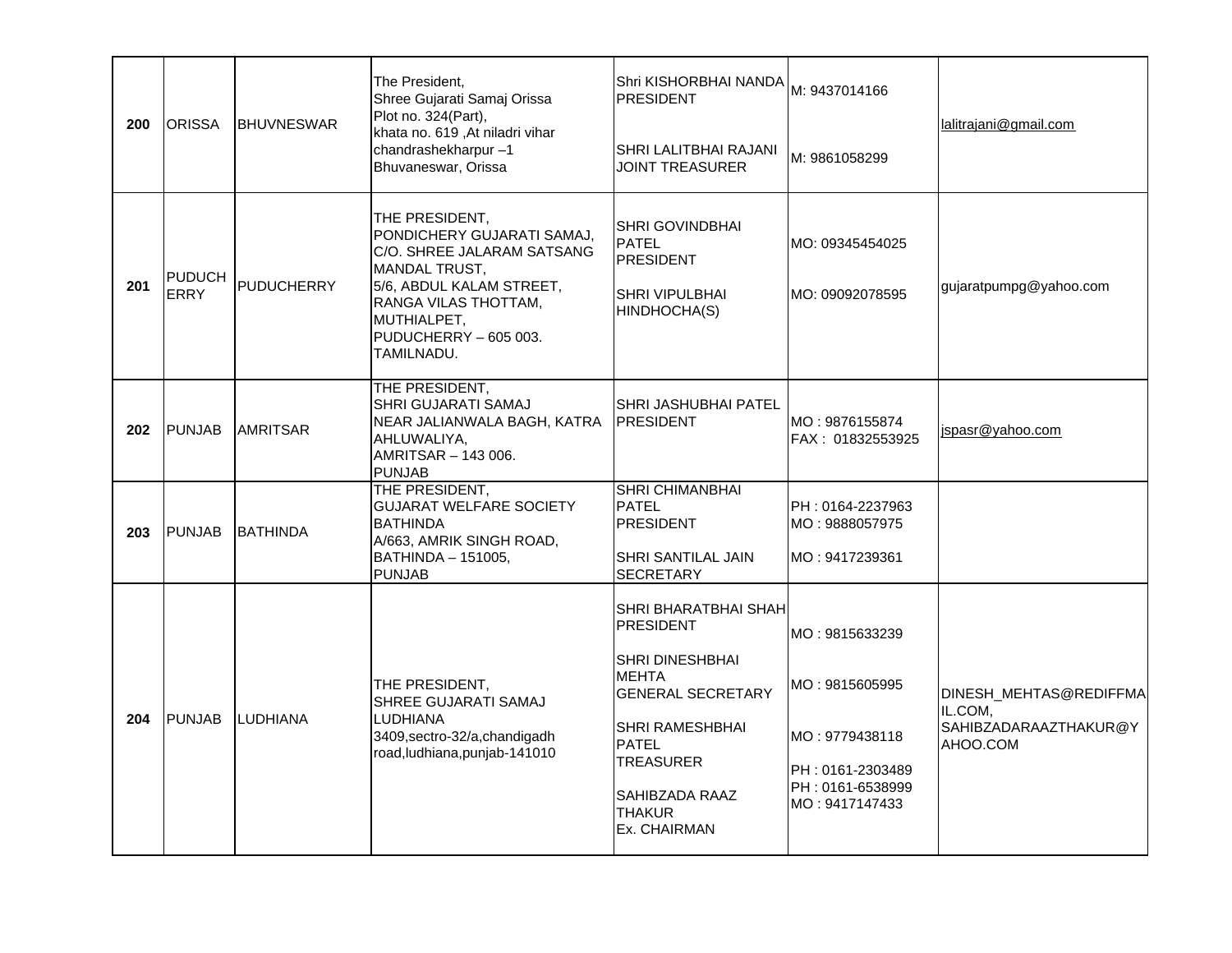| 205 | <b>PUNJAB</b>                             | <b>JALANDHAR</b>  | THE PRESIDENT,<br>SHRI GUJARATI SAMAJ<br>JALANDHAR.<br>666, MOTASINGHNAGAR,<br>JALANDHAR, PUNJAB                                                                                     | SHRI AMBALAL D. PATEL<br><b>PRESIDENT</b>                                                                         |                                                                                             |                                                                                                              |
|-----|-------------------------------------------|-------------------|--------------------------------------------------------------------------------------------------------------------------------------------------------------------------------------|-------------------------------------------------------------------------------------------------------------------|---------------------------------------------------------------------------------------------|--------------------------------------------------------------------------------------------------------------|
| 206 | <b>PUNJAB</b>                             | <b>AMRITSAR</b>   | <b>TOURIST GUEST HOUSE</b><br>HIGHDAL MARKET,<br>G.T.ROAD, NEAR BHANDARI<br>BRIDGE, AMRITSAR, PUNJAB                                                                                 | <b>MANAGER</b>                                                                                                    | 0183-2553830                                                                                |                                                                                                              |
| 207 | <b>PUNJAB</b>                             | <b>AMRITSAR</b>   | SITA NIWAS GUEST HOUSE<br>61, SITA NIWAS ROAD, MISTRI<br>BAZAR,<br><b>BEHIND GOLDEN TEMPLE,</b><br>AMRITSAR, PUNJAB                                                                  | <b>MANAGER</b>                                                                                                    | 0183-2562762,<br>2543092                                                                    |                                                                                                              |
| 208 | <b>PUNJAB</b><br>&<br><b>HARIYAN</b><br>Α | <b>CHANDIGARH</b> | THE PRESIDENT,<br><b>GUJARATI MANDAL-GUJARAT</b><br>BHAVAN,<br>DAKSHIN MARG, OPP. BATRA<br>CINEMA,<br>PLOT NO. 17, SECTOR-24/C,<br>CHANDIGARH - 160 023.                             | <b>SHRI SUKESHBHAI</b><br><b>SHETH</b><br><b>PRESIDENT</b><br>SHRI JAYESHBHAI<br><b>MEHTA</b><br><b>SECRETARY</b> | MO: 98141 09493<br>PH: 0172-21647<br>PH: 0172-44434<br>MO: 93169 53277                      | WEB SITE:<br>www.gujaratbhavan.org<br>EMAIL:<br>gujaratbhavan.chd@gmail.com<br>EMAIL:<br>JYSHMEHTA@YAHOO.COM |
| 209 | <b>PUNJAB</b><br>&<br><b>HARIYAN</b><br>A | <b>CHANDIGARH</b> | THE PRESIDENT,<br>SHREE GUJARATI SAMAJ,<br>BLOCK NO: 17, SECTOR - 24C,<br>DAKSHIN MARG,<br>CHANDIGARH - 1600024.                                                                     | <b>SHRI DHARMENDRA</b><br><b>SHAH</b><br><b>PRESIDENT</b>                                                         | MO: 93161 16965                                                                             | EMAIL: Fchem123@gmail.com                                                                                    |
| 210 | <b>RAJASTH</b><br>AN                      | <b>JAIPUR</b>     | THE PRESIDENT,<br>SHRI GUJARATI SAMAJ JAIPUR,<br><b>MAHAVIR MARG,</b><br>OPPOSITE JAY CLUB, C -<br>SCHEME,<br>M.I. ROAD.<br>NEAR RAJMANDIR CINEMA,<br>JAIPUR - 302001.<br>RAJASTHAN. | SHRI CHANDRESH<br><b>PATEL</b><br><b>PRESIDENT</b><br>SHRI RAMESH PATEL<br><b>TRUSTEE</b>                         | MO:93144 39000<br>M-09314729566<br>PH: 0141-2363660<br>PH: 0141-2218514<br>PH: 0141-5102440 | RAJASTHANLAMINATE@YAH<br>00.CO.IN,<br>SMEERNS@GMAIL.COM                                                      |
| 211 | RAJASTH<br>AN                             | <b>JAIPUR</b>     | THE PRESIDENT,<br>VISHWA GUJARATI SAMAJ,<br>3664, MOTISINGH BOMIYA RASTA,<br>4TH SQUARE, AJMER BHAVAN<br>NO.2,<br>ZAVERI BAZAR, JAIPUR-302003<br>RAJASTHAN.                          | SHRI MANUBHAI PATEL                                                                                               | PH: 0141-2562165<br>PH: 0141-2565446                                                        |                                                                                                              |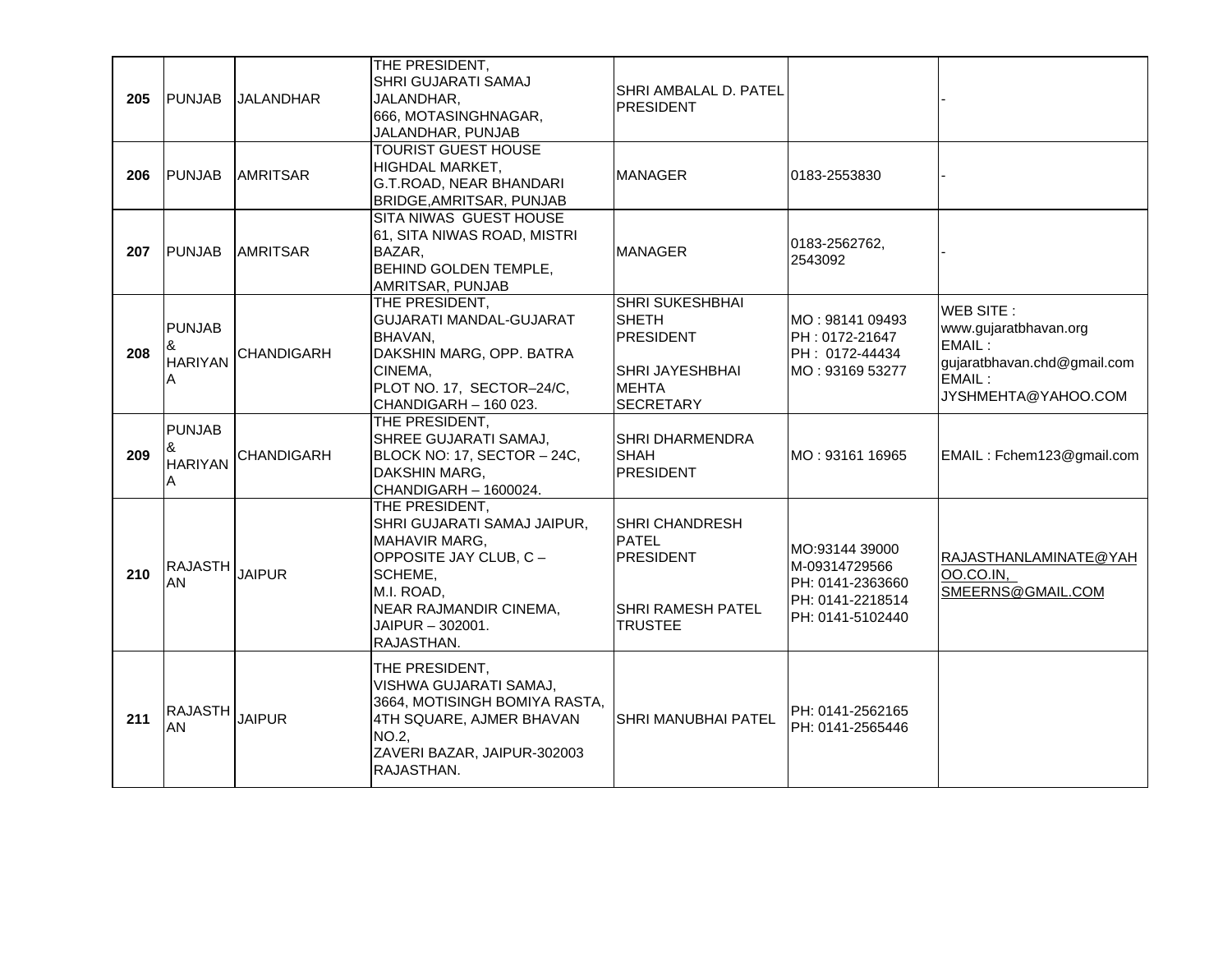| 212 | RAJASTH  <sub>KOTA</sub><br>AN |                  | THE PRESIDENT.<br>SHRI AKHIL RAJASTHAN<br><b>GUJARATI SAMAJ</b><br>5/K/2, MAHAVEERNAGAR - 3,<br>SARDAR PATEL PATH,<br><b>KOTA -5,</b><br><b>RAJASTHAN</b>                  | SHRI G D PATEL<br><b>PRESIDENT</b><br>SHRI BRIJESH DAVE<br>MANAGER<br>SHRI MUKESHBHAI<br><b>PATEL</b><br><b>SECRETARY</b> | MO:9414177021<br>9214377021<br>MO:9352293351<br>MO:9928149725                      | gdpatel44@gmail.com,<br>ANKITDMPATEL@YAHOO.CO<br>M            |
|-----|--------------------------------|------------------|----------------------------------------------------------------------------------------------------------------------------------------------------------------------------|---------------------------------------------------------------------------------------------------------------------------|------------------------------------------------------------------------------------|---------------------------------------------------------------|
| 213 | <b>RAJASTH</b> KOTA<br>AN      |                  | THE PRESIDENT<br>SHREE GUJARATI SAMAJ KOTA,<br>CANAL ROAD, GUMANPURA,<br>SARDAR PATEL MAARG, KOTA-<br>324007, RAJASTHAN                                                    | SHRI NILESHBHAI PATEL<br><b>PRESIDENT</b><br>SHRI CHITRANJANBHAI<br><b>PATEL</b><br><b>SECRETARY</b>                      | MO:9414187111<br>MO:9314664313                                                     | PATEL_CHITRANJAN23@REDI<br>FFMAIL.COM                         |
| 214 | IRAJASTH <sub>KOTA</sub><br>AN |                  | THE PRESIDENT<br>SHREE GUJARATI SAMAJ BHAVAN<br><b>TRUST KOTA,</b><br>5/K/2, MAHAVEERNAGAR - 3,<br>SARDAR PATEL PATH,<br>KOTA -5, RAJASTHAN                                | SHRI HASMUKH PATEL<br><b>PRESIDENT</b><br>SHRI URMILBHAI MODI<br><b>SECRETARY</b><br>SHRI BRIJESH DAVE<br><b>MANAGER</b>  | MO:9214077919<br>MO:9413473272<br>MO:9352293357                                    | SHREEHARI919@YAHOO.CO<br>M,<br>GAMESHTRADERSKOTA@YA<br>HOO.IN |
| 215 | <b>RAJASTH</b><br>AN           | <b>SAGWADA</b>   | THE PRESIDENT,<br>GUJARATI SAMAJ OF SAGWADA,<br>DR.PRAKASH PATEL,<br>RAM CLNIC, BUNSWARA ROAD,<br>SAGWADA,<br>RAJASTHAN.                                                   | DR.PRAKASH PATEL<br><b>PRESIDENT</b><br>DR. N R. PATEL<br><b>SECRETARY</b>                                                | PH:2966-254179<br>MO:941472492<br>MO:9414724921<br>MO:9414567116<br>PH:02966254710 | DRPRAKASHPATEL@ROCKET<br>MAIL.COM,<br>DRHARESHP66@GMAIL.COM   |
| 216 | <b>RAJASTH</b><br>ΑN           | <b>DUNGARPUR</b> | THE PRESIDENT,<br>GUJARATI SAMAJ OF DUNGARPUR DR. PANKAJ SHAH<br>RAM CHIKITSALAY, OPP.<br>COLLEGE, SHASHTRIMAARG NO-<br>4, DUNGARPUR ROAD,<br>DUNGARPUR-314001, RAJASTHAN. | <b>PRESIDENT</b>                                                                                                          | MO:9414104537                                                                      | dr.pankajshah@<br>yahoo.com                                   |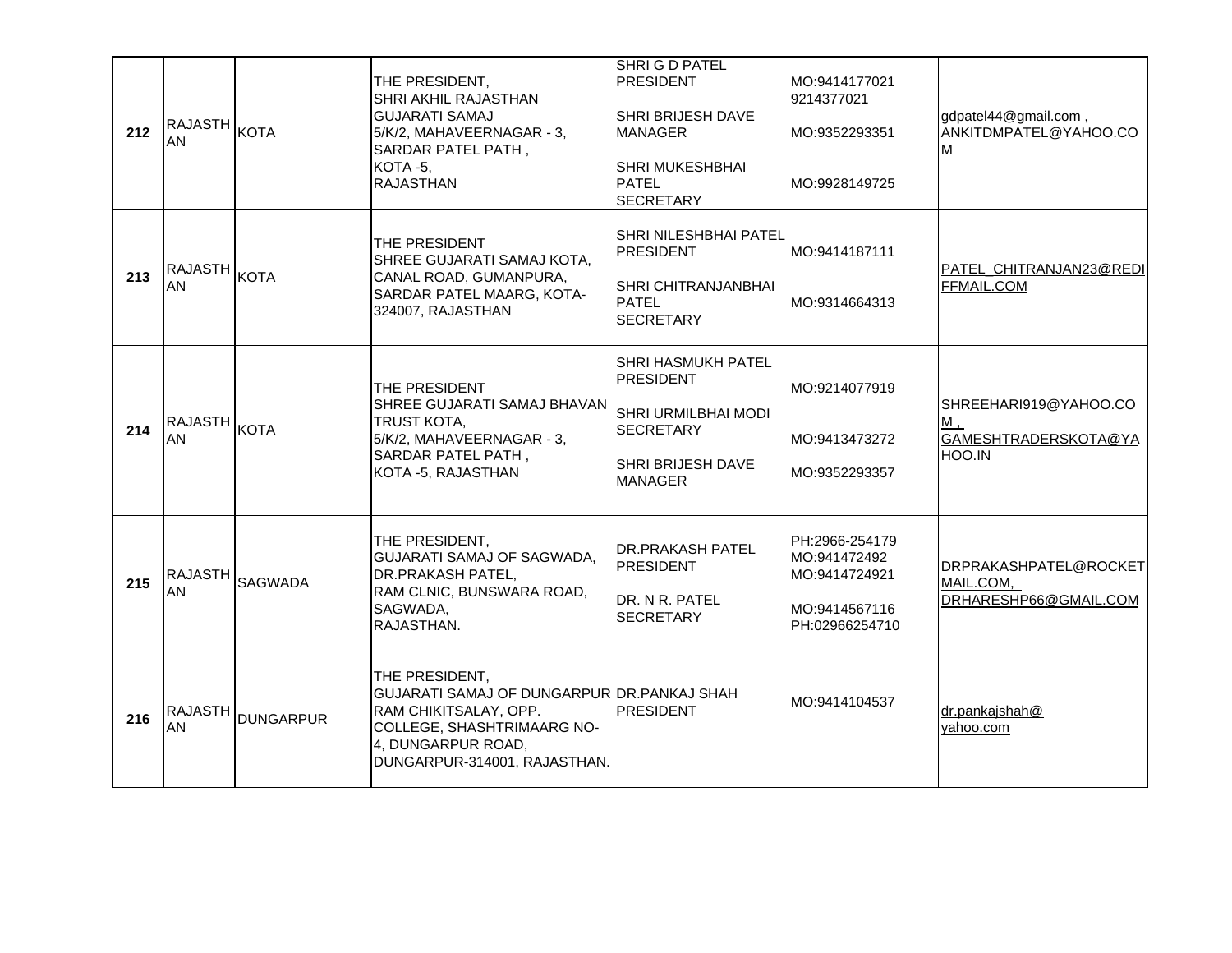| 217 | <b>RAJASTH</b><br>AN | <b>ABU-ROAD</b>                                    | THE PRESIDENT,<br>SHRI GUJARATI SAMAJ ABU ROAD.<br>ABU ROAD, SARDAR PATEL<br>COLONY,<br>PARSI CHAWL, AMBAJI ROAD,<br>ABU ROAD - 307026, DIST- SIROHI<br>RAJASTHAN.                  | IMANOJ PATNI                                                                                                                                                                           | 2974222258                                                                                 |                                                    |
|-----|----------------------|----------------------------------------------------|-------------------------------------------------------------------------------------------------------------------------------------------------------------------------------------|----------------------------------------------------------------------------------------------------------------------------------------------------------------------------------------|--------------------------------------------------------------------------------------------|----------------------------------------------------|
| 218 | AN                   | RAJASTH MOUNT ABU                                  | THE PRESIDENT,<br>SHRI GUJARATI SAMAJ MOUNT<br>ABU<br>22 JANTA COLONY, C/O. MRS.<br>K.BRAHMBHATT HOSTEL,<br>MAOUNT ABU, DIST:- SIROHI<br>RAJASTHAN.                                 | <b>DR.DELJEETSINH</b><br><b>BRAHMBHATT</b><br><b>PRESIDENT</b><br><b>SHRI SHAILESHBHAI</b><br>IPATEL<br><b>SECRETARY</b>                                                               | PH:02974-235235<br>235741, 237341<br>M: 6414635373<br>PH:02974-238777<br>FAX: 02794 222258 |                                                    |
| 219 | <b>RAJASTH</b><br>AN | <b>AJMER</b>                                       | THE PRESIDENT,<br>SHREE GUJARATI MAHAMANDAL<br>SRI GUJARATI SAMAJ SACHALIT<br>SARDAR PATEL ATITHI GRUHA,<br><b>GENDALAL STREET,</b><br>HATHI BHATA,<br>AJMER-305 001.<br>RAJASTHAN. | <b>SHRI CHANDRAKANT</b><br><b>PATEL</b><br><b>PRESIDENT-TRUST</b><br><b>SHRI YASHWANT RAI</b><br><b>SONEJA</b><br><b>PRESIDENT- SAMAJ</b><br> SHRI NITINBHAI MEHTA<br><b>SECRETARY</b> | PH: 0145-2627512<br>MO:9314440600<br>M:9314440200<br>M:9351599901<br>MO:9314440700         | SCHOOLGUJRATI@GMAIL.CO<br>M,<br>AMAN3712@GMAIL.COM |
| 220 | <b>RAJASTH</b><br>AN | <b>NATHDWARA</b>                                   | THE PRESIDENT,<br>PATIDAR SEVA SAMAJ,<br>NAYI SADAK,<br>NEAR BUS STAND.<br>NATHDWARA.<br>RAJASTHAN.                                                                                 | IPRESIDENT                                                                                                                                                                             | PH: 02953-22681                                                                            |                                                    |
| 221 | <b>RAJASTH</b><br>AN | <b>NATHDWARA</b>                                   | THE PRESIDENT,<br>SHREE LOHANA ATITHI GRUHA,<br>NAI SADAK,<br><b>NEAR BUS STAND,</b><br>NATHDWARA.<br>RAJASTHAN.                                                                    | <b>SHRI BHATIABHAI</b><br><b>MANAGER</b>                                                                                                                                               | M:9024091106<br>PH: 02953-234310                                                           |                                                    |
| 222 | AN                   | $ \mathsf{RAJASTH}\big _\mathsf{RAMGANJ \; MANDI}$ | THE PRESIDENT,<br>SHRI GUJARATI SAMAJ,<br><b>NEAR STATION,</b><br>RAMGANJ MANDI - 326 519,<br>RAJASTHAN.                                                                            | <b>SHRI RASIKLAL SHAH</b><br><b>PRESIDENT</b><br> SHRI ROHITBHAI SHAH<br><b>SECRETARY</b>                                                                                              | PH: 07459 -22031,<br>220685<br>MO:9460743660                                               |                                                    |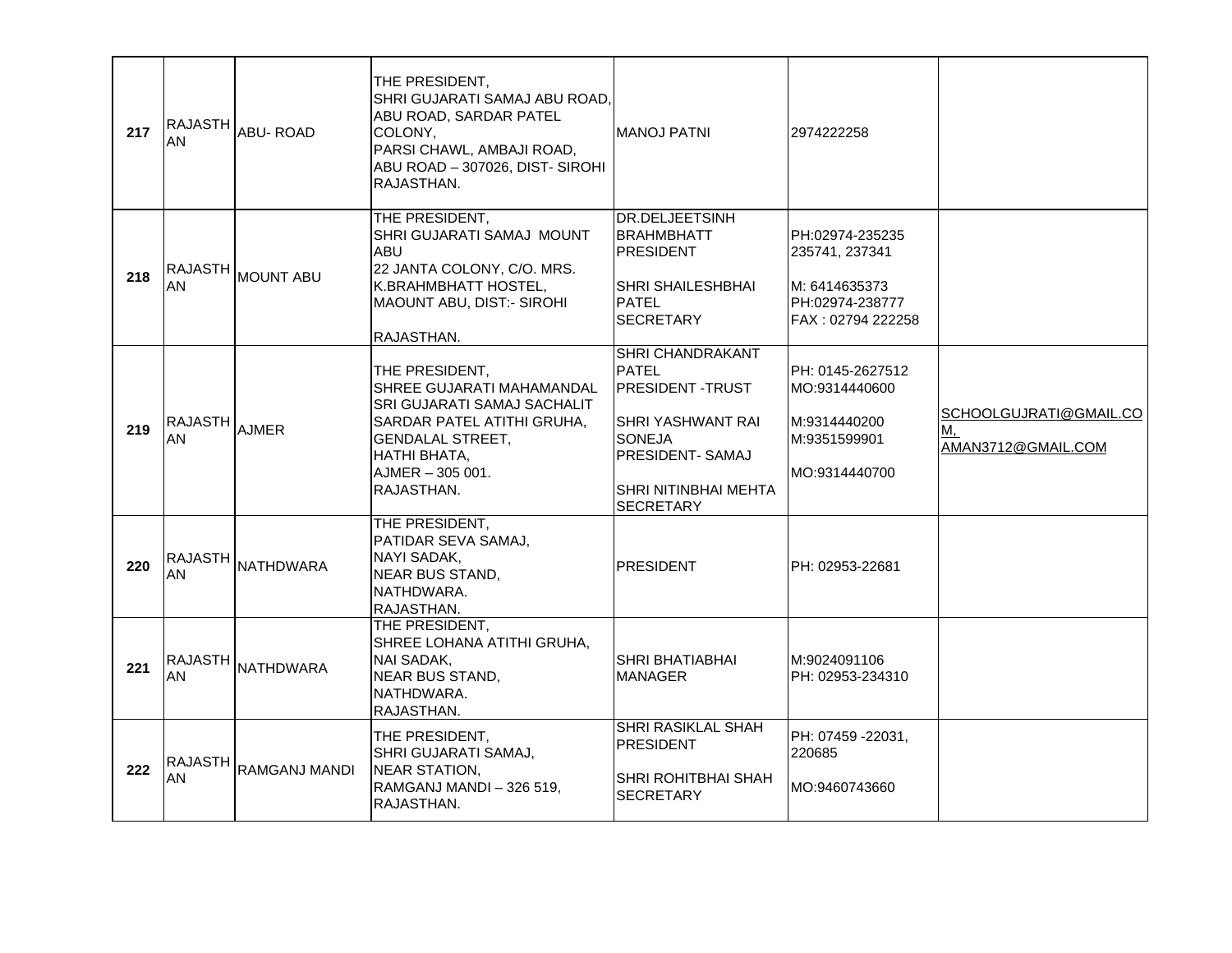| 223 | <b>RAJASTH</b><br><b>AN</b> | BHILWARA            | THE PRESIDENT,<br>SHRI GUJARATI SAMITI,<br><b>BHILWADA</b><br>PATEL BROTHERS, GOL PYAU<br>CHORAYA,<br>BHILWADA, RAJASTHAN.                                                   | SHRI NARENDRA H<br><b>DESAI PRESIDENT</b><br><b>SHRI VINOD BHALODI</b><br><b>VICE-PRESIDENT</b>                                                         | MO: 98297 95135<br>M-9414259928<br>PH: 01482-225365<br>PH:<br>01482-239512                         |  |
|-----|-----------------------------|---------------------|------------------------------------------------------------------------------------------------------------------------------------------------------------------------------|---------------------------------------------------------------------------------------------------------------------------------------------------------|----------------------------------------------------------------------------------------------------|--|
| 224 | RAJASTH UDAIPUR<br>AN       |                     | THE PRESIDENT,<br>SHRI GUJARATI SAMAJ UDAIPUR,<br>AMDAVAD HIGHWAY ROAD,<br>OPP. PARAS CINEMA, UDAIPUR-<br>0294<br>RAJASTHAN.                                                 | <b>SHRI JAIMINBHAI PATEL</b><br>PRESIDENT<br>SHRI RAJUBHAI PATEL<br><b>SECRETARY</b><br><b>SHRI RAJESHBHAI</b><br><b>MEHTA</b><br><b>VICE PRESIDENT</b> | M: 9829040149.<br>PH: 0294-2487314,<br>3206466<br>M:9414160538,<br>2625202<br> 9352500573, 2460595 |  |
| 225 | <b>RAJASTH</b><br>AN        | <b>CHHITTORGARH</b> | THE PRESIDENT,<br>SHRI GUJARATI SAMAJ<br>CHHTTORGARDH,<br>C/O: GUJARAT RAJASTHAN<br>TRASPORT CO., MAIN ROAD,<br>CHANDERIA, CHHITTORGARH-<br>04172<br>RAJASTHAN.              | <b>SHRI MANOJBHAI JAIN</b><br><b>PRESIDENT</b>                                                                                                          | M:941473455,<br>PH: 01472-256760                                                                   |  |
| 226 | <b>RAJASTH</b><br>AN        |                     | THE PRESIDENT,<br>SHRI GUJARATI SAMAJ SAWAI<br>MADHOPUR,<br>SAWAI MADHOPUR C/O: KHATRI TRADING CO.,<br>BAJARIA, SAWAI MADHOPUR-<br>322001<br>RAJASTHAN.                      | SHRI PADMNABHBHAI<br><b>KHATRI</b><br>PRESIDENT                                                                                                         | M:9414314769,<br>PH: 07462-220426,<br>221026                                                       |  |
| 227 | <b>RAJASTH</b><br>AN        | <b>SIROHI</b>       | THE PRESIDENT,<br>SHRI GUJARATI SAMAJ SIROHI,<br>C/O: DR.NARSINHBHAI PATEL,<br>SHIVAM HOSPITAL, NR.AMAN<br>COMPLEX, NR.BUS STAND, SIROHI- PRESIDENT<br>307001,<br>RAJASTHAN. | SHRI DR.NARSINHBHAI<br><b>PATEL</b>                                                                                                                     | M:9414358131<br>PH: 02972-220383                                                                   |  |
| 228 | <b>RAJASTH</b><br>AN        | <b>SIMALVADA</b>    | THE PRESIDENT,<br>SHRI GUJARATI SAMAJ<br>SIMALVADA,<br>C/O: DR.VIJAYKUMAR M. JOSHI,<br>GAYATRI MEDICARE, SIMALVADA-<br>314403,<br><b>DIST: DUNGAPUR,</b><br>RAJASTHAN.       | <b>SHRI DR.VIJAYKUMAR</b><br><b>JOSHI</b><br><b>PRESIDENT</b>                                                                                           | M:9982046700<br>PH: 02964-240040                                                                   |  |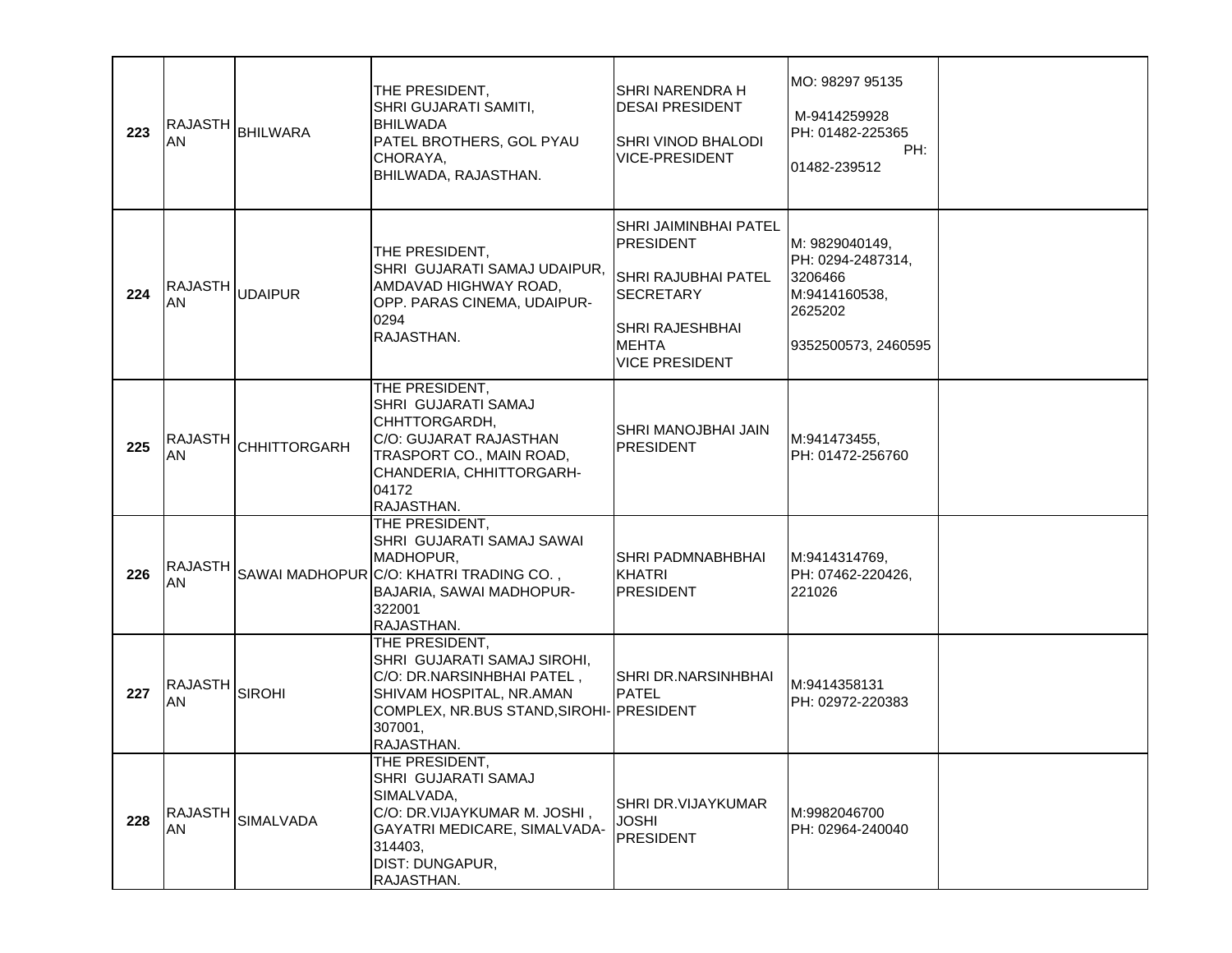| 229 | RAJASTH PEETH<br>AN            |                       | THE PRESIDENT,<br>SHRI GUJARATI SAMAJ PEETH,<br>C/O: DR.BHAGATBHAI B.<br>PRAJAPATI,<br>MAYA CLINIC, THE: SIMALVADA,<br>DIST: DUNGAPUR,<br>RAJASTHAN.                             | SHRI DR.BHAGATBHAI<br>PRAJAPATI<br><b>PRESIDENT</b>         | M:9828285595                                                             |  |
|-----|--------------------------------|-----------------------|----------------------------------------------------------------------------------------------------------------------------------------------------------------------------------|-------------------------------------------------------------|--------------------------------------------------------------------------|--|
| 230 | RAJASTH <sub>SABLA</sub><br>AN |                       | THE PRESIDENT,<br>SHRI GUJARATI SAMAJ SABLA,<br>C/O: DR.PRADEEP G. BAKSHI,<br>GAYATRI CLINIC, TAL: ASPUR,<br>SABLA-314022,<br>DIST: DUNGAPUR,<br>RAJASTHAN.                      | SHRI DR.PRADEEPBHAI<br><b>BAKSHI</b><br><b>PRESIDENT</b>    | M:9799659434<br>PH: 02967-236306                                         |  |
| 231 |                                | RAJASTH <br> PRATAPUR | THE PRESIDENT,<br>SHRI GUJARATI SAMAJ<br>PRATAPPUR,<br>C/O: DR.ARVINDBHAI<br>BRHAMBHATT,<br>SUVIDHA CLINIC, PRATAPUR-<br>327024,<br>TAL: GADHI,<br>DIST: BANSWARA,<br>RAJASTHAN. | SHRI DR.ARVINDBHAI<br><b>BRAHMBHATT</b><br><b>PRESIDENT</b> | M:9462455838<br>PH:02963220453                                           |  |
| 232 | <b>RAJASTH</b><br><b>AN</b>    | PRATAPUR              | DR.MAHENDRA PATEL<br>AASTHA HOSPITAL, NEAR BUS<br>STAND, PRATAPUR-327024,<br>TAL: GADHI,<br>DIST: BANSWARA,<br>RAJASTHAN.                                                        | SHRI DR.MAHENDRA<br><b>PATEL</b>                            | M:9414275609<br>PH:02963-220025                                          |  |
| 233 | <b>RAJASTH</b><br>AN           | <b>BHAWANI MANDI</b>  | THE PRESIDENT,<br>SHRI GUJARATI SAMAJ BHAWANI<br><b>MANDI</b><br>C/O: M/S- S.D.PATEL STATION<br><b>BHAWANI MANDI, DIST:</b><br>JHALAWAR<br>RAJASTHAN.                            | SHRI SURESHBHAI<br><b>PATEL</b>                             | PH: 07433-223473                                                         |  |
| 234 | <b>RAJASTH</b><br>AN           | <b>JODHPUR</b>        | THE PRESIDENT,<br>SHRI GUJARATI SAMAJ JODHPUR<br>C/O:MARUTI COURIERS, 7,<br>MARUDEEP APPARTMENTS, 1ST<br>'A' ROAD, PLOT NO-130, SARDAR<br>PURA, JODHPUR-342001,<br>RAJASTHAN.    | SHRI RAMBHAI LAGDHIR<br>SHRI MANISHBHAI R.<br><b>PATEL</b>  | PH: 0291-3950441,<br>M: 9314406634<br>PH: 0291-2610314,<br>M: 9414128488 |  |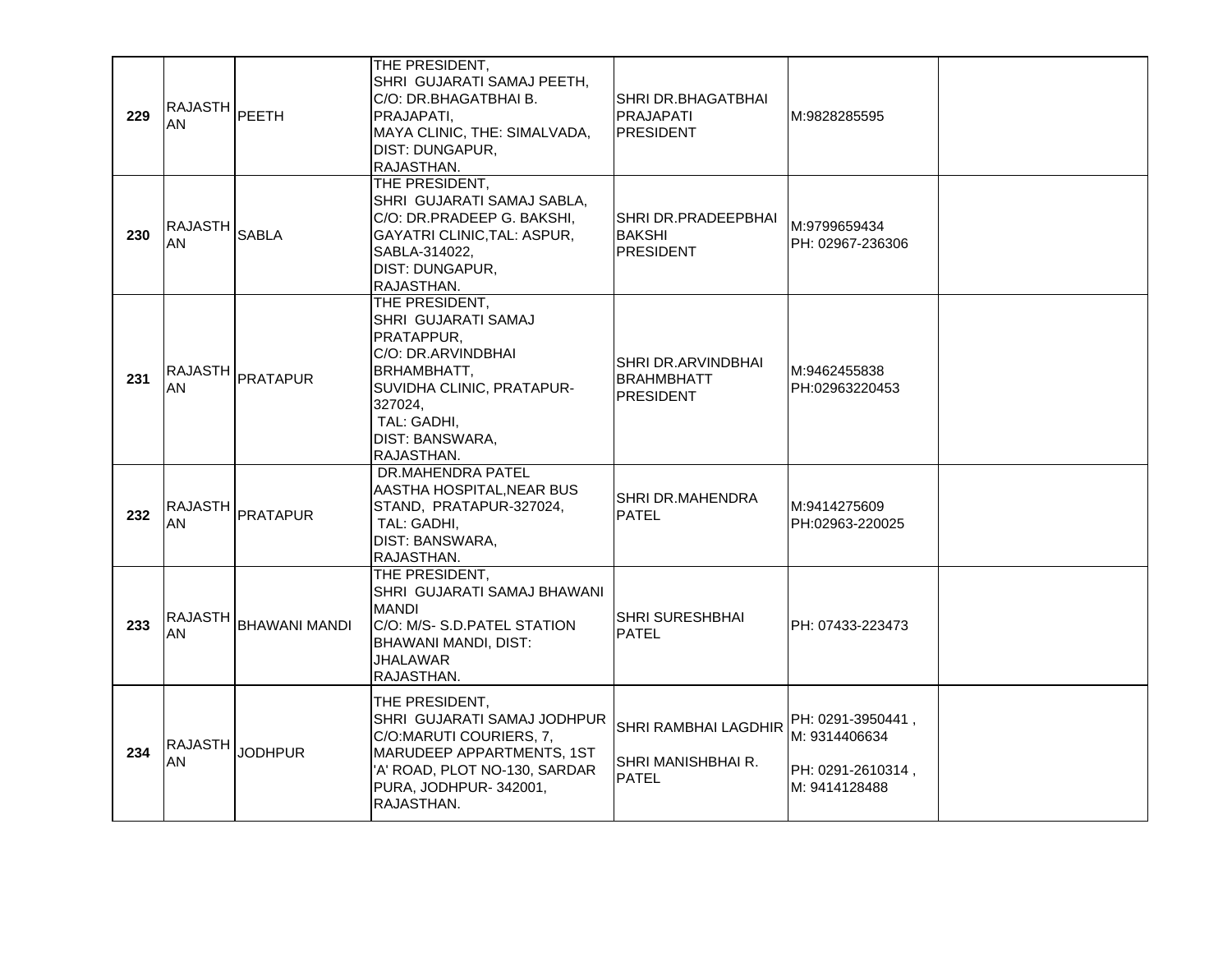| 235 | <b>RAJASTH</b><br>AN        | GANGANAGAR     | THE PRESIDENT,<br>SHRI GUJARATI SAMAJ<br><b>GANGANAGAR</b><br>C/O:RAJANIKANT PATEL, SARDAR<br>PATEL SANSTHAAN, 87, BHUP<br>COLONY, GALO NO-1-55B ROAD,<br>GANGANAGAR-335001,<br>RAJASTHAN. | SHRI RAJNIKANTBHAI<br><b>PATEL</b>                                                                                                                                                    | PH: 0154-2466588,<br>M: 9414210408<br>M: 9252310408                                                                |                                    |
|-----|-----------------------------|----------------|--------------------------------------------------------------------------------------------------------------------------------------------------------------------------------------------|---------------------------------------------------------------------------------------------------------------------------------------------------------------------------------------|--------------------------------------------------------------------------------------------------------------------|------------------------------------|
| 236 | RAJASTH PALI<br>AN          |                | THE PRESIDENT,<br>SHREE PALI GUJARATI SAMAJ<br>C/O, SHRI MITHA LAL JOSHI,<br><b>SUBHASH ROAD, NEAR</b><br>PASUPATINATH,<br>SHIV MANDIR, FALNA, PALI,<br>RAJASTHAN.                         | SHRI RAJENDRAKUMAR<br><b>JOSHI</b>                                                                                                                                                    | PH: 02938-236425<br>MO:9714220460                                                                                  | JOSHIRAJENDRA574@YAHO<br>O.COM     |
| 237 | RAJASTH BEAWAR<br>AN        |                | THE PRESIDENT,<br><b>GUJARATI SAMAJ BEAWAR</b><br>3/340, SAKET NAGAR,<br>BEAWAR, RAJASTHAN.                                                                                                | SHRI VIPINCHANDRA<br><b>MEHTA</b>                                                                                                                                                     | MO: 9636870450                                                                                                     |                                    |
| 238 | <b>TAMILNA</b><br><b>DU</b> | VELLORE        | THE PRESIDENT,<br>SHRI KUTCH KADVA PATIDAR<br><b>SAMAJ</b><br><b>BHARATH PATEL</b><br>GEETHA NIVAS, 12/34, PHASE -<br>,SATHUVACHARI,VELLORE-<br>632009, TAMILNADU                          | <b>SHRI BHARATH PATEL</b><br><b>PRESIDENT</b>                                                                                                                                         | MO: 9944945605                                                                                                     | maheshmmpatel@gmail.com            |
| 239 | <b>TAMILNA</b><br><b>DU</b> | <b>CHENNAI</b> | Shree Tamilnadu Gujarati Samaj<br>C/O. Shri Gujarati GujaratiMandal,<br>"GunvantiBhavan"<br>#116, Prakasham Road,<br>Broadway,<br>Chennai-600108,<br>Tamilnadu                             | Dr. Kantilal Kamdar<br>President of Gujarati<br>samaj & Mandal Also<br>Shri bipinbhai Nanavati<br>Vice President<br>Shri J.L vakil<br>Secretary<br>Shri Suresh J. Parekh<br>Secretary | MO: 09840055776<br>MO: 09840021330<br>MO: 09381739132<br>MO: 09381029088<br>PH : 044-25384680,<br>PH: 044-43012931 | <b>SURESHJPAREKH</b><br>@GMAIL.COM |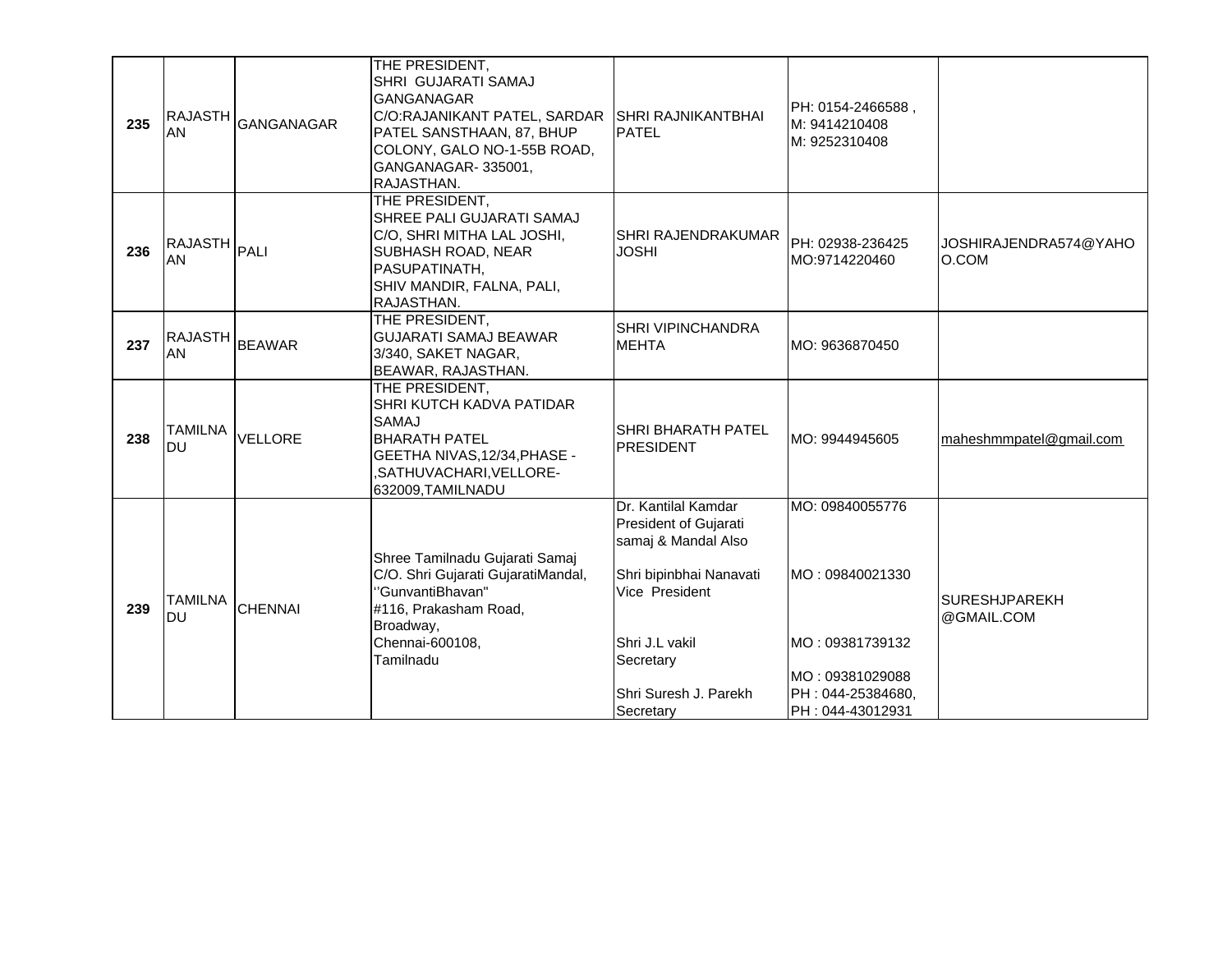| 240 | TAMILNA<br>DU               | <b>COIMBATORE</b> | THE PRESIDENT,<br><b>COIMBATORE GUJARATI SAMAJ</b><br>500, METTUPALAYAM ROAD,<br>P.B. NO 1164 R.S. PURAM,<br>COIMBATORE - 641 002.<br>TAMILNADU                                                                                                   | Shri Harish Shah<br>President<br>SHRI Mahendra R. Dave<br>(Ex.Secretary)<br>SHRI Hiren J, Thakkar(S)<br>Shri Jagishbhai Bhojani<br>(Vice President)<br>Shri Vinod V. Thakkar<br>(Ex. Vice President) | MO:9789778320<br>PH:0422-2550049<br>MO: 09894217181<br>MO: 09442231556<br>(M): 09843018918<br>MO: 09344166696 | Web: www.scgs.in<br>Email: resident@scgs.in<br>Email: secretary@scgs.in<br>Email<br>:cbegujaratisamaj@yahoo.co.in |
|-----|-----------------------------|-------------------|---------------------------------------------------------------------------------------------------------------------------------------------------------------------------------------------------------------------------------------------------|------------------------------------------------------------------------------------------------------------------------------------------------------------------------------------------------------|---------------------------------------------------------------------------------------------------------------|-------------------------------------------------------------------------------------------------------------------|
| 241 | <b>TAMILNA</b><br><b>DU</b> | <b>ERODE</b>      | THE PRESIDENT,<br>SHRI ERODE GUJARATI SAMAJ<br>28, VENKATACHALAM STREET,<br>ERODE - 638001.<br>TAMILNADU.                                                                                                                                         | ShriKanaiyalal N. Gagalani MO: 09363350917<br>President<br>Shri KUMAR I. RAWAL<br><b>Vice President</b>                                                                                              | PH: 0424-2582917                                                                                              |                                                                                                                   |
| 242 | TAMILNA<br><b>DU</b>        | <b>MADURAI</b>    | THE PRESIDENT,<br>SHRI MADURAIGUJARATI SAMAJ<br>8, S.P.G. CHURCH LANE, NEAR<br>YMCA,<br>MADURAI - 625 001.<br>TAMILNADU                                                                                                                           | Shri Jagdish P. Patel<br>President<br><b>SHRI Dinesh shah</b><br>Vice President<br>ShriKishrobhaipatel<br>Secretary<br><b>SHRI CHANDRAKANT</b><br><b>PATEL</b><br>Ex. Secretary                      | MO: 09345204235<br>MO: 09344105612<br>MO: 9443929758<br>MO: 93441 01051                                       | maduragujaratisamaj@yahoo.co<br>.in                                                                               |
| 243 | TAMILNA<br><b>DU</b>        | <b>SALEM</b>      | THE PRESIDENT,<br>SHRI TAMILNADU GUJARATI<br>SAMAJ.<br>SHRI SALEM GUJARATI SAMAJ<br>EDUCATIONAL AND CHARITY<br>TRUST.<br>SHAH HARGOVINDDAS<br>PRANJIVANDAS BHAWAN, 102/G,<br>ALAGAPURAM MAIN ROAD, FIVE<br>ROADS,<br>SALEM - 636016.<br>TAMILNADU | Shri Manubhai Desai<br>President<br>SHRI RAJENDRA Samani<br>(MT)<br>ShriKamlesh M. Mehta                                                                                                             | MO: 09442232223<br>MO: 08608015273<br>MO: 098427 48208<br>MO:9442211181<br>PH:0427-2448208<br>PH:0427-2330564 |                                                                                                                   |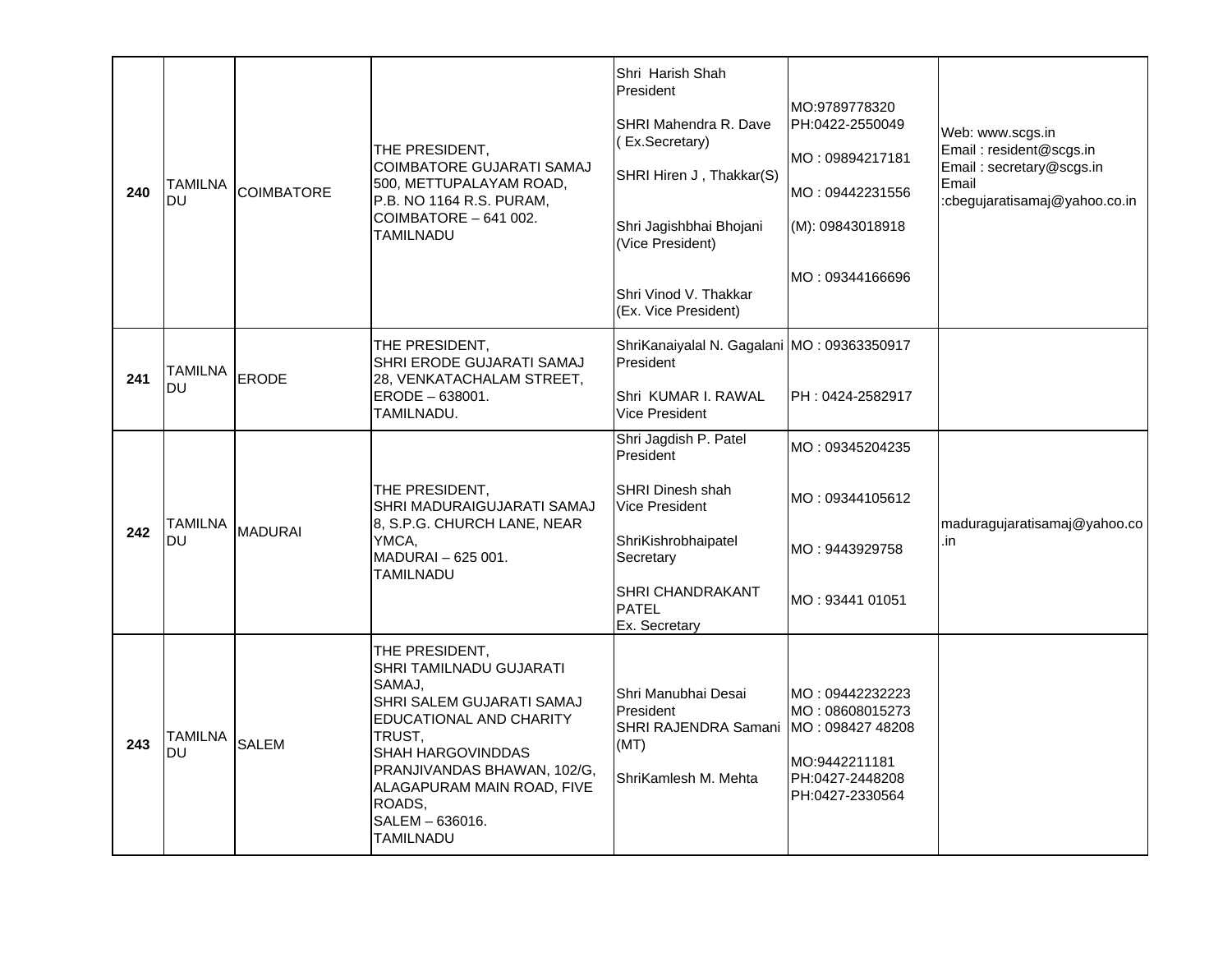| 244 | <b>TAMILNA</b><br><b>DU</b> | <b>SALEM</b>   | THE PRESIDENT,<br>SHRI JALARAM SATSANG<br><b>MANDAL TRUST</b><br>LATA KUNJ, F-75, BRINDAVAN<br>ROAD,<br>FAIRLANDS,<br>SALEM-636016<br>TAMILNADU | Charulata Ben Mehta<br><b>MT</b><br>SHRI RASIKLALBHAI M.<br><b>SAMANI</b><br><b>Vice President</b><br>SHRI KISHOREBHAI B.<br><b>PATEL</b><br>Joint Secretary | PH: 2215384<br>PH: 2214310<br>PH: 2330405<br>PH: 2447914<br>PH: 3108322<br>PH: 2334755<br>PH: 2315989<br>IMO: 9894135334 | jaijalaramselam@gmail.com                                    |
|-----|-----------------------------|----------------|-------------------------------------------------------------------------------------------------------------------------------------------------|--------------------------------------------------------------------------------------------------------------------------------------------------------------|--------------------------------------------------------------------------------------------------------------------------|--------------------------------------------------------------|
| 245 | <b>TAMILNA</b><br>DU        | <b>TRICHY</b>  | THE PRESIDENT,<br>SHREE GUJARATI SAMAJ,<br>52, GUJILI STREET,<br>TRICHY - 620 008.<br><b>TAMILNADU</b>                                          | SHRI DIPAK C. SHAH<br>President<br>Shri Jayantibhai Vora (VC)<br>ShriRavindra S. Amin(GS)<br>ShriAshokbhai Gandhi(s)                                         | MO: 09345100545<br>MO: 09345140618<br>MO<br>09443343222<br>MO : 09443327366                                              | ravindra222@yahoo.com                                        |
| 246 | <b>TAMILNA</b><br>DU        | <b>TIRUPUR</b> | THE PRESIDENT,<br>SHREE GUJARATI YUVAK MANDAL<br>21, GAJALAKSHMI THEATRE<br>ROAD,<br>TIRUPUR - 641604.<br><b>TAMILNADU</b>                      | SHRI SURESH J.<br>VIBHAKER(P)                                                                                                                                | PH: 0421-2249879<br>MO : 09894143490                                                                                     | SURESHKUMARJV@GMAIL.C<br>OM,<br>SURESHKUMARJV@DATAON<br>E.IN |
| 247 | <b>TAMILNA</b><br>DU        | <b>TIRUPUR</b> | THE PRESIDENT,<br>SHRI GUJARATI SUBHECHCHAK<br><b>MANDAL</b><br>21, GAJALAKSHMI THEATRE<br>ROAD,<br>TIRUPUR - 641 604.<br><b>TAMILNADU</b>      | SHRI PRAVINBHAI<br><b>MEHTA</b><br><b>PRESIDENT</b><br><b>SHRI PRATAP VIBHAKAR</b><br><b>SECRETARY</b>                                                       | PH: 0421-741019<br>PH: 0421-2249879<br>MO: 9843139665<br>MO: 9600932950                                                  |                                                              |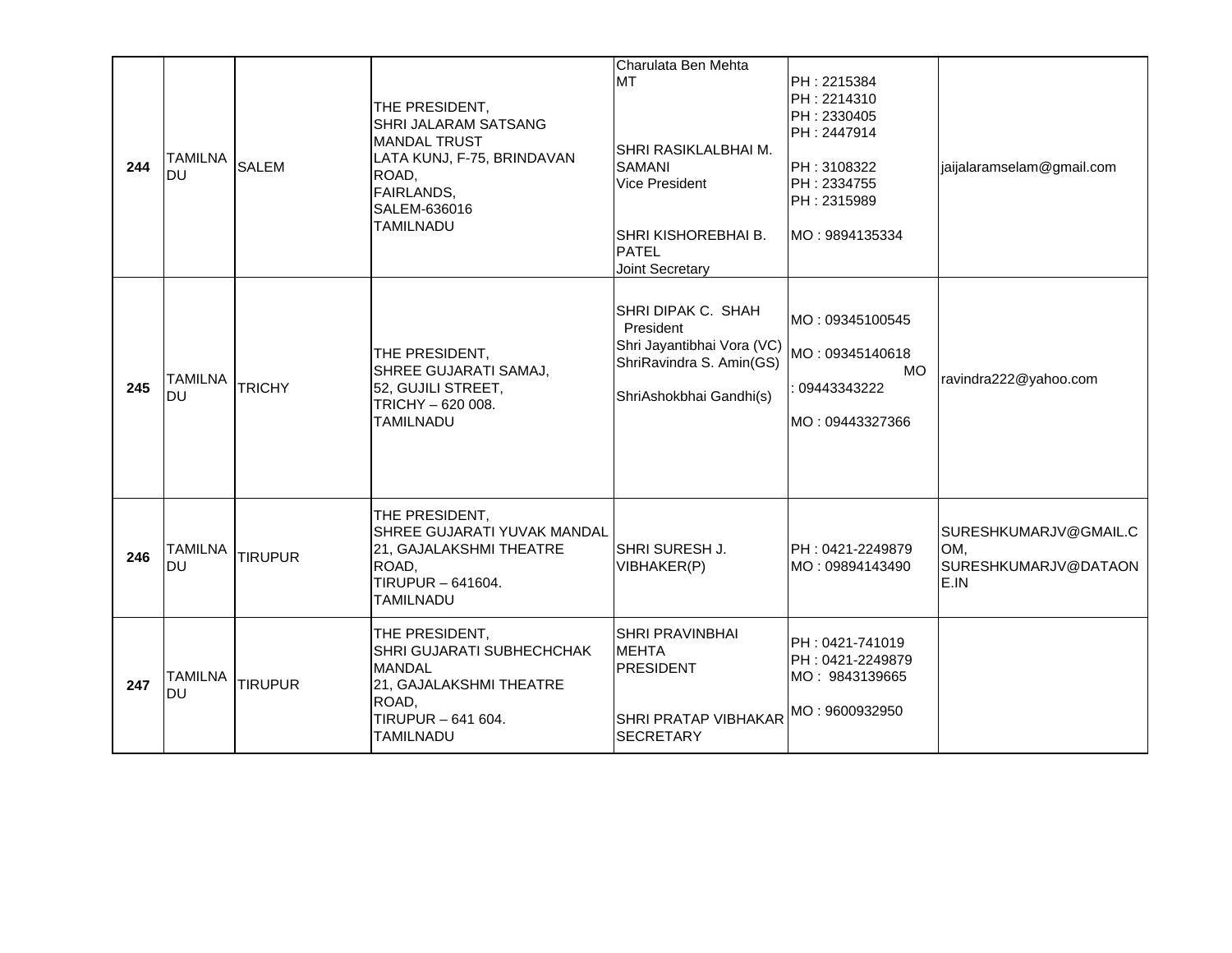| 248 | <b>TAMILNA</b><br><b>DU</b> | <b>HOSUR</b>       | THE PRESIDENT,<br>ShriDakshin Bharat Kutch<br>KadvaPatidar SANATAN Samaj NO.<br>200<br><b>STREET</b><br><b>INDAR RING ROAD</b><br>PONNIAMMANMEDU<br><b>CHENNAI -</b><br>600110                                                               | <b>SHRI RAVJIBHAI</b><br><b>BADHANI</b><br>President<br>SHRI RAVAJI V PATEL                                           | MO: 09381791251<br>PH: 044 25568692<br>PH: 044 25561172<br>FAX:-04344-277812<br>MO: 9447055142 |                                |
|-----|-----------------------------|--------------------|----------------------------------------------------------------------------------------------------------------------------------------------------------------------------------------------------------------------------------------------|-----------------------------------------------------------------------------------------------------------------------|------------------------------------------------------------------------------------------------|--------------------------------|
| 249 | <b>TAMILNA</b><br><b>DU</b> | <b>COONOOR</b>     | THE PRESIDENT,<br>SHRE NILGRIS GUJARATI SAMAJ<br>C/O Raj Traders<br>18/16 Church Road<br>COONOOR-643101.<br><b>Nilgiris</b><br>TAMILNADU                                                                                                     | Smt. Bhavnaben<br>Vakharia<br>Smt. Varshaben<br>Vakharia(P)<br>Smt. Nisha shah<br>(Secretary cum Treasurer)           | MO: 09366662081<br>MO: 09366662082<br>MO: 09943038687                                          | vakhariabhavana@gmail.com      |
| 250 | <b>TAMILNA</b><br><b>DU</b> | KODAIKANAL         | THE PRESIDENT,<br>SRI GUJARATI SAMAJ,<br>PATEL RESTAURANT,<br>KODAIKANAL - 624 104.<br>TAMILNADU                                                                                                                                             | SHRI SHANTILAL PATEL   PH : 04542 -408810                                                                             |                                                                                                |                                |
| 251 | <b>TAMILNA</b><br><b>DU</b> | <b>PONAMI</b>      | THE PRESIDENT,<br>Shree Gujarati SamajPonani<br>(Mallampuram)<br>SHRI KRISHNA NIVAS<br>TRIKKAVU PONAMI<br>Mallampuram DISTRICT<br>KERLA - 679577                                                                                             | ShriDhaval S. Soni<br>President<br>Hirendrakumar M. Shah<br>Secretary                                                 | MO: 09847025311<br>09645666611<br>MO: 9349131948<br>PH: 0494-2666340,<br>PH: 0494-2666340      | gujaratisamajpni@<br>gmail.com |
| 252 | <b>TAMILNA</b><br><b>DU</b> | RAMESHWARAM        | THE PRESIDENT,<br>GUJARAT BHAWAN,<br>15/16.<br>SANNIDHI STREET,<br>RAMESHWARAM - 623 526.<br><b>TAMILNADU</b>                                                                                                                                | Mr.Joshi<br><b>SHRI RAVJIBHAI</b><br>President                                                                        | PH: 04573-221301<br>MO: 09381791251                                                            |                                |
| 253 | <b>TAMILNA</b><br>DU        | <b>KANYAKUMARI</b> | THE PRESIDENT,<br>SHRI DAKSHIN BHARATIYA<br><b>GUJARATI</b><br>SAMAJ TRUST,<br><b>GUJARAT BHAVAN,</b><br>S.F. 549/1/549-4,<br>AGASTHEESHWARAM STAGA.<br>KOTTAKARAI KOVALAM ROAD,<br><b>NEAR NEW BUS STAND,</b><br>KANYAKUMARI,<br>TAMILNADU. | <b>SHRI NITIN PATEL</b><br>PRESIDENT<br>SHRI RAVAJI V PATEL<br><b>MENEGING TRUSTEE</b><br>SHRI JITUBHAI SHAH<br>(JMT) | MO: 09381791251                                                                                | nitin@krishnagroup.net         |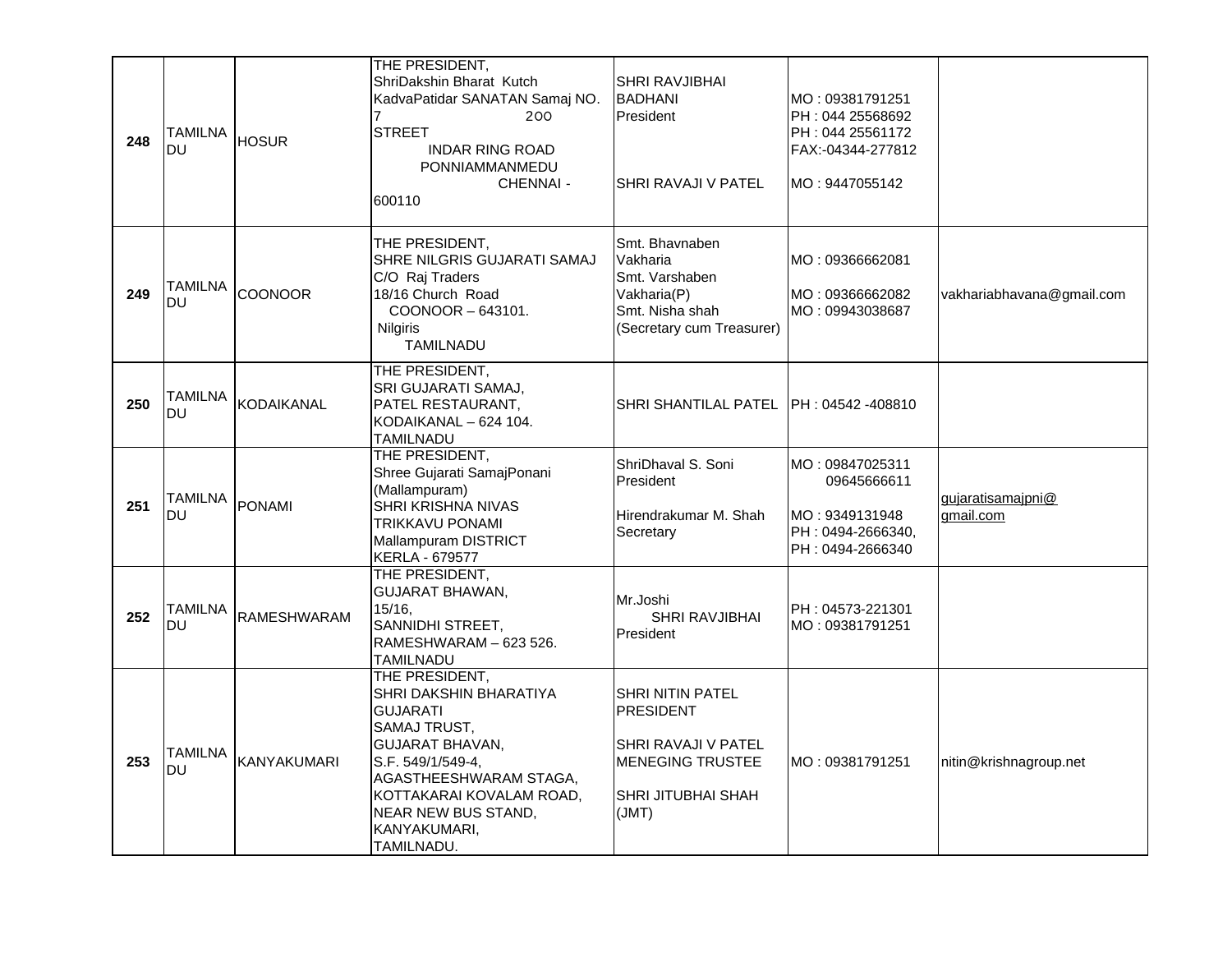| 254 | <b>UTTAR</b><br><b>PRADES</b><br>IH.        | <b>VARANASI</b>       | THE PRESIDENT,<br>VARANSI GUJARATI SAMAJ<br><b>GUJARATI BHAVAN,</b><br>TOBACCO HOUSE, PAN DARIBA<br>PURA,<br>SHAKE SALIM FATAK, VARANASI -<br>221010<br>UTTAR PRADESH | SHRI BABUBHAI PATEL<br><b>PRESIDENT</b><br>SHRI ARUNBHAI ASHAR                               | MO: 9415221841<br>19450182163                         | patelbabubhai1956@gmail.com          |
|-----|---------------------------------------------|-----------------------|-----------------------------------------------------------------------------------------------------------------------------------------------------------------------|----------------------------------------------------------------------------------------------|-------------------------------------------------------|--------------------------------------|
| 255 | <b>UTTAR</b><br><b>PRADES</b><br>IH.        | <b>VARANASI</b>       | THE PRESIDENT, SHRI KASHI<br><b>GUJARATI SAMAJ, OFFICE-K</b><br>62/56, KARNA GHANTA,<br>BULANALA, VARANSI-221001                                                      | ANIL G SHASTRI<br>(PRESIDENT)                                                                | 8176028982                                            | shrikashigujaratisamaj@gmail.c<br>om |
| 256 | <b>UTTAR</b><br>IH.                         | <b>PRADES MATHURA</b> | THE PRESIDENT,<br><b>MATHURA GUJARATI SAMAJ</b><br>GYATRI TAPOBHUMI, VRINDAWAN<br>ROAD,<br>MATHURA-281003,<br>UTTAR PRADESH                                           | SHRI GHANSHYAM J.<br>PATEL<br><b>PRESIDENT</b>                                               | MO: 9927461611<br>PH: 0565-2530128                    |                                      |
| 257 | <b>IUTTAR</b><br><b>PRADES KANPUR</b><br>H. |                       | THE PRESIDENT,<br>SHREE KANPUR GUJARATI JAIN<br><b>STHANAKVASI</b><br>18 239 A KURSWA THE MALL<br>ROAD KHEREYPATIO MANDIR<br>KANPUR,<br>UTTAR PRADESH                 | SHRI VINOD KAMDAR                                                                            | MO:9235829545                                         |                                      |
| 258 | <b>IUTTAR</b><br><b>PRADES</b><br>IH.       | <b>KANPUR</b>         | THE PRESIDENT,<br>SHRI GUJARATI SAMAJ KANPUR,<br>60/29, DALMANDI,<br>KANPUR, UTTAR PRADESH                                                                            | SHRI RAJENDRABHAI<br><b>DAVE</b><br><b>PRESIDENT</b><br>SHRI SHARAD JANI<br><b>SECRETARY</b> | PH:0512-2399495<br>PH:0512-2312493<br>MO:094151 27525 | Rajendra1947@yahoo.co.in             |
| 259 | <b>UTTAR</b><br><b>PRADES</b><br>IH.        | <b>KANPUR</b>         | THE PRESIDENT,<br>NAVYUG GUJARATI MANDAL<br>C/O. SHREE KOTHARI GUJARATI<br>BHAWAN,<br>NAYAGUNJ, KANPUR,<br>UTTAR PRADESH                                              | SHRI URISH SHAH<br><b>PRESIDENT</b><br>SHRI AMITBHAI J<br><b>MEHTA</b><br><b>SECRETARY</b>   | MO:9935162282<br>MO:9838079752<br>PH:2375136          | amit_mehta@hotmail.co.in             |
| 260 | <b>UTTAR</b><br><b>PRADES</b><br>Iн.        | <b>KANPUR</b>         | THE PRESIDENT,<br><b>GUJARATI BRAMH SAMAJ</b><br>KANPUR,<br>47 65 JANARAL GANJ,<br>KANPUR, UTTAR PRADESH                                                              | SHRI RAESHBHAI DAVE                                                                          | PH:0512-26908618                                      |                                      |
| 261 | UTTAR<br><b>PRADES</b> ZANSI<br>IH.         |                       | THE PRESIDENT,<br><b>PATIDAR SAMAJ</b><br>AJAYKUMAR NITINBHAI & CO,<br>TOBACO MERCHANT,<br>BADA BAZAR, ZANSI,<br>UTTAR PRADESH                                        | SHRI AJAYBHAI N.<br><b>PATEL</b>                                                             |                                                       |                                      |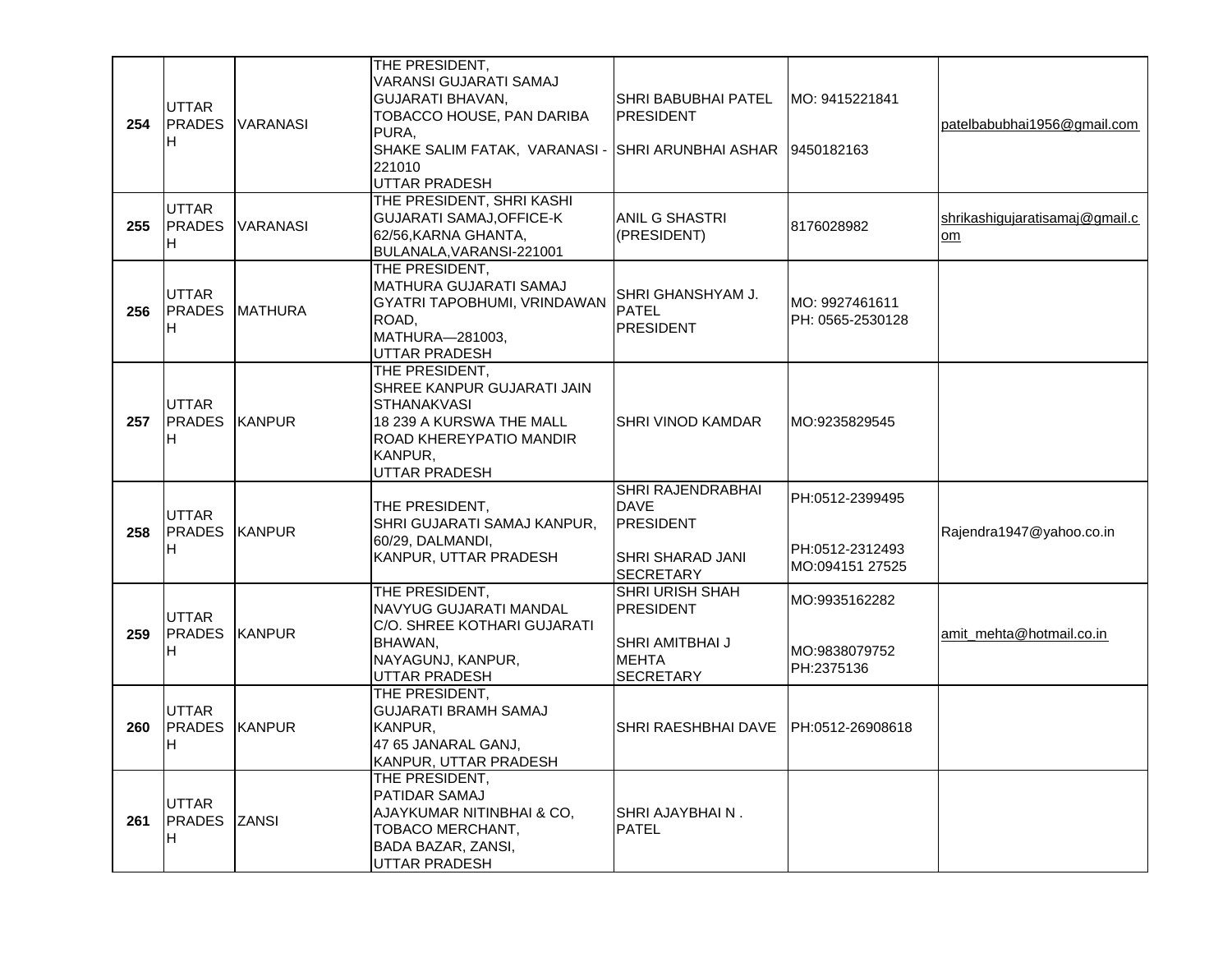| 262 | UTTAR<br><b>PRADES</b><br>H          | ALLAHABAD        | THE PRESIDENT,<br>SHRE GUJARATI SAMAJ PRAYAG,<br>356, MUTHIGANJ, KATGAR ROAD,<br>NEAR GAUTAM CINEMA,<br>ALLAHABAD - 607104.<br>UTTAR PRADESH                                | SHRI VIRENDRA D.<br><b>PATEL</b><br><b>PRESIDENT</b><br>SHRI MANUBHAI PATEL<br><b>SECRETARY</b>                          | PH:0532-2415140<br>MO:9335154877<br>MO:9336745333                                               | Vinrendrapatel555@gmail.com                                                   |
|-----|--------------------------------------|------------------|-----------------------------------------------------------------------------------------------------------------------------------------------------------------------------|--------------------------------------------------------------------------------------------------------------------------|-------------------------------------------------------------------------------------------------|-------------------------------------------------------------------------------|
| 263 | <b>UTTAR</b><br><b>PRADES</b><br>Iн. | <b>AGRA</b>      | THE PRESIDENT,<br>SHRI GUJARATI SAMAJ AGRA<br>KACHERI GHAT, BELAN GANJ,<br>AGRA - 282002.<br><b>UTTAR PRADESH</b>                                                           | <b>MANAGER</b>                                                                                                           | PH:0562-2365612<br>PH:0562-2365304                                                              |                                                                               |
| 264 | <b>UTTAR</b><br><b>PRADES</b><br>H.  | <b>KANPUR</b>    | THE PRESIDENT,<br>SHREE GUJARATI SAMAJ KANPUR<br>27/54, CANAL ROAD, KANPUR,<br><b>UTTAR PRADESH</b>                                                                         | SHRI ASHOK SAWALA<br><b>PRESIDENT</b><br>SHRI RAJENDRA DAVE<br>EX. PRESIDENT<br>SHRI SHARADBHAI JANI<br><b>SECRETARY</b> | MO:9336116426<br>PH:0512-2368964<br>MO:9839906824<br>MO:9415127525<br>PH:2302953,<br>PH:3044658 | Web:<br>www.gujaratisamajkanpur.com<br>Email:<br>info@gujaratisamajkanpur.com |
| 265 | <b>HAND</b>                          | UTTARAK HARIDWAR | THE PRESIDENT,<br>SHREE UTTRAKHAND GUJARATI<br>SAMAJ<br>C/O. RAJNIBHAI GANDHI,<br>TALENT HEALTH CARE, 66,67,<br>SECTOR 6A.<br>SIDCUI, IIE, HARIDWAR-249001,<br>UTTRANKHAND. | Shri JATIN GANDHI<br><b>PRESIDENT</b><br>SHRI JATINBHAI GANDHI MO: 9997398866<br>SHRI RAJNIBHAI GANDHI MO: 9427278948    | PH: 01334-321906<br>PH: 01334-239379                                                            | info@talenthealth.com.<br>www.talenthealthcare.com                            |
| 266 | UTTARAK<br><b>HAND</b>               | <b>HARIDWAR</b>  | THE PRESIDENT,<br>SHREE HARIDWAR GUJARATI<br>DHARAMSHALA TRUST<br>PUJYA SHRI CHHAGANPAPA<br>SMARAK BHAVAN,<br>R.B. JASSARAM MARG,<br>HARIDWAR,<br>UTTARANCHAL-249401        | Rasikbhai Mistry                                                                                                         | PH: 01334-227153<br>PH: 01334-224668                                                            | shgdt_hwr@yahoo.co.in                                                         |
| 267 | <b>HAND</b>                          | UTTARAK DEHRADUN | THE PRESIDENT,<br>DEHRADUN GUJARATI SAMAJ<br>38 PHASE 2, PANDITWADI,<br>NEAR AMBAWATI SCHOOL,<br>VASANT VIHAR, DEHRADUN,<br><b>UTTARANCHAL</b>                              | Jalpeshbhai Brahmbhatt                                                                                                   | PH: 0135-2698709                                                                                | JLD2623@YAHOO.COM                                                             |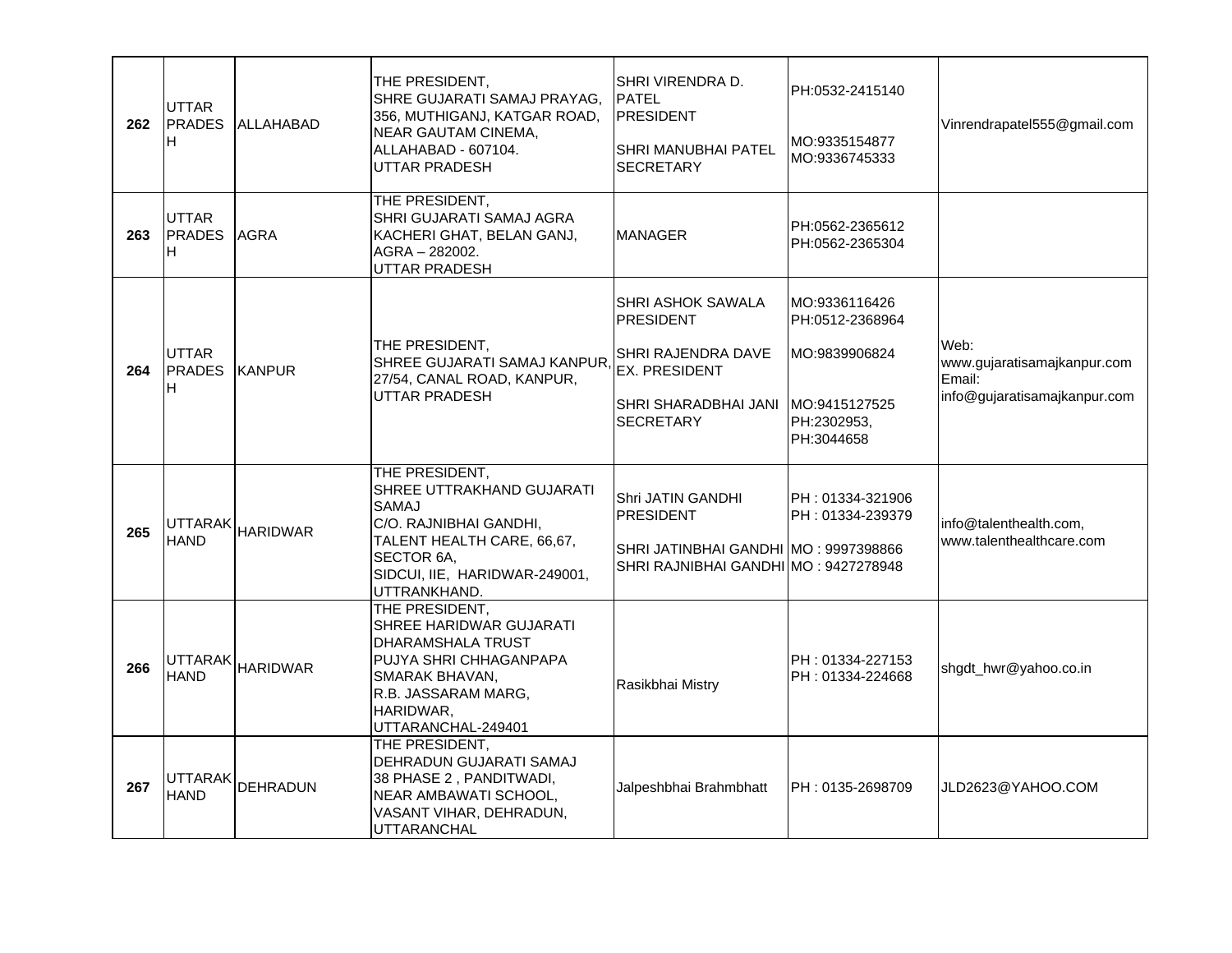| 268 | <b>WEST</b><br><b>BANGAL</b> | <b>KOLKATA</b> | THE PRESIDENT,<br>ZALAWADI YOUTH FORUM<br>C/O. HASMUKHLAL MANILAL<br>DESAI,<br>CLIVE ROW, KOLKATA-700001<br><b>WEST BANGAL</b>                                         | SHRI Rajiv desai<br><b>PRESIDENT</b>                                                                                                                       | MO: 9830245716,<br>9830130172<br>MO: 8420010666<br>PH: 033-223038000<br>PH: 033-24759183            |                   |
|-----|------------------------------|----------------|------------------------------------------------------------------------------------------------------------------------------------------------------------------------|------------------------------------------------------------------------------------------------------------------------------------------------------------|-----------------------------------------------------------------------------------------------------|-------------------|
| 269 | <b>WEST</b><br><b>BANGAL</b> | <b>KOLKATA</b> | THE PRESIDENT<br>SHREE CALCUTTA GUJARATI<br><b>SAMAJ</b><br>VRAJDAS DATTANI BHAVAN,<br>14-MADHAV CHETTERJEE LANE,<br>BHAVANIPUR, KOLKATA-700020,<br><b>WEST BANGAL</b> | SHRI RAVINDRABHAI<br><b>VAGHANI</b><br><b>PRESIDENT</b><br>Purushottambhai parekh<br>Secretary<br>Khemchandbhai Mehta<br>Dhirendrabhai Jha<br>Manager      | MO:9007110011<br>PH: 033-24747679<br>09831006425<br>9836410362                                      | gujsamaj@vsnl.net |
| 270 | <b>WEST</b><br><b>BANGAL</b> | <b>KOLKATA</b> | THE PRESIDENT<br>THE GUJARATI RELIEF SOCIETY<br>28/B, Dr. Rajendra road,<br>KOLKATA-700020,<br><b>WEST BANGAL</b>                                                      | <b>SHRI NIRANJAN</b><br><b>THAKKAR</b><br><b>SECRETARY</b><br>SHRI JAYANTIBHAI<br><b>PATEL</b><br><b>PRESIDENT</b><br>DR. BHARAT N. VYAS                   | MO:09331182368<br>PH: 033-22253796<br>MO: 9339745843                                                |                   |
| 271 | <b>WEST</b><br><b>BANGAL</b> | <b>KOLKATA</b> | THE PRESIDENT,<br>THE GUJARAT I CLUB(CALCUTTA)<br>13, SEVAK BAIDYA STREET,<br><b>KOILKATA-700029</b><br><b>WEST BANGAL</b>                                             | SHRI MANOJ TOLIA<br><b>PRESIDENT</b><br>SMT.DEEPA D. THACKER MO: 9331080014<br><b>VICE PRESIDENT</b>                                                       | MO: 9339827653<br>PH: 24865621<br>PH: 24861353                                                      |                   |
| 272 | <b>WEST</b><br><b>BANGAL</b> | <b>KOLKATA</b> | THE PRESIDENT,<br>THE CALCUTTA GUJARATI<br><b>EDUCATION SOCIETY</b><br>29, POLLOCK STREET,<br>KOLKATA-700001,<br><b>WEST BANGAL</b>                                    | <b>SRI LALITBHAI</b><br>G.TOOLSIDAS<br><b>CHAIRMAN</b><br>SRI TARUNBHAI MANEK<br>JT. SECRETARY<br><b>SRI PRAVINBHAI</b><br>K.POPAT<br><b>VICE CHAIRMAN</b> | PH: 2240-1388<br>PH: 22476185<br>MO:9830221334<br>PH: 2475-7140<br>PH: 22121984<br>PH: 24543476 (R) |                   |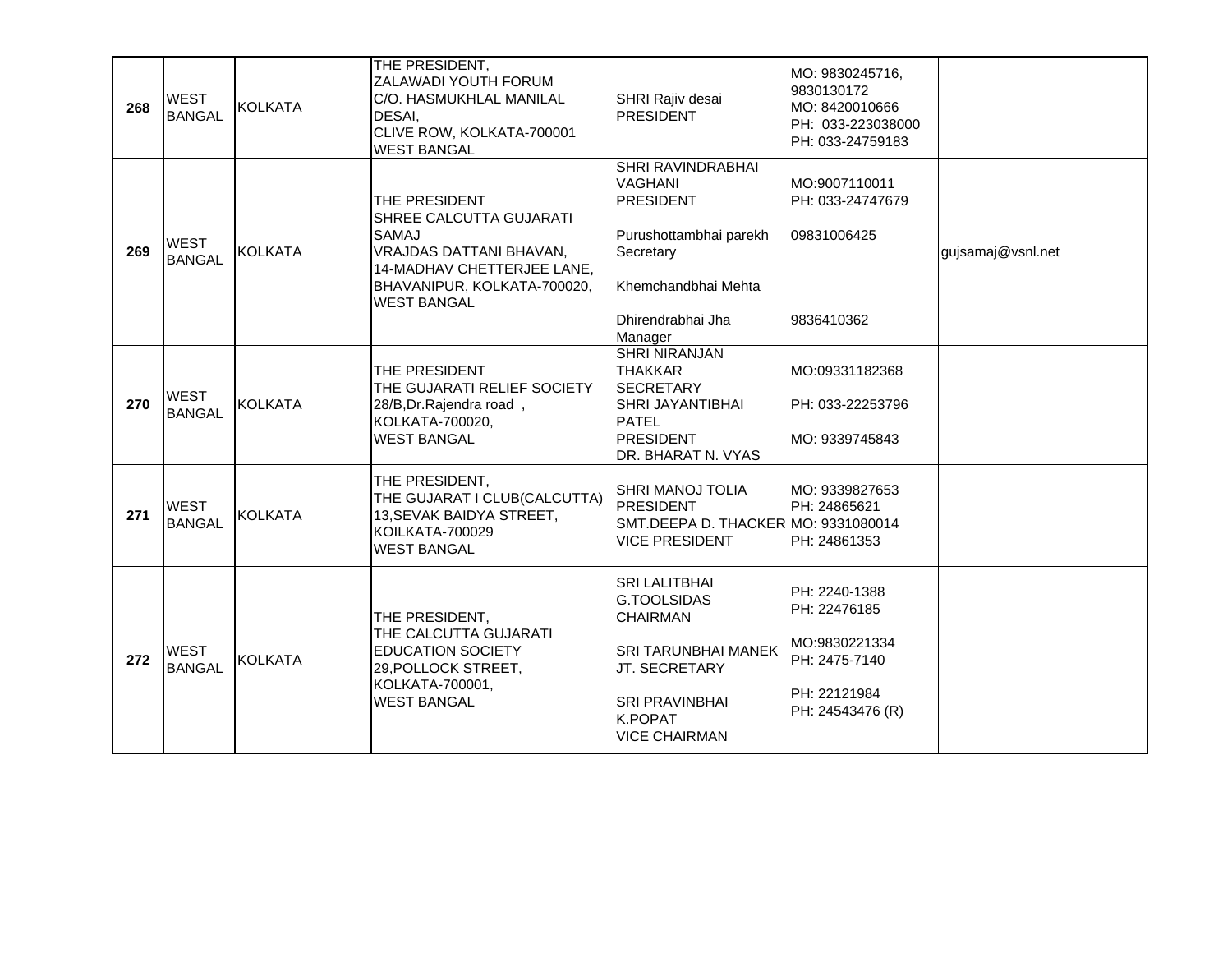| 273 | <b>WEST</b><br><b>BANGAL</b> | KOLKATA        | THE PRESIDENT,<br>THE BHAWANIPUR GUJARATI<br><b>EDUCATION</b><br><b>SOCIETY</b><br>5.ELGIN ROAD.<br>KOLKATA-20<br>WEST BANGAL                                             | SHRI MANGALDAS A<br><b>SHANGHAVI</b><br><b>PRESIDENT</b><br><b>SHRI PRADIP SHETH</b><br><b>SECRETARY</b><br><b>SRI ARVIND RUPANI</b> | PH: 2475-5429<br>MO: 9339455429<br>PH: 2283-2437<br>IMO: 9831003110<br>PH: 2475-1837 |  |
|-----|------------------------------|----------------|---------------------------------------------------------------------------------------------------------------------------------------------------------------------------|--------------------------------------------------------------------------------------------------------------------------------------|--------------------------------------------------------------------------------------|--|
|     |                              |                |                                                                                                                                                                           | <b>TREASURER</b>                                                                                                                     | MO: 9830128270                                                                       |  |
|     |                              |                | THE PRESIDENT,<br>SHRI WANKANER YUVAK MANDAL                                                                                                                              | SHRI MILAN SHETH<br><b>PRESIDENT</b>                                                                                                 | PH: 2236-6300<br>MO:9831035617                                                       |  |
| 274 | <b>WEST</b><br><b>BANGAL</b> | KOLKATA        | C/0, AMARDEEP STAINLESS, 19,<br>BRABOURNE ROAD,<br>KOLKATA -700001                                                                                                        | ISHRI SUNIL GANDHI<br><b>VICE CHAIRMAN</b>                                                                                           | PH: 2455-3857<br>MO: 9831240261                                                      |  |
|     |                              |                | <b>WEST BANGAL</b>                                                                                                                                                        | <b>SHRI KIRIT GANDHI</b><br>JT. SECRETARY                                                                                            | PH: 2225-9910                                                                        |  |
|     | <b>WEST</b><br><b>BANGAL</b> | KOLKATA        | THE PRESIDENT,<br>SRI SAURASHTRA<br>VISHASHRIMALI MITRA MANDAL<br>41.ELGIN ROAD.NILKAMAL<br>BUILDING, 8th FLOOR, FLATE NO-<br>$8/D$ ,<br>KOLKATA-20<br><b>WEST BANGAL</b> | SHRI MILANBHAI P.<br>VORA<br><b>PRESIDENT</b><br>SHRI KANTILAL N. VORA PH:26101800                                                   | PH:2486-7482/8978<br>MO:9831021714                                                   |  |
| 275 |                              |                |                                                                                                                                                                           | <b>VICE PRESIDENT</b><br>SHRI KAMLESHBHAI C.<br><b>MEHTA</b><br>JT. SECRETARY                                                        | PH:26110326<br>MO:9323084506<br>MO:9830157635                                        |  |
| 276 | <b>WEST</b><br><b>BANGAL</b> | KOLKATA        | THE PRESIDENT,<br>SHRI CALCUTTA JAIN<br>SHWETAMBER STHANKWASI<br><b>GUJARATI SANGH</b><br>C/O. CHETAN ENTERPRISES, 27,                                                    | SHRI ASHWIN BHAI<br><b>DESAI</b><br><b>PRESIDENT</b><br>SHRI KIRTI M. KHARA                                                          | MO: 9331085849<br>PH: 2211-5745<br>PH: 2474-8519/8520                                |  |
|     |                              |                | <b>WESTON STREET, KOLKATA -</b><br>700012<br><b>WEST BANGAL.</b>                                                                                                          | VICE PRESIDENT                                                                                                                       | 9830051786                                                                           |  |
| 277 | <b>WEST</b><br><b>BANGAL</b> | <b>KOLKATA</b> | THE PRESIDENT,<br>SHRI CALCUTTA SHRIMALI SONI<br>MITRA MANDAL<br>C/O.D.BADALIA &<br>CO., 1, RUPCHANDRA RAI<br>STREET, KOLKATA-700007<br><b>WEST BANGAL</b>                | <b>SHRI</b><br>NARENDRAKUMAR<br>VADALIA<br><b>PRESIDENT</b><br>SHRI ARVINDKUMAR<br><b>BARBHAYA</b><br><b>VICE PRESIDENT</b>          | MO:9831090431<br>PH:2296-9164<br>MO:9339253678<br>PH:3018-7646                       |  |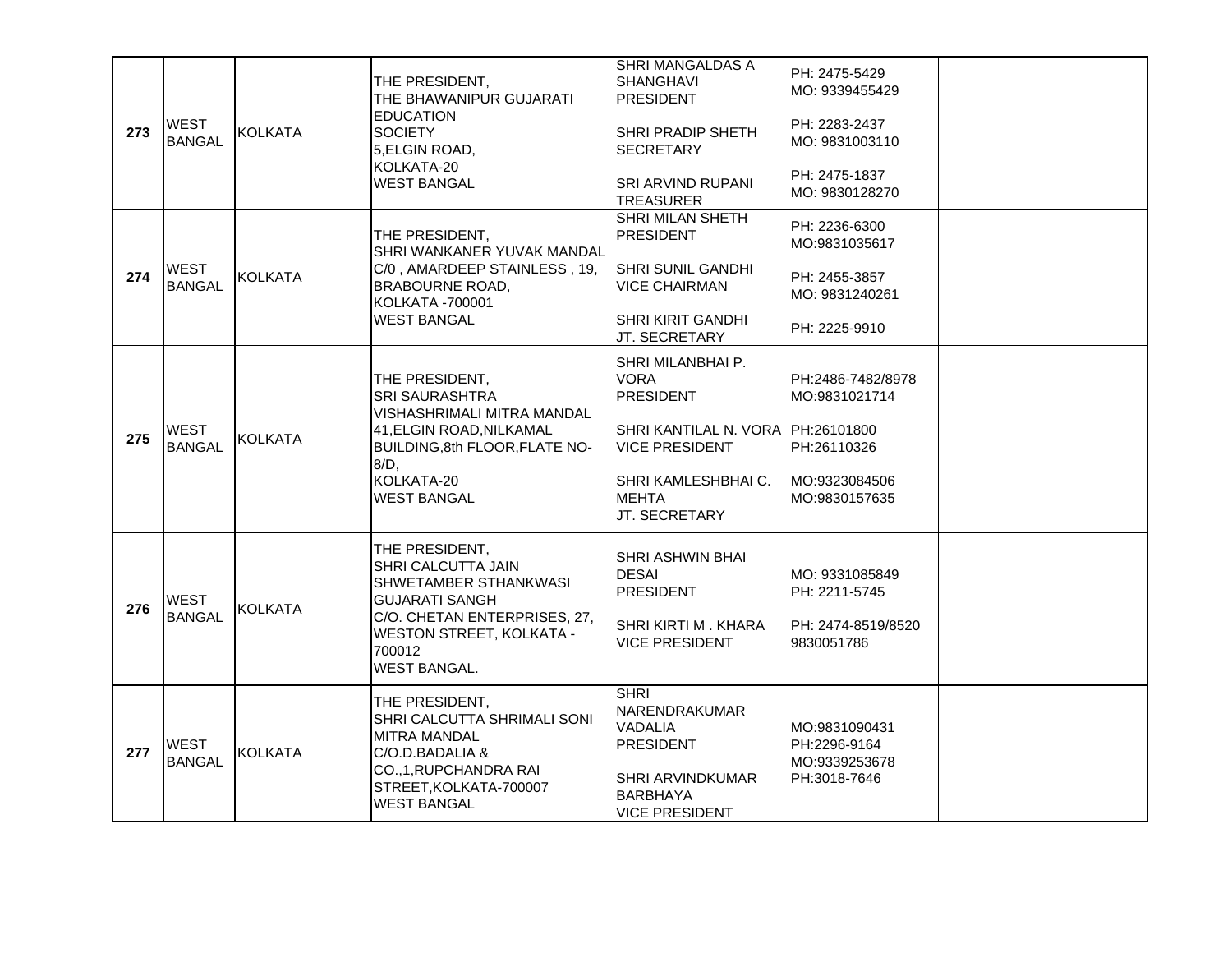|     |                               |                   |                                                                                                                                             | SHRI MAGANLAL H                                                                                      |                                                   |                                                 |
|-----|-------------------------------|-------------------|---------------------------------------------------------------------------------------------------------------------------------------------|------------------------------------------------------------------------------------------------------|---------------------------------------------------|-------------------------------------------------|
| 278 | WEST<br><b>BANGAL</b>         | <b>KOLKATA</b>    | THE PRESIDENT,<br>SHRI CALCUTTA KATCHHI SAMAJ<br>C/O KHIMJEE HUNSRAJ, 9,<br>RABINDRA SARANI,<br>KOLKATA-700073<br><b>WEST BANGAL</b>        | <b>SHAH</b><br><b>PRESIDENT</b><br>SHRI PREMCHAND<br><b>MALSHI MOTTA</b><br>EX. PRESIDENT            | PH:033-22217887<br>MO:9830029551                  |                                                 |
| 279 | <b>WEST</b><br><b>BANGAL</b>  | <b>KOLKATA</b>    | THE PRESIDENT,<br>SHRI KUTCH KADWA PATIDAR<br>SAMAJ - KOLKATA<br>PATEL SAMAJ WADI, 7,<br>GUPTU LANE, KOLKATA-700006<br><b>WEST BANGAL</b>   | SHRI BHAGVANBHAI<br><b>PRESIDENT</b><br>SHRI NARAYAN KHETA<br><b>RUDANI</b><br><b>VICE PRESIDENT</b> | MO: 9830615513<br>PH:033-24633938                 |                                                 |
| 280 | <b>WEST</b><br><b>BANGAL</b>  | <b>KOLKATA</b>    | THE PRESIDENT,<br>SARDAR PATEL MEMORIAL<br><b>COMMITTEE</b><br>37, canning street, 2nd floor,<br>KOLKATA-700 001,<br><b>WEST BANGAL</b>     | SHRI S.S.JAIN<br><b>PRESIDENT</b><br>SHRI HIRAJIBHAI<br><b>BHAVSAR</b><br><b>SECRETARY</b>           | MO:9830053324<br>PH:033-22428720<br>MO:9331741010 |                                                 |
| 281 | <b>TAMILNA</b><br><b>DU</b>   | <b>COIMBATORE</b> | The President,<br>Shree Coimbatore Gujarati<br>500 Mettupalayam Road,<br>Samaj,<br>R S<br>Puram, Coimbatore 641 002                         | HARISH SHAH,<br><b>PRESIDENT</b>                                                                     | M-09789778320, Ph:<br>0422 2550049 /<br>2546896   | Email: president@scgs.in /<br>secretary@scgs.in |
| 282 | <b>MAHARA</b><br><b>SHTRA</b> | <b>MUMBAI</b>     | <b>BHNDUP GUJRATI SEVA</b><br>MANDAL36, CHARMING<br>APPARTMENT, MINI LANDTANK<br>ROAD, BHANDUP<br>(W), MUMBAI400078                         | YASHWANT JIVNLAL<br><b>PANDYA</b>                                                                    | 9321774500                                        |                                                 |
| 283 | <b>MAHARA</b><br><b>SHTRA</b> | <b>MUMBAI</b>     | GIRAWALA DERASAHR SANGH12,<br>ARIHANT KRUPPA, 90, FEET<br>ROAD GHATKOPAR<br>(E)MUMBAI400077                                                 | <b>HARAKHCHAND</b><br><b>CHAMPSI CHEEDA</b>                                                          | 9967238267                                        |                                                 |
| 284 | <b>MAHARA</b><br><b>SHTRA</b> | <b>MUMBAI</b>     | <b>GUJRATI VICHAR MANCH</b><br>MAHENDRA<br>SADLANI & CO. C. A., OLD VIMAL<br><b>VIHAR 1ST FLRWALJI LADHA</b><br>ROADMULUND (W) MUMBAI400080 | MAHENDRA JAYNTILAL<br><b>SADLANI</b>                                                                 | 9323940799                                        |                                                 |
| 285 | <b>MAHARA</b><br><b>SHTRA</b> | <b>THANA</b>      | SHREE BRUHAD GUJARATI<br>ADG.SOCIETY, KALYANA/204,<br><b>B.TYPE MLHAR SANKUL, NEAR</b><br><b>MOHINDAR SHING</b><br>COLLAGEKALYANTHANA       | <b>DEEPAKBHAI</b><br>JIVRAJBHAI JETHVA                                                               | 9833721143                                        |                                                 |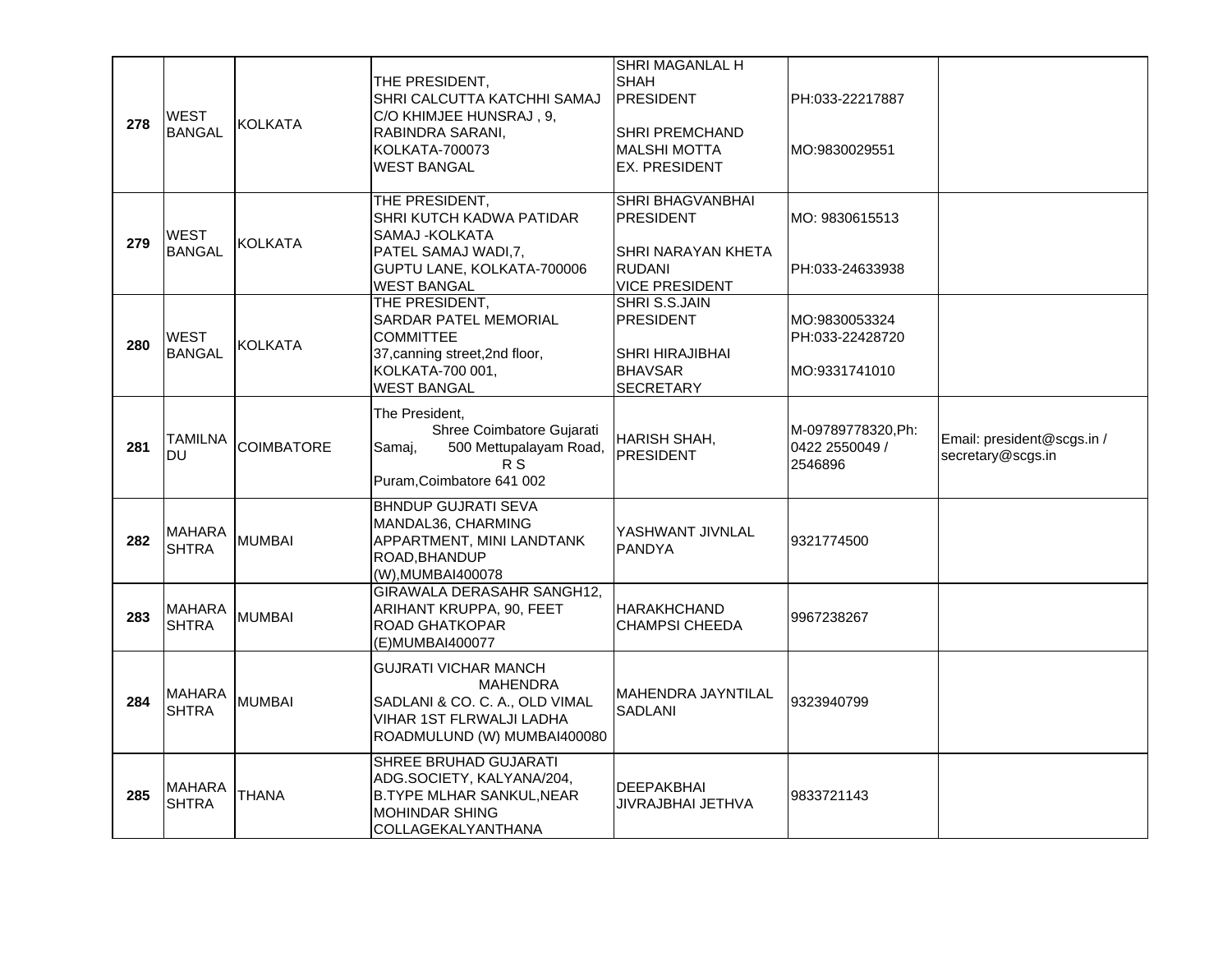| 286 | IMAHARA<br><b>SHTRA</b>       | <b>THANA</b>  | SHREE BRUHAD GUJRATI<br><b>ADJUCATION SOCIETY</b><br>KALYAN2/24, JAIHIND SOCIETY<br>OPP. ALLAHBAD BANKDR. DIPAK<br>SHETTY ROADKALYAN<br>(W)THANA421301 | PURVABEN ANIL<br>KULKARNI (BHAVSAR) | 9867712965                 |                         |
|-----|-------------------------------|---------------|--------------------------------------------------------------------------------------------------------------------------------------------------------|-------------------------------------|----------------------------|-------------------------|
| 287 | MAHARA<br><b>SHTRA</b>        | <b>MUMBAI</b> | <b>UVAK PRTISTHAN</b><br>191/2, M. G.<br>SHOWAL, NEAR JYOTI BLDG,<br>OPP. SWAMINARAYAN TEMPLER.<br><b>B. MEHTA ROADGHATKOPAR</b><br>(E) MUMBAI400077   | NATWARLAL KHODIDAS<br><b>PAREKH</b> | 9224205673 /<br>9869220021 |                         |
| 288 | <b>MAHARA</b><br><b>SHTRA</b> | <b>MUMBAI</b> | <b>GUJARATI VICHAR MANCH6, OLD</b><br>VIMAL VIHAR, 1ST FLOOR, VALJI<br>LADHA ROAD, MULUND (WEST),<br>MUMBAI - 400080.                                  | MAHENDRA J.<br>SADLANI(PRESIDENT)   | 9323940799                 |                         |
| 289 | <b>MAHARA</b><br><b>SHTRA</b> | <b>MUMBAI</b> | Dombivali Mitra MandalNear Seth K<br><b>B Vira SchoolBehind KDMC Office</b><br>Fateali RoaDombivali East                                               | Meghji K Vira                       | 0251-2447564               |                         |
| 290 | <b>MAHARA</b><br>SHTRA        | <b>MUMBAI</b> | Akhil Hind Mahila<br>ParishadKumKuma Hall M G<br>RoadVileparle East Mumbai 57                                                                          | Nilaben Desai                       | 65964005                   |                         |
| 291 | <b>MAHARA</b><br>SHTRA        | <b>MUMBAI</b> | Gurubhakta Sewa ParivarC/o Bavi<br>Jewallers4 Satyam Apt Nr Avenue<br>HotelThakur Complex Kandivali East                                               | Jesingh Joshi                       | 67791743                   |                         |
| 292 | <b>MAHARA</b><br><b>SHTRA</b> | <b>MUMBAI</b> | VICE PRESIDENT - ALL INDIA<br><b>MENON JAMAT</b><br>FEDERATIONIQBAL H MEMON87-E<br>MOHD. ALI ROADOPP. B. M., C.<br>BANKMUMBAIMUMBAI400003              | <b>IQBAL H MEMON</b>                | 9987001010 /<br>9820037130 | iqbalmenon1@hotmail.com |
| 293 | IMAHARA<br><b>SHTRA</b>       | <b>MUMBAI</b> | <b>BRAHMAN SOCIAL</b><br>GROUPAVINASH NARAYANDAS<br>JOSHI15, PRABHA KUNJ, 3RD FLR,<br>ROAD NO.1 BORIVALI<br>(W)MUMBAI400066                            | AVINASH NARAYANDAS<br><b>JOSHI</b>  | 9821433033                 |                         |
| 294 | <b>MAHARA</b><br><b>SHTRA</b> | <b>MUMBAI</b> | KACHI DASHA OSHVAL JAIN<br>GYANTINILESH M MOTA101,<br>KALINDI BLDG, NEELKANTH<br><b>VALLEY RAJAWADIGHATKOPAR</b><br>(E) MUMBAI400077                   | INILESH M MOTA                      | 9930153666                 | motamtpl@gmail.com      |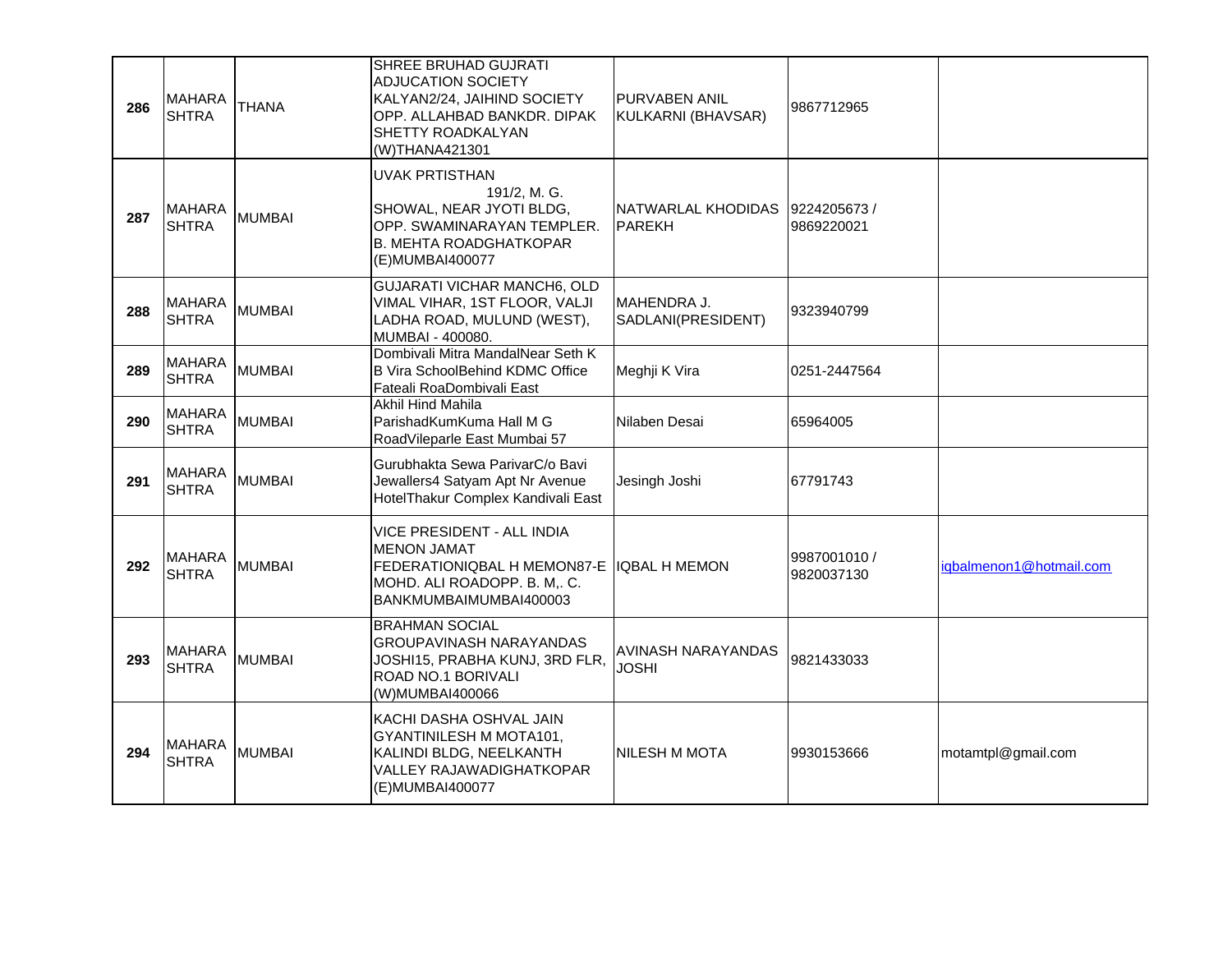| 295 | MAHARA<br><b>SHTRA</b>         | <b>MUMBAI</b> | KACHI DASHA OSHVAL JAIN<br>GYANTIKALPESH M MOTA101,<br>KALINDI BLDG, NEELKANTH<br>VALLEY RAJAWADIGHATKOPAR<br>(E)MUMBAI400077                                                           | <b>KALPESH M MOTA</b>                     | 9821230802                 | motamtpl@gmail.com        |
|-----|--------------------------------|---------------|-----------------------------------------------------------------------------------------------------------------------------------------------------------------------------------------|-------------------------------------------|----------------------------|---------------------------|
| 296 | <b>IMAHARA</b><br><b>SHTRA</b> | <b>MUMBAI</b> | KACHI VISHA OSWALSEVA<br>SAMAJK KUTCH UVAK<br>SANGHRAMESHBHAI KESHVLAL<br>SHAH5, SHERIYR FLATS 1ST<br>FLOOR, NEAR UDAY<br><b>CINEMALAXMINARAYAN</b><br>LANEGHATKOPAR<br>(W)MUMBAI400086 | <b>RAMESHBHAI</b><br><b>KESHVLAL SHAH</b> | 9323646470                 |                           |
| 297 | IMAHARA<br><b>SHTRA</b>        | <b>MUMBAI</b> | KANTHI BHATIYASHOHBA HARISH<br>AASHRD-10/77, CHITRANJAN<br>NAGAR VIDHYA VIHAR<br>(E)MUMBAI400077                                                                                        | SHOHBA HARISH AASHR 19869530883           |                            |                           |
| 298 | <b>MAHARA</b><br><b>SHTRA</b>  | <b>MUMBAI</b> | KAPOL VANIKMADHUKANT<br>KALIDAS PAREKHC/501-502,<br>TINBEN GREEN PARK, NEAT TOLL   MADHUKANT KALIDAS<br>NAKA, OFF NATIONAL<br>HIGHWAYBEHIND HAREN<br>TEAVILES(P) LTDDAHISAR (E)         | <b>PAREKH</b>                             | 9867299101                 |                           |
| 299 | <b>MAHARA</b><br><b>SHTRA</b>  | <b>MUMBAI</b> | KAPOL VANIYANARENDRA<br>MOTILAL MEHTAROOM. NO. 4,<br>NEW KAPOL NIWAS                                                                                                                    | NARENDRA MOTILAL<br><b>MEHTA</b>          | 9223351642 /<br>9819866338 |                           |
| 300 | <b>MAHARA</b><br><b>SHTRA</b>  | <b>MUMBAI</b> | KATHIYAWAD STHANK<br>JAINMANISH B KOTHARI510/7,<br>GURUDARSHAN JAGDUSHA<br>NAGAR, GOLIBAR<br><b>ROADGHATKOPAR</b><br>(W)MUMBAI400086                                                    | MANISH B KOTHARI                          | 9892081312                 |                           |
| 301 | IMAHARA<br><b>SHTRA</b>        | <b>MUMBAI</b> | KUTCH KADVA PATIDARDR. DIPAK<br>MAHENDRA SINGHANIAFLAT.NO.<br>6, TAMBHA APP. KHOKHANI<br>LANEGHATKOPAR<br>(W)MUMBAI400086                                                               | DR. DIPAK MAHENDRA<br><b>SINGHANIA</b>    | 9320220270                 | drdipaksinghania@yahoo.in |
| 302 | <b>MAHARA</b><br><b>SHTRA</b>  | <b>MUMBAI</b> | KUTCH KADVA PATIDARHARILAL<br>KESHRA PATEL5, SMARAN<br><b>SMRUTI KARANI</b><br>LANE, GHATKOPAR<br>(W)MUMBAI400086                                                                       | HARILAL KESHRA PATEL 19869125449          |                            |                           |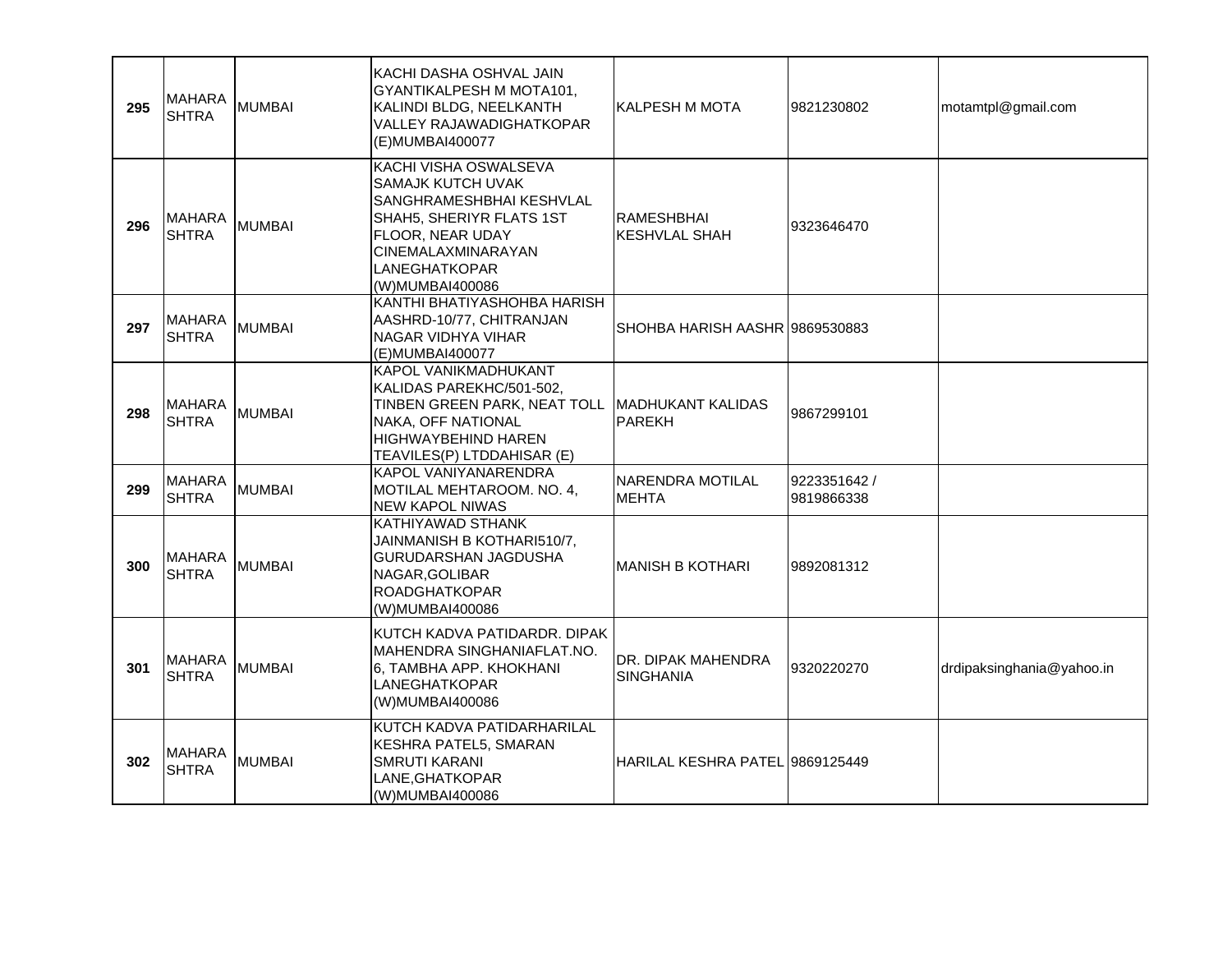| 303 | MAHARA<br><b>SHTRA</b>        | <b>MUMBAI</b> | KUTCHI VISHA OSHWAL GROUP --<br><b>GHATKOPARLAHERCHAND</b><br>HANSRAJ MASHALAWALA23,<br>ARVIND VILLA J. P.<br><b>ROADGHATKOPAR</b><br>(W)MUMBAI400086                                            | LAHERCHAND HANSRAJ<br>MASHALAWALA        | 9892066662                 |                           |
|-----|-------------------------------|---------------|--------------------------------------------------------------------------------------------------------------------------------------------------------------------------------------------------|------------------------------------------|----------------------------|---------------------------|
| 304 | <b>MAHARA</b><br><b>SHTRA</b> | <b>MUMBAI</b> | MACHUKADHIYA SAI<br>SUTARASHWIN AMRUTLAL<br>MAKWANAMAHAVIR NEW BHANU<br>SOCIETY, KIROL<br>ROAD, GHATKOPAR<br>(W)MUMBAI400086                                                                     | <b>ASHWIN AMRUTLAL</b><br><b>MAKWANA</b> | 9833460919                 | makwincomputers@gmail.com |
| 305 | <b>MAHARA</b><br><b>SHTRA</b> | <b>MUMBAI</b> | <b>MAODHA SAMAJ</b><br>GHATKOAPRARVIND B DANI4,<br>MAYURESH BLDG, SARDAR<br>PATEL ROADMUMBAI                                                                                                     | ARVIND B DANI                            | 9833233423                 |                           |
| 306 | MAHARA<br><b>SHTRA</b>        | <b>MUMBAI</b> | MEGHWAR PANCHAYATPREMILA<br>HIRJIBHAI SOSAB/A/701 7TH FLR<br>SHIDDHI VINAYAK AARTHAR<br>ROAD, MUMBAIMUMBAI400011                                                                                 | PREMILA HIRJIBHAI<br><b>SOSA</b>         | 9869101151                 |                           |
| 307 | MAHARA<br><b>SHTRA</b>        | <b>MUMBAI</b> | SAVARKUNDKA SASHA SHRIMALI<br>JAIN YUVA MANDALPRATAPBHAI<br>K PAREKH12, GEETA KIRAN, 124,<br>GARODIANAGARL, B. S.<br><b>ROADGHATKOPAR</b><br>(E)MUMBAI400077                                     | PRATAPBHAIK PAREKH                       | 9833021501                 |                           |
| 308 | <b>MAHARA</b><br><b>SHTRA</b> | <b>MUMBAI</b> | SHREE BRUHAD MUMBAI<br>CHAROTAR VANAKAR YANTI<br>PANCHAYTSANJAY SUHAS<br>PARMARG-3, BRICHCENDY<br><b>GARDEN BLDG, BEIND</b><br><b>BRICHCENDY</b><br>MIYAMINBHULABHAI DESAI<br>ROAD, MUMBAI400026 | SANJAY SUHAS<br><b>PARMAR</b>            | 9324831360 /<br>9664992029 | sanjay_enmel@yahoo.co.in  |
| 309 | <b>MAHARA</b><br><b>SHTRA</b> | <b>MUMBAI</b> | SHREE GHOGARI VISHASHREE<br><b>JAIN GYANTI CHIMALAL</b><br>AMICHAND DOSHI2, RAJU<br><b>MENSON, GARODIA</b><br>NAGARVALLABH BAUG LANE<br>EX.GHATKOPAR (E)MUMBAI400077                             | CHIMALAL AMICHAND<br><b>DOSHI</b>        | 9224172559                 |                           |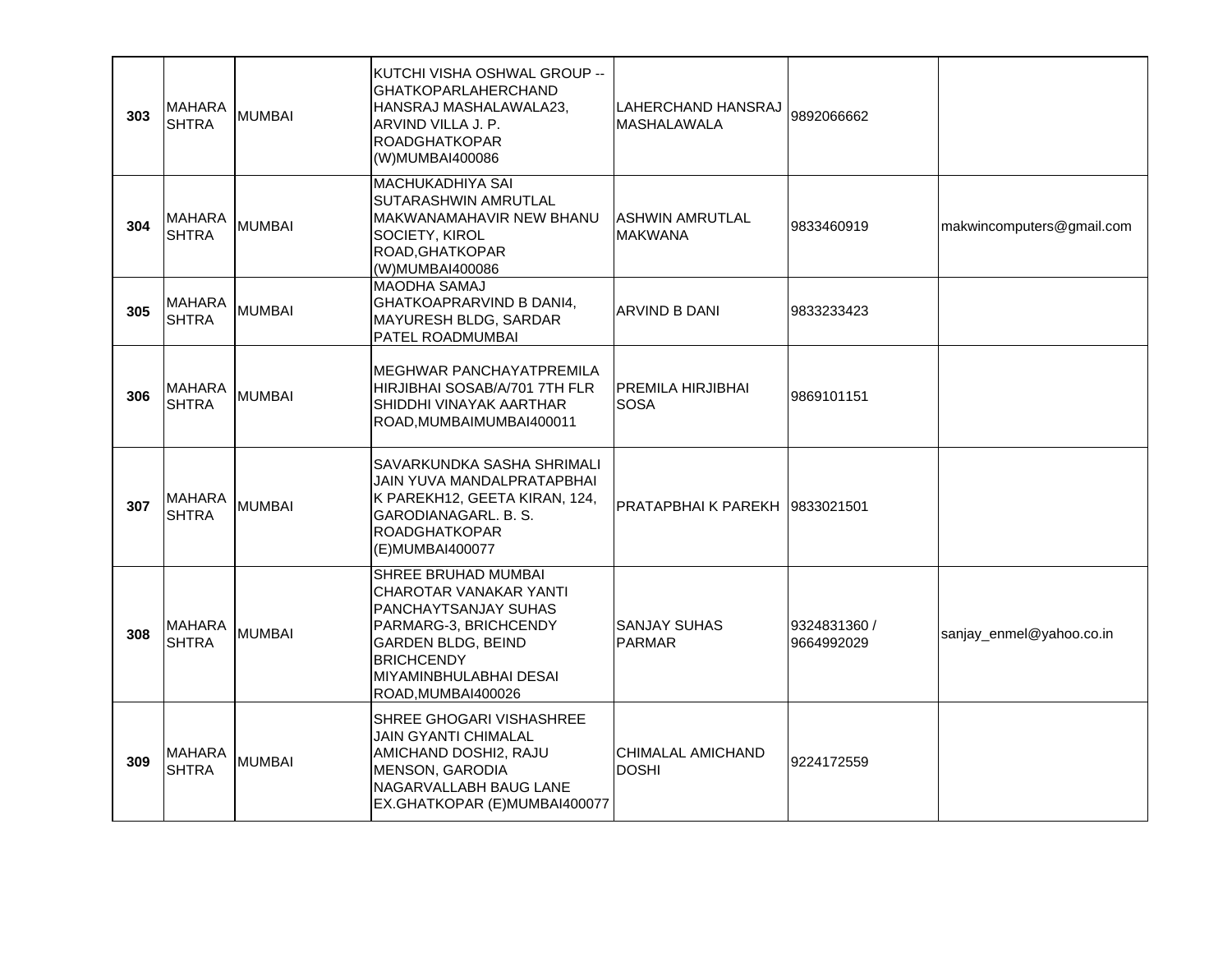| 310 | <b>MAHARA</b><br><b>SHTRA</b> | <b>MUMBAI</b> | SHREE GUJAR SHATRIYA KADIYA<br>SAMAJ -- MULUNDVITHALBHAI<br>GOHILB/10, SITARAM SOCIETY,<br>DEVI DAYAL ROADMULUND (W)<br>MUMBAI400080         | <b>VITHALBHAI GOHIL</b>                | 9324963295 | bjpvithal@gmail.com |
|-----|-------------------------------|---------------|----------------------------------------------------------------------------------------------------------------------------------------------|----------------------------------------|------------|---------------------|
| 311 | <b>MAHARA</b><br><b>SHTRA</b> | <b>MUMBAI</b> | SHREE KACHHI BHANUSHALI<br>SEVA SAMAR TRUST.<br>MUMBAIKANTILAL VELJI<br>KATARIYAA/7, NAVIN KUNJ S. C.<br>ROADMULUND (W) MUMBAI400080         | KANTILAL VELJI<br><b>KATARIYA</b>      | 9821196755 |                     |
| 312 | <b>MAHARA</b><br><b>SHTRA</b> | <b>MUMBAI</b> | SHREE KACHI DASHA OASHWAL<br>JAINKAVITABEN KHONA<br>(SHAH)B/11, KUNJ VIHAR 2ND<br>FLR, NAMDEV PATH<br>NO.1, DOMBIVALI (E) THANA              | KAVITABEN KHONA<br>(SHAH)              | 9819496172 |                     |
| 313 | <b>MAHARA</b><br><b>SHTRA</b> | <b>MUMBAI</b> | SHREE KACHI DASHA OASHWAL<br>JAINSHUSHILA MANILAL<br>FURIYAROOM.NO. 12. BATRI<br>SADANTILAK ROADDOMBIVALI<br>(E)THANA                        | SHUSHILA MANILAL<br><b>FURIYA</b>      | 9322596938 |                     |
| 314 | <b>MAHARA</b><br><b>SHTRA</b> | <b>MUMBAI</b> | SHREE KACHI SATVARA SAMAJ<br><b>TRUSTASHOK VELJIBHAI</b><br>PATEL8/66, VIJAY BLDG, TILAK<br><b>ROADGHATKOPAR</b><br>(E)MUMBAI400077          | <b>ASHOK VELJIBHAI</b><br><b>PATEL</b> | 9892162409 |                     |
| 315 | <b>MAHARA</b><br><b>SHTRA</b> | <b>MUMBAI</b> | SHREE KATHIYAWAD JAIN<br>SOCIAL CENTERCHANDRAKANT<br>MAGANLAL PAREKH 5, ANAND<br>KUTIR, HANSOTI LANE<br>CAMAGALIGHATKOAPR<br>(W)MUMBAI400086 | CHANDRAKANT<br>MAGANLAL PAREKH         | 9821107476 |                     |
| 316 | <b>MAHARA</b><br><b>SHTRA</b> | <b>MUMBAI</b> | TANA JAIN SANGHJAYSHUKHLAL<br>HIMATLAL1104, ADINATH TOWER<br>SUDHA PARK GHATKOPAR<br>(E)MUMBAI400077                                         | JAYSHUKHLAL<br><b>HIMATLAL</b>         | 9324018636 |                     |
| 317 | <b>MAHARA</b><br><b>SHTRA</b> | <b>MUMBAI</b> | TRIVEDI MEVADA<br>BARISHIMAHENDRA VALLABHDAS<br>THAKKERROOM. NO. 11, SHYAM<br>NIWAS, L. B. S. ROADGHATKOPAR<br>(W)MUMBAI400086               | MAHENDRA<br>VALLABHDAS THAKKER         | 9322328732 |                     |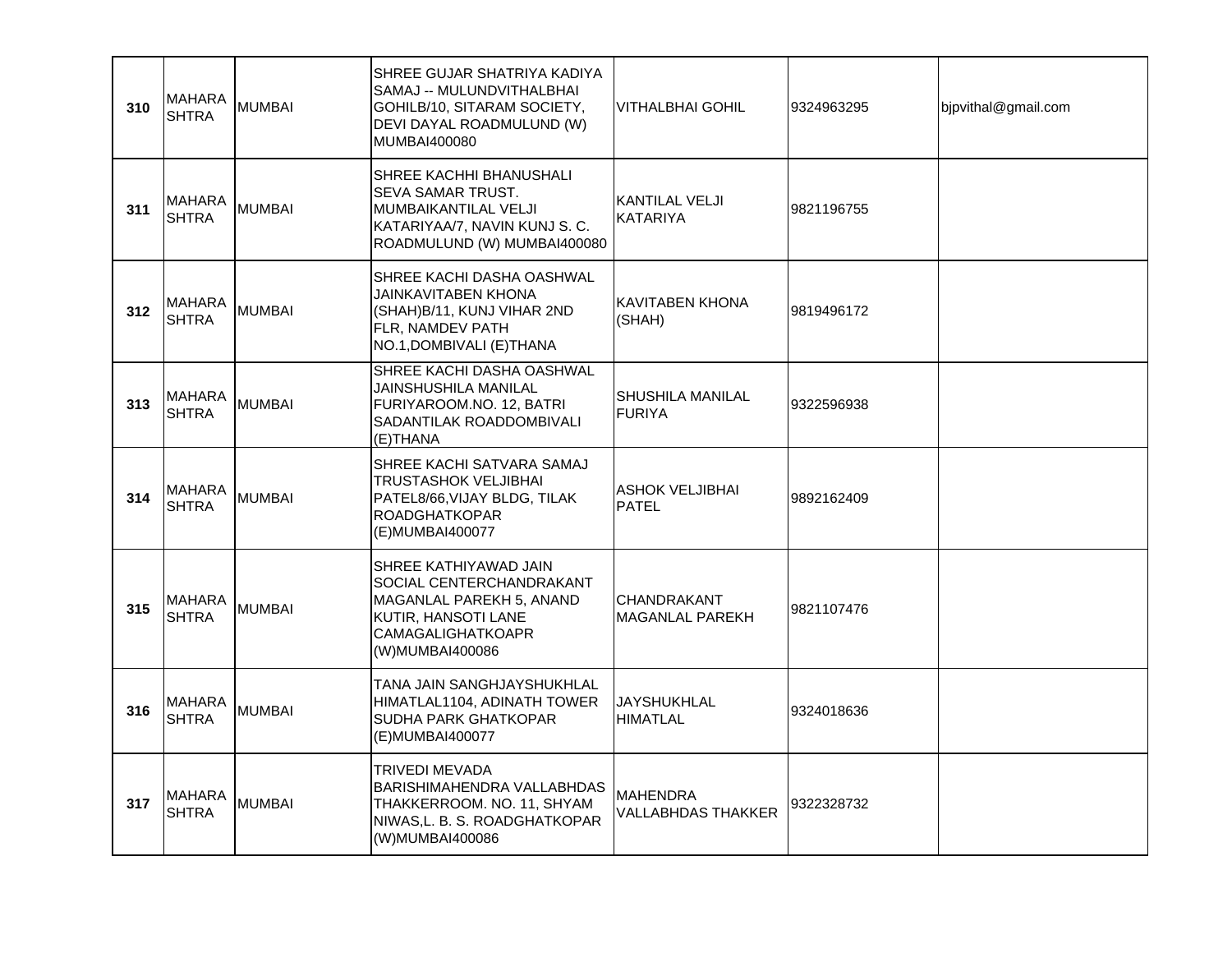| 318 | <b>MAHARA</b><br><b>SHTRA</b>  | <b>MUMBAI</b> | UTTAR GUJRAT SOCIAL GROUP<br>MUMHBAIPRAVINBHAI JOSHIB/19,<br>2ND FLR OLD DALHI<br>NAGARSIPOLI ROAD BORIVALI<br>(W)MUMBAI400092                                                               | PRAVINBHAI JOSHI                            | 9322152531                |                                |
|-----|--------------------------------|---------------|----------------------------------------------------------------------------------------------------------------------------------------------------------------------------------------------|---------------------------------------------|---------------------------|--------------------------------|
| 319 | <b>MAHARA</b><br><b>SHTRA</b>  | <b>MUMBAI</b> | <b>VANKAR MEGHWAR</b><br>PANCHAYATHARISHBHAI K<br>GOHIL3C/704, SWAGAT CO-OP<br>SOCIETY, DAMODAR PARK, L. B. S.<br><b>ROADGHATKOAPR</b><br>(W)MUMBAI400086                                    | <b>HARISHBHAI K GOHIL</b>                   | 9322110580                |                                |
| 320 | <b>IMAHARA</b><br><b>SHTRA</b> | <b>MUMBAI</b> | VARDHMAN STHANAKVASHI JAIN<br>SRAVAK SANGHSAROJBEN<br>GIRDHARLAL SOMAGI144/301,<br>SHANTI DUT HSG SOCIETY 3RD<br>FLR, VALLABH SOCIETY SAIBABA<br>MANDIRPANTNAGARGHATKOPAR<br>(E)MUMBAI400077 | <b>SAROJBEN</b><br><b>GIRDHARLAL SOMAGI</b> |                           |                                |
| 321 | <b>MAHARA</b><br><b>SHTRA</b>  | <b>MUMBAI</b> | VASAVAD MEMON JAMATHAJAF<br>VASAVD WALADASTGIRI BLDG, B/<br><b>3R FLRTHANA</b>                                                                                                               | <b>HAJAF VASAVD WALA</b>                    | 9892663190                |                                |
| 322 | <b>MAHARA</b><br><b>SHTRA</b>  | <b>MUMBAI</b> | SHREE BAI SORATHIA PRAJAPATI<br>KUMBHAR MANDALGIRISH<br>DAHYABHAI DHOKIYA45,<br>SHANKARRAO, SANKUL, BHEHIND   DHOKIYA<br>ATRE HALL, SHANKAR RAO<br>CHOWKKALYANTHANA421301                    | <b>GIRISH DAHYABHAI</b>                     | 982017915 /<br>9320127915 | girish.dholkiya@rediffmail.com |
| 323 | <b>MAHARA</b><br><b>SHTRA</b>  | <b>MUMBAI</b> | SHREE KOTADI (MAHADEVPURI)<br>JAIN KANTILAL RAVJI NAGDAA/2,<br>401 SEETAMAI L T. ROADMULUND<br>(W) MUMBAI400080                                                                              | KANTILAL RAVJI NAGDA   9819213927           |                           |                                |
| 324 | <b>MAHARA</b><br><b>SHTRA</b>  | <b>MUMBAI</b> | SHREE KOYA MAHADEVPURIYA<br>JAIN PRAGATI MANDALKESHAVJI<br>HIRJI DEDHIA203, SAI ORNET<br>NAVDHAR ROAD MULUND (W)<br>MUMBAI400080                                                             | KESHAVJI HIRJI DEDHIA   9869196823          |                           |                                |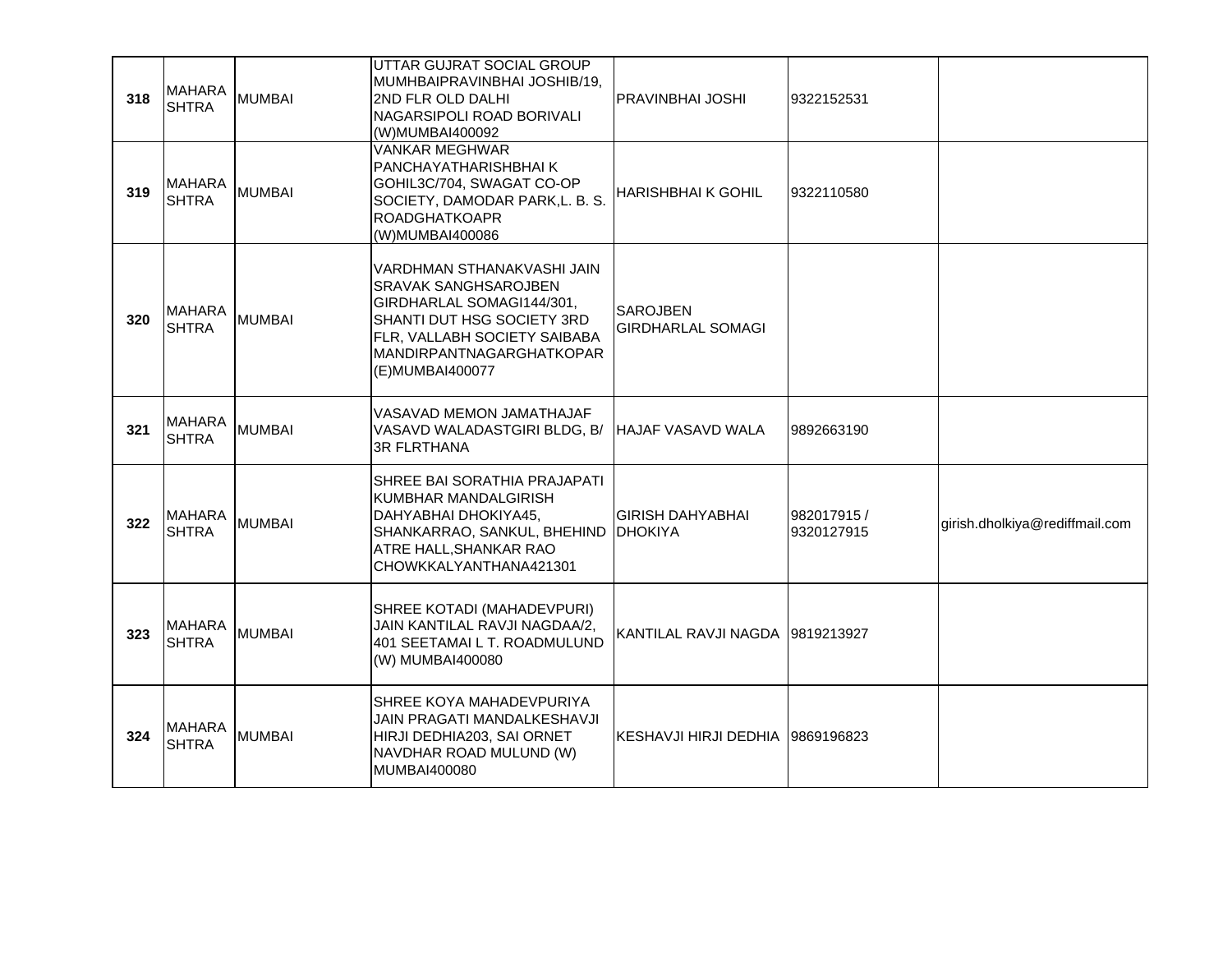| 325 | <b>MAHARA</b><br><b>SHTRA</b> | <b>MUMBAI</b> | SHREE KUCHI LOHANA MAHAJAN<br>MULUNDLALJI SIR15,<br>YOGESHWAR DHAM, ABOVE<br>ANDHRA BANK CHANDAN BAUG<br>LANE, M. G. ROADMULUND (W)<br>MUMBAI400080                                     | <b>LALJI SIR</b>                            | 9892006628 | laljisir@gmail.com |
|-----|-------------------------------|---------------|-----------------------------------------------------------------------------------------------------------------------------------------------------------------------------------------|---------------------------------------------|------------|--------------------|
| 326 | <b>MAHARA</b><br><b>SHTRA</b> | <b>MUMBAI</b> | SHREE KUTCHI BHANUSHLI<br><b>DOMBIVALI MITRA</b><br>MANDALLAXMIDAS LILADHAR<br>KATARMAL2/8, RAGUNATH<br>BHUVNAAYAK ROADDOMBIVALI<br>(E)THANA                                            | ILAXMIDAS LILADHAR<br>IKATARMAL             | 9833690290 |                    |
| 327 | <b>MAHARA</b><br><b>SHTRA</b> | MUMBAI        | SHREE MUMBAI KACHHI LOHAR<br>YANTI MANDAL,<br>MATUNGARAMESH SHAMBHULAL<br>UMRANIAAB/18, PUSHPA NIWAS,<br>OPP. VARDHAMAN NAGAR, DR. R.<br>P. ROADMULUND (W)<br>MUMBAI400080              | <b>RAMESH SHAMBHULAL</b><br><b>UMRANIAA</b> | 9820391772 |                    |
| 328 | <b>MAHARA</b><br><b>SHTRA</b> | <b>MUMBAI</b> | SHREE PANCHAL UVAK MANDAL --<br>MALAD (E) BHIKUBHAI MORAJI<br>PANCHAL11/B, RAESH KESHTEL<br>SHASHTRI NAGAR, OPP.<br>SHIDDHIVINAYAK MANDIRNEAR<br><b>VARTAK COLONYVASAI</b><br>(W)MUMBAI | <b>BHIKUBHAI MORAJI</b><br>PANCHAL          | 9892301369 |                    |
| 329 | <b>MAHARA</b><br><b>SHTRA</b> | <b>MUMBAI</b> | SHREE PETHAMALA JAN SEVA<br>MANDALPRATAPRAI<br>SHIVSHANKAR PANDYAC/201, OM<br><b>SHRUSHTI CO-</b><br>OPHSG.SOCIETY, PANDIT<br>DINDAYAL UPADHYA<br>MARGMULUND (W) MUMBAI400080           | PRATAPRAI<br><b>SHIVSHANKAR PANDYA</b>      | 9757104122 |                    |
| 330 | <b>MAHARA</b><br><b>SHTRA</b> | <b>MUMBAI</b> | SHREE SEDRADA JAIN<br>MANDALDHANSUKHLAL B<br>DOSHI21/16, DIVAY DARSHAN,<br>JAGDUSHA NAGAR, GOLIBAR<br><b>ROADGHATKOPAR</b><br>(W)MUMBAI400086                                           | DHANSUKHLAL B DOSHI  9892175579             |            |                    |